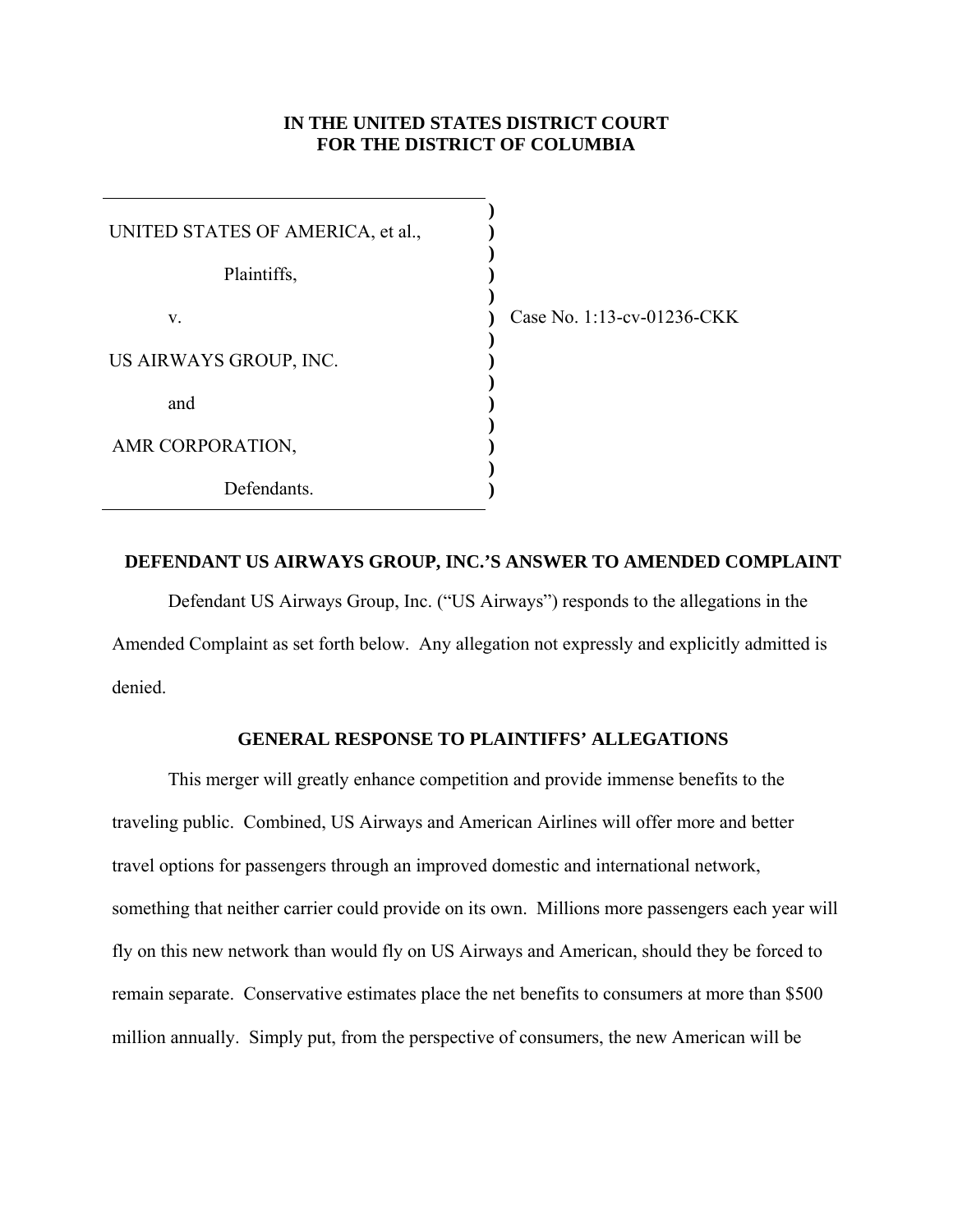much greater than the sum of its parts. This merger will be procompetitive and lawful. Plaintiffs' request for this Court to enjoin the merger should be summarily denied.

It is ironic that plaintiffs fixate on maintaining the number of "legacy" carriers—those airlines that, prior to 1978, endured the well-documented failure of federal regulation of routes and fares—because those carriers are by most relevant measures the least financially successful companies in the industry. The oversight of the federal government left legacy carriers saddled with route and cost structures ill-suited to meeting the evolving consumer demand of the day, much less the radically different consumer demand of the 21st century economy. The 35 years since deregulation have painted a vivid picture, completely absent from the Complaint, of the excruciatingly painful process of reshaping these airlines to better respond to consumer demand. The post-deregulation history of legacy carriers is one of staggering financial loss, dozens of bankruptcies, hundreds of thousands of lost jobs, dramatic reductions in employee pay and benefits, and painful restructuring.

The Complaint's focus on legacy airlines causes it to ignore the most meaningful competitive development in the airline industry since deregulation: the emergence of low cost carriers. Southwest, which in 1978 was an oddity limited to intrastate flying in Texas, is now the country's largest domestic airline, carrying more passengers last year than any legacy carrier and more than US Airways and American combined. Other low cost carriers, including JetBlue, Spirit Airlines, Virgin America, Sun Country, and Allegiant, are expanding at dramatic rates. These carriers, together with Southwest and regional competitors Alaska Airlines and Hawaiian Airlines, now transport over 40% of all domestic passengers, and that share continues to grow. The demonstrable success of low cost carriers is a market driven response to consumer demand,

2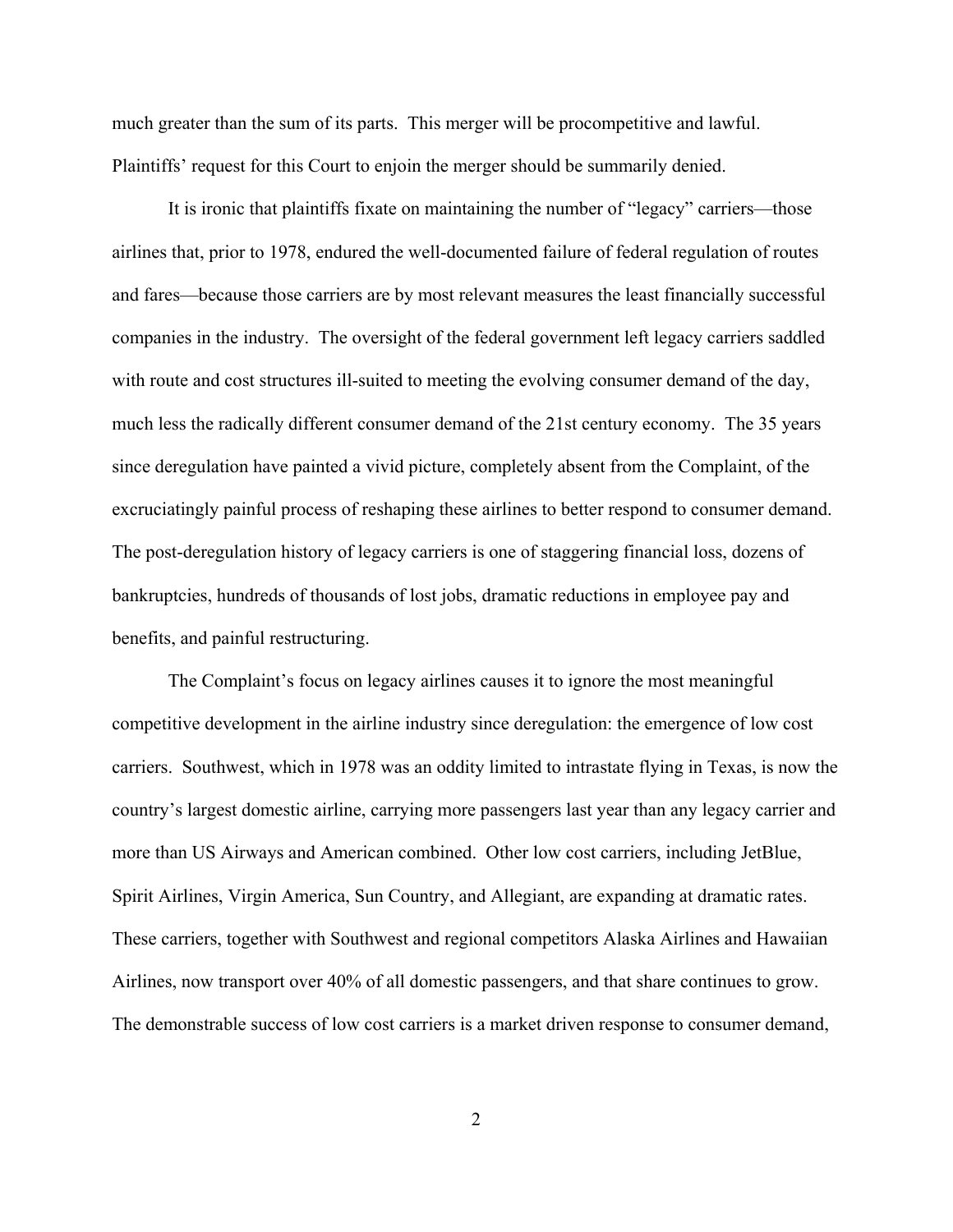but the Complaint inexplicably ignores their profound and permanent effect on industry competition.

The other potent market response to consumer demand ignored by the Complaint is the evolution of the industry through mergers. Since 1978, there have been over a dozen mergers involving legacy carriers as the fares paid by passengers fell substantially in real terms. Most recently Delta merged with Northwest (2008) and United with Continental (2010) as those firms—each of which had been reorganized in bankruptcy during the last decade—combined complementary assets to create networks better able to respond to consumer demand. The government approval of these two mergers created airlines with much larger and more comprehensive networks than either American or US Airways, leaving both American and US Airways at a competitive disadvantage which cannot be overcome on a standalone basis.

It is in this vigorously competitive world that US Airways and American Airlines seek to merge so that they can provide similar benefits to customers and have the chance to compete with the new Delta and new United. Taken separately, each of US Airways and American is incomplete. American has a weaker presence for traffic moving up and down the East Coast, US Airways is weaker in the Midwest, and both are relatively weaker on the West Coast. Without geographically strategic hubs and efficient and convenient connections from those hubs, American and US Airways cannot effectively appeal to travelers going to or from, or traveling within, these critical regions, and they necessarily lose business to the more complete networks that Delta and United offer. Together, US Airways and American will create an effective third competitor for that business and, in doing so, increase competition. It is the Complaint—by interposing the heavy hand of federal and state regulation—which will lessen competition by precluding the market from creating new and competitive flight options for passengers.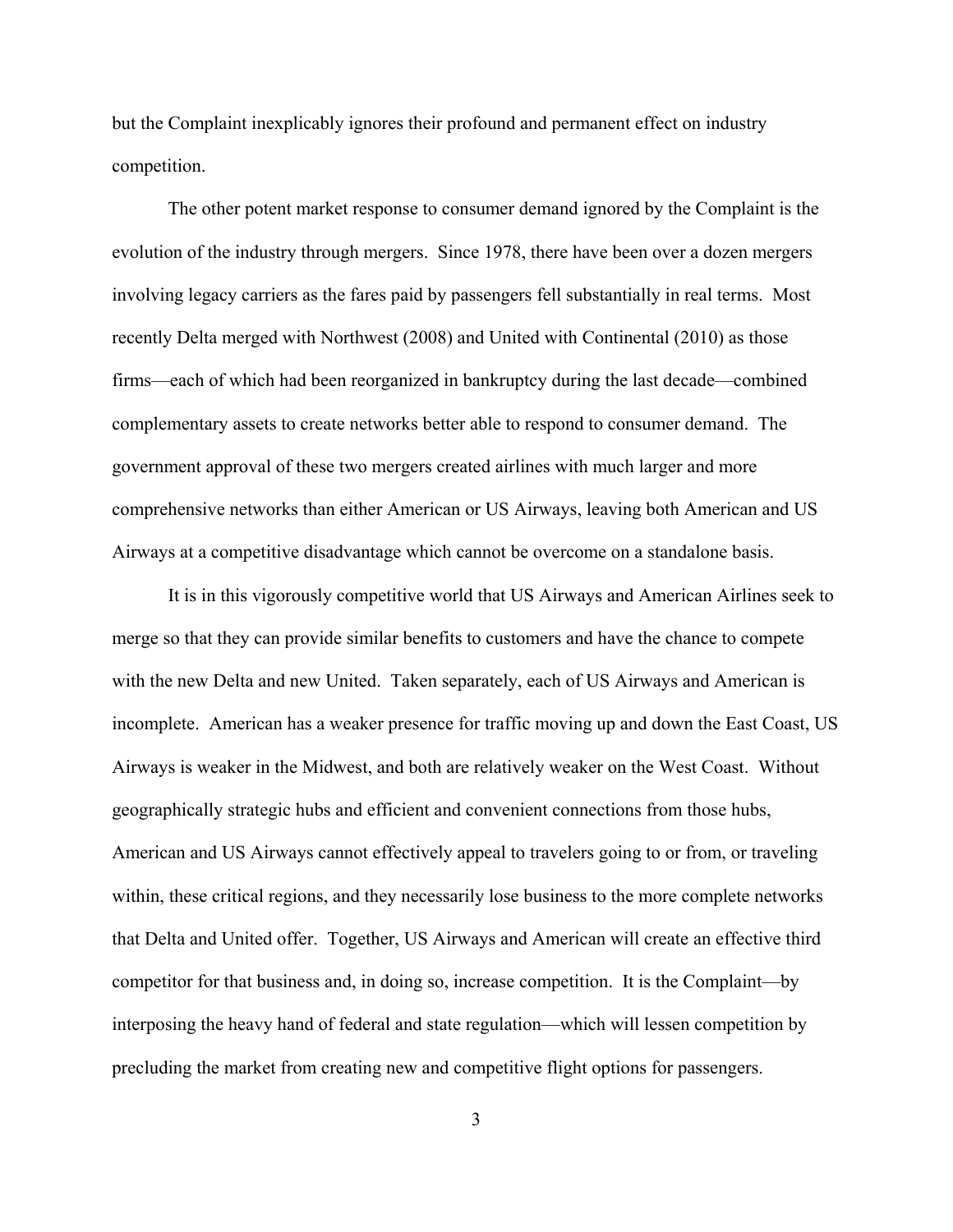Plaintiffs argue that the merger is not necessary because "American is fully capable of emerging from bankruptcy proceedings on its own" and "US Airways today is competing vigorously." That view, of course, is not relevant to the antitrust analysis before the Court. Moreover, the statistics provided in the Complaint focus on only very recent industry performance, during one of the few brief periods when the airlines turned a profit, and ignore the competitive landscape and extreme volatility of the airline business. The harsh reality is that over the last twelve years American lost \$10.3 billion and US Airways lost \$3.4 billion. US Airways filed for bankruptcy twice during that period and without the merger with America West Airlines would have liquidated. American filed for bankruptcy in November 2011, lost \$1.9 billion in 2012, and remains in bankruptcy today. Blocking the merger will not sharpen competition—it will prolong this cycle of crisis to the detriment of passengers, the employees of American and US Airways, and the communities the airlines serve.

The merger with US Airways is the foundation of American's reorganization plan for growth and expansion, and is its only extant plan to emerge from bankruptcy. Thousands of new routes will be created simply by combining the two airlines. These new routes will offer travelers the convenience of more flight options to fit their schedule; offer flights with fewer connections to both domestic and global destinations; and offer passengers in smaller communities better access to the rest of the country and world. In addition to these benefits, the new American will grow its capacity and output, purchasing new aircraft and improving its airport services. In short, the combined network will offer passengers more opportunities to fly where they want to go, when they want to go, and how they want to go.

This growth will spur competition. The combined network can go head-to-head with United and Delta while competing vigorously against the rest of the industry, both domestically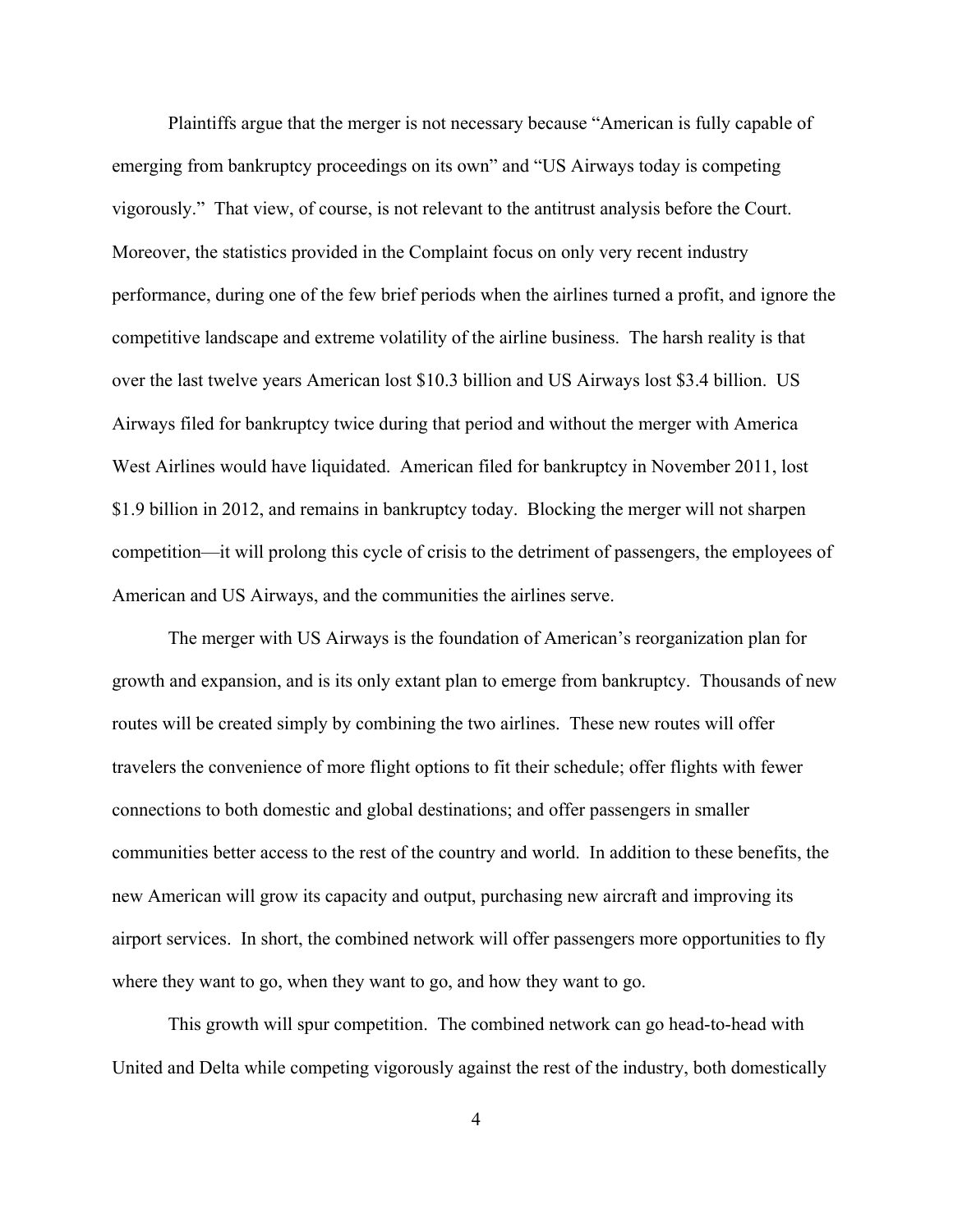and abroad. The potential harms are minimal; American and US Airways directly compete on only 17 of the nearly 900 nonstop city pairs that the carriers now serve, and on almost all of these routes face nonstop competition from other carriers. Indeed, across the industry, the low cost carriers offer strong competitive choices built on diverse business models, and play the role of industry "maverick" in a way that no legacy airline ever has or could. In every relevant aspect, this merger is more procompetitive than those previously approved by the government.

The Court's review of the plaintiffs' challenge to this merger should not be an evaluation of the few aspects of the intensely competitive airline industry plaintiffs do not like, or a comparison to some hypothetical state of the airline industry that plaintiffs would prefer. It must be a determination of whether this airline merger would result in a "substantial lessening of competition" relative to what would happen absent the merger. But rather than considering how this merger will create robust competition in the future, or how blocking the merger will impede competitive forces, plaintiffs rely on rhetoric and innuendo. The Complaint makes broad, unsupported claims about past industry coordination and cobbles together out-of-context statements in an effort to suggest by anecdote what the plaintiffs cannot support with analysis. This skewed and incomplete focus ignores the current realities of the airline industry. Detailed evidence will show that this merger is about growth and improved competition—a bigger network, new flight options, more jobs, and millions of additional customers each year who will choose the more competitive new American

### **RESPONSE TO SPECIFIC ALLEGATIONS**

#### **I. INTRODUCTION**

*1. Millions of passengers depend on the airline industry to travel quickly, efficiently, and safely between various cities in the United States and throughout the world. Since 1978, the nation has relied on competition among airlines to promote affordability, innovation, and service and*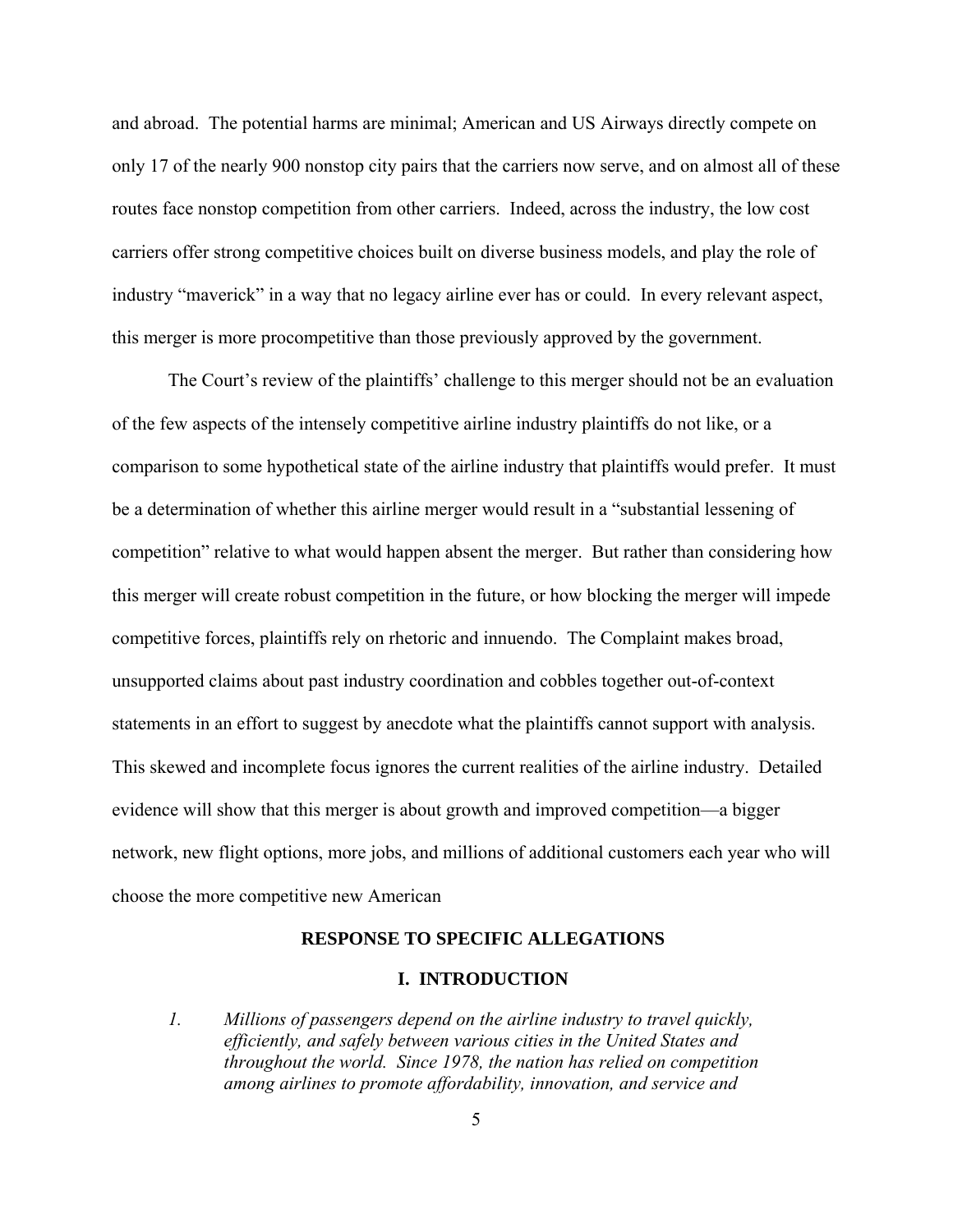*quality improvements. In recent years, however, the major airlines have, in tandem, raised fares, imposed new and higher fees, and reduced service. Competition has diminished and consumers have paid a heavy price. This merger—by creating the world's largest airline—would, in the words of US Airways' management, "finish[ ] industry evolution." It would reduce the number of major domestic airlines from five to four, and the number of "legacy" airlines—today, Delta, United, American, and US Airways—from four to three. In so doing, it threatens substantial harm to consumers. Because of the size of the airline industry, if this merger were approved, even a small increase in the price of airline tickets, checked bags, or flight change fees would cause hundreds of millions of dollars of harm to American consumers annually.* 

**Response:** US Airways admits that millions of passengers travel by air every year,

that competition in the airline industry is robust, and that the merger would create a new network to compete more effectively with United and Delta globally while also competing vigorously against the rest of the industry. US Airways further admits that it is described as a "legacy" airline. US Airways respectfully refers the Court to the quoted document for a complete and accurate description of its contents. US Airways denies the remaining allegations in this paragraph.

*2. American and US Airways compete directly on thousands of heavily traveled nonstop and connecting routes. Millions of passengers benefit each year from head-to-head competition that this merger would eliminate. With less competition, airlines can cut service and raise prices with less fear of competitive responses from rivals.* 

**Response:** US Airways admits that it and American overlap on a limited number of routes, almost all of which involve connecting rather than nonstop service. US Airways denies the remaining allegations in this paragraph.

*3. This merger will leave three very similar legacy airlines—Delta, United, and the new American—that past experience shows increasingly prefer tacit coordination over full throated competition. By further reducing the number of legacy airlines and aligning the economic incentives of those that remain, the merger of US Airways and American would make it easier*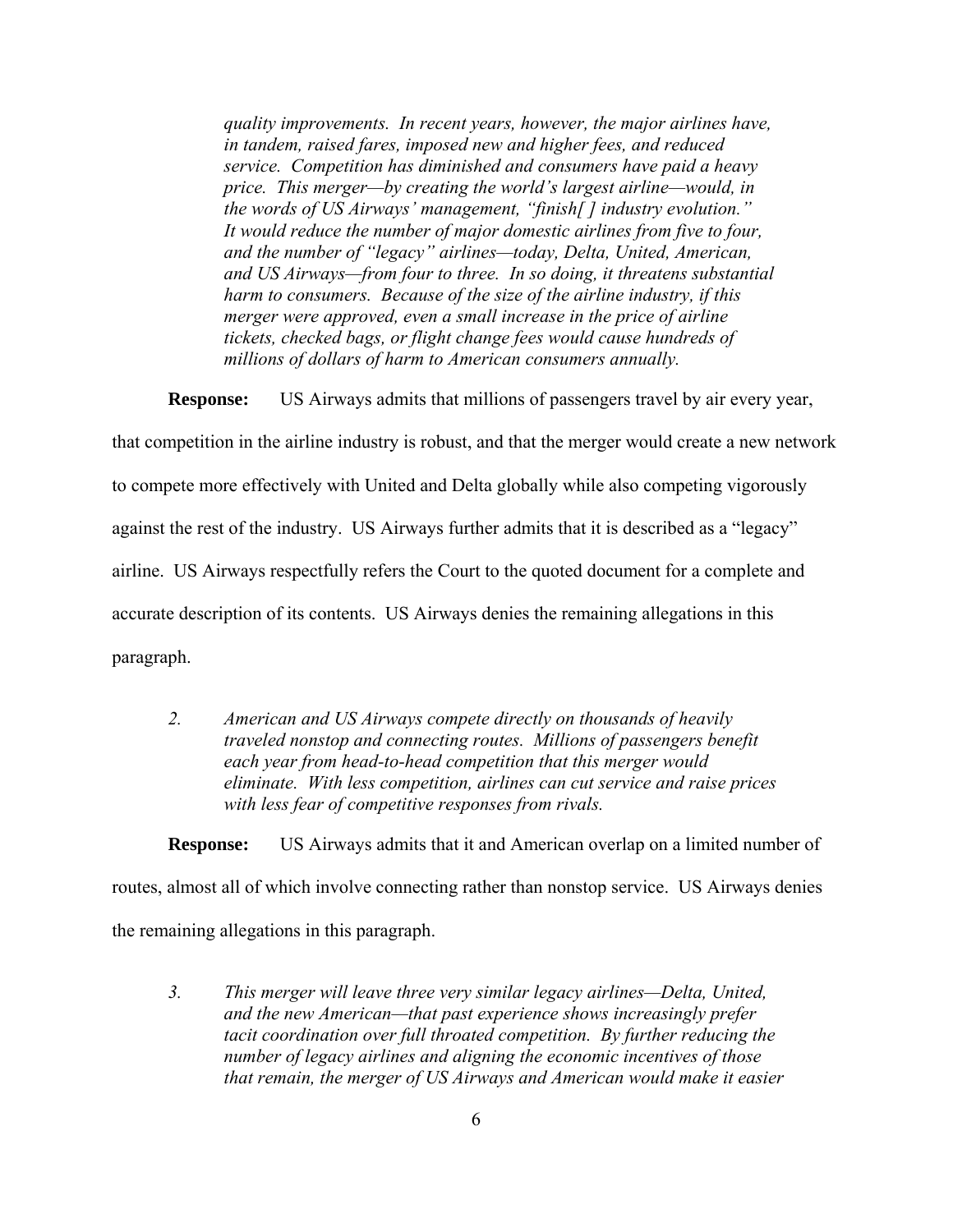*for the remaining airlines to cooperate, rather than compete, on price and service. That enhanced cooperation is unlikely to be significantly disrupted by Southwest and JetBlue, which, while offering important competition on the routes they fly, have less extensive domestic and international route networks than the legacy airlines.* 

**Response:** US Airways admits that it is described as a "legacy" airline. US Airways

further admits that Southwest and JetBlue offer important competition on domestic and

international routes. US Airways denies the remaining allegations in this paragraph.

*4. US Airways' own executives—who would run the new American—have long been "proponents of consolidation." US Airways believes that the industry—before 2005—had "too many" competitors, causing an "irrational business model." Since 2005, there has been a wave of consolidation in the industry. US Airways has cheered these successive mergers, with its CEO stating in 2011 that "fewer airlines" is a "good thing." US Airways' President explained this thinking that same year: "Three successful fare increases – [we are] able to pass along to customers because of consolidation." (emphasis added). Similarly, he boasted at a 2012 industry conference: "Consolidation has also . . . allowed the industry to do things like ancillary revenues [e.g., checked bag and ticket change fees] . . . . That is a structural permanent change to the industry and one that's impossible to overstate the benefit from it." In essence, industry consolidation has left fewer, more-similar airlines, making it easier for the remaining airlines to raise prices, impose new or higher baggage and other ancillary fees, and reduce capacity and service. This merger positions US Airways' management to continue the trend—at the expense of consumers.* 

**Response:** US Airways admits that there have been several mergers in the United

States air travel industry in recent years. US Airways further admits that the management team

for the combined airline would include US Airways executives. US Airways respectfully refers

the Court to the quoted documents for a complete and accurate description of their contents. US

Airways denies the remaining allegations in this paragraph.

*5. US Airways intends to do just that. If this merger were approved, US Airways would no longer need to offer low-fare options for certain travelers. For example, US Airways employs "Advantage Fares," an*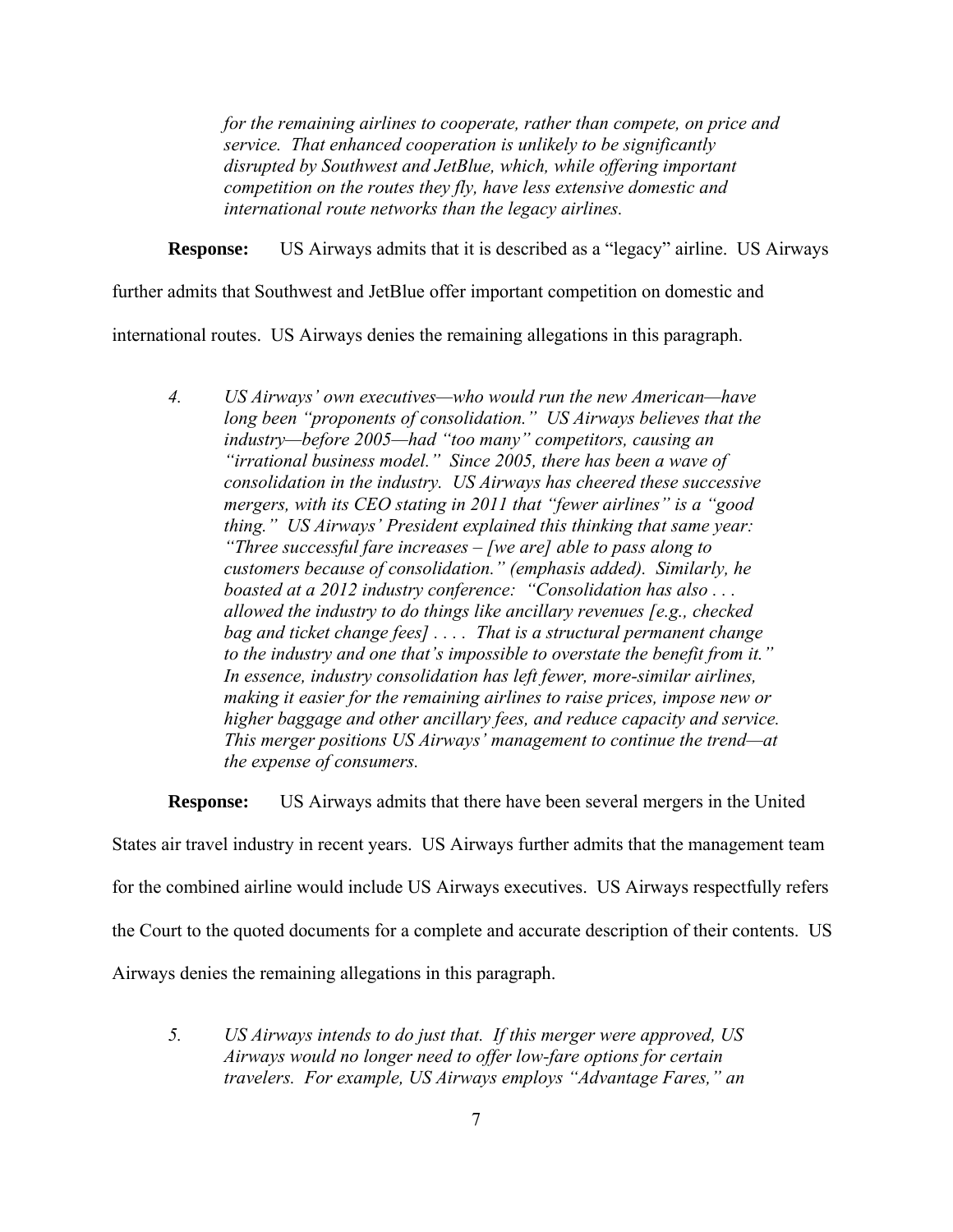*aggressive discounting strategy aimed at undercutting the other legacy airlines' nonstop fares with cheaper connecting service. US Airways' hubs are in cities that generate less lucrative nonstop traffic than the other legacy airlines' hubs. To compensate, US Airways uses its Advantage Fares to attract additional passengers on flights connecting through its hubs.* 

**Response:** US Airways admits that it employs "Advantage Fares." US Airways

denies the remaining allegations in this paragraph.

*6. The other legacy airlines take a different approach. If, for example, United offers nonstop service on a route, and Delta and American offer connecting service on that same route, Delta and American typically charge the same price for their connecting service as United charges for its nonstop service. As American executives observed, the legacy airlines "generally respect the pricing of the non-stop carrier [on a given route]," even though it means offering connecting service at the same price as nonstop service. But American, Delta, and United frequently do charge lower prices for their connecting service on routes where US Airways offers nonstop service. They do so to respond to US Airways' use of Advantage Fares on other routes.* 

**Response:** US Airways lacks the information and knowledge to respond to

allegations concerning the pricing strategies and motivations of any of its competitors, including

other legacy airlines. US Airways respectfully refers the Court to the quoted document for a

complete and accurate description of its contents. US Airways denies the remaining allegations

in this paragraph.

*7. If the merger were approved, US Airways' economic rationale for offering Advantage Fares would likely go away. The merged airline's cost of sticking with US Airways' one-stop, low-price strategy would increase. Delta and United would likely undercut the merged firm on a larger number of nonstop routes. At the same time, the revenues generated from Advantage Fares would shrink as American's current nonstop routes would cease to be targets for Advantage Fares. The bottom line is that the merged airline would likely abandon Advantage Fares, eliminating significant competition and causing consumers to pay hundreds of millions of dollars more.* 

**Response:** US Airways denies the allegations in this paragraph.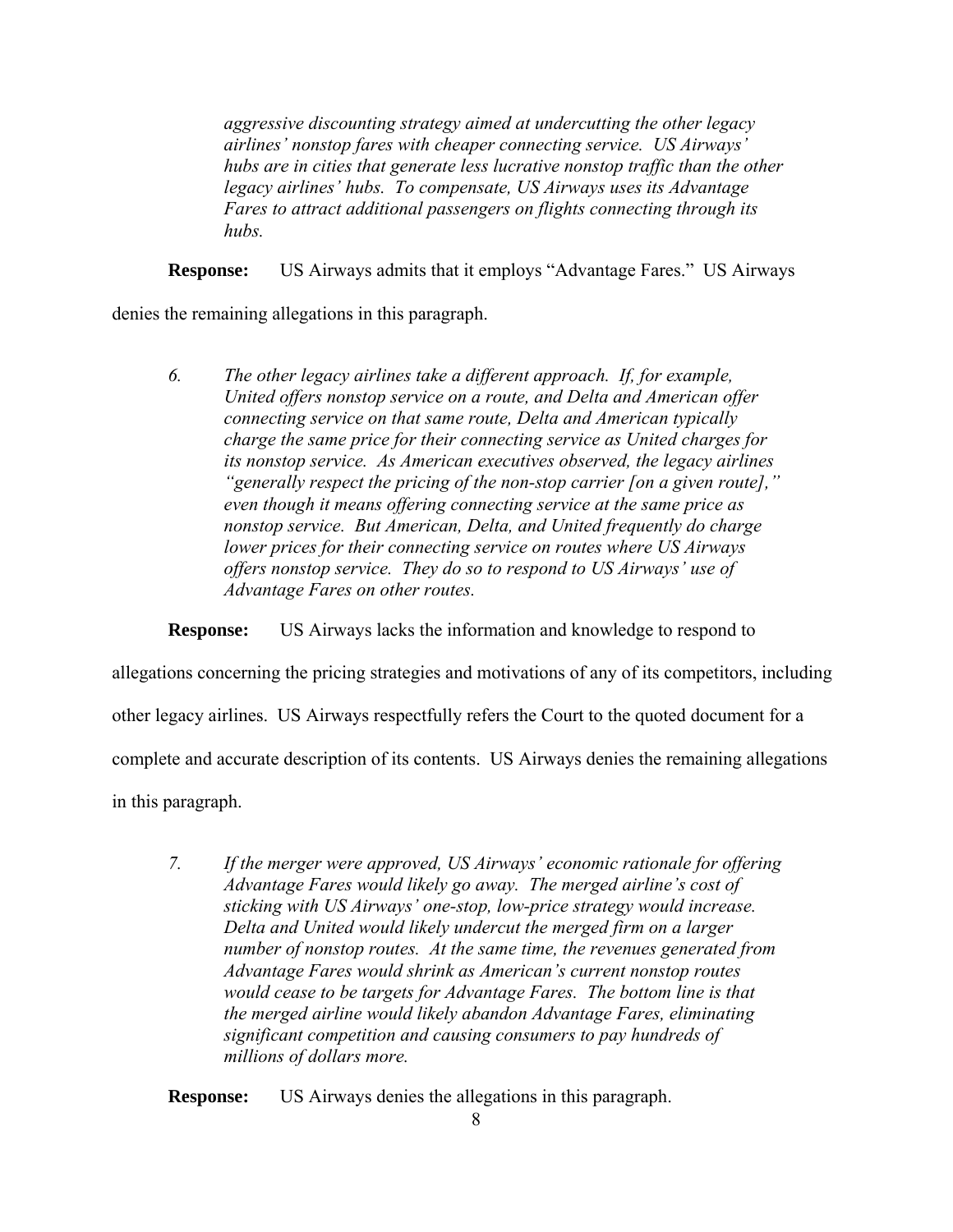*8. Consumers will likely also be harmed by the planned merger because American had a standalone plan to emerge from bankruptcy poised to grow. American planned to expand domestically and internationally, adding service on nearly 115 new routes. To support its plan, American recently made the largest aircraft order in industry history.* 

**Response:** US Airways admits that American's management at one time was

considering a preliminary plan. US Airways further admits that American ordered additional aircraft. US Airways lacks information and knowledge to respond to competitor strategies and motivations, and, on that basis, denies those allegations in this paragraph. US Airways denies the remaining allegations in this paragraph.

*9. American's standalone plan would have bucked current industry trends toward capacity reductions and less competition. US Airways called American's growth plan "industry destabilizing" and worried that American's plan would cause other carriers to react "with their own enhanced growth plans . . . ." The result would be to increase competitive pressures throughout the industry. After the merger, US Airways' current executives—who would manage the merged firm—would be able to abandon American's efforts to expand and instead continue the industry's march toward higher prices and less service. As its CEO candidly stated earlier this year, US Airways views this merger as "the last major piece needed to fully rationalize the industry."* 

**Response:** US Airways admits that the management team for the combined airline would include US Airways executives. US Airways respectfully refers the Court to the quoted documents for a complete and accurate description of their contents. US Airways denies the remaining allegations in this paragraph.

*10. Passengers to and from the Washington, D.C. area are likely to be particularly hurt. To serve Ronald Reagan Washington National Airport ("Reagan National"), a carrier must have "slots," which are governmentissued rights to take off and land. US Airways currently holds 55% of the slots at Reagan National and the merger would increase the percentage of slots held by the combined firm to 69%. The combined airline would have a monopoly on 63% of the nonstop routes served out of the airport. Competition at Reagan National cannot flourish where one airline*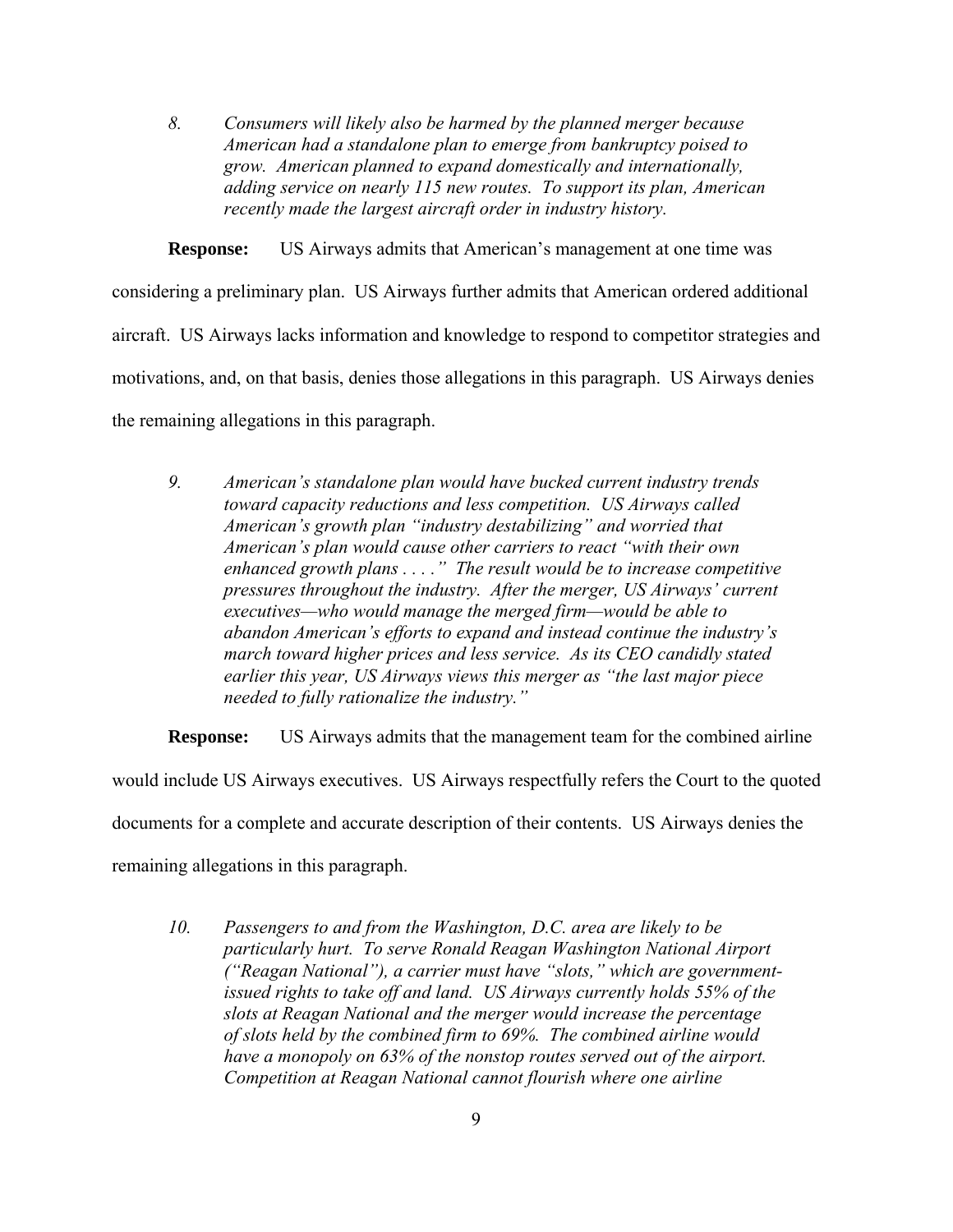*increasingly controls an essential ingredient to competition. Without slots, other airlines cannot enter or expand the number of flights that they offer on other routes. As a result, Washington, D.C. area passengers would likely see higher prices and fewer choices if the merger were approved.* 

**Response:** US Airways admits that slots are government-issued rights to take off and

land.US Airways further admits that a carrier must have slots to take off and land at Reagan

National Airport. US Airways further admits that it has approximately 55 percent of the slots at

DCA and that the merged firm would have approximately 69 percent of the Reagan National

slots. US Airways denies the remaining allegations in this paragraph.

*11. Notwithstanding their prior unequivocal statements about the effects of consolidation, the defendants will likely claim that the elimination of American as a standalone competitor will benefit consumers. They will argue that Advantage Fares will continue, existing capacity levels and growth plans will be maintained, and unspecified or unverified "synergies" will materialize, creating the possibility of lower fares. The American public has seen this before. Commenting on a commitment to maintain service levels made by two other airlines seeking approval for a merger in 2010, the CEO of US Airways said: "I'm hopeful they're just saying what they need... to get this [transaction] approved." By making claims about benefits that are at odds with their prior statements on the likely effects of this merger, that is precisely what the merging parties' executives are doing here—saying what they believe needs to be said to pass antitrust scrutiny.* 

**Response:** US Airways admits that it will claim that the merger will benefit

consumers and that the Advantage Fares program may continue after the merger is completed.

US Airways respectfully refers the Court to the quoted document for a complete and accurate

description of its contents. US Airways denies the remaining allegations in this paragraph.

*12. There is no reason to accept the likely anticompetitive consequences of this merger. Both airlines are confident they can and will compete effectively as standalone companies. A revitalized American is fully capable of emerging from bankruptcy proceedings on its own with a competitive cost structure, profitable existing business, and plans for*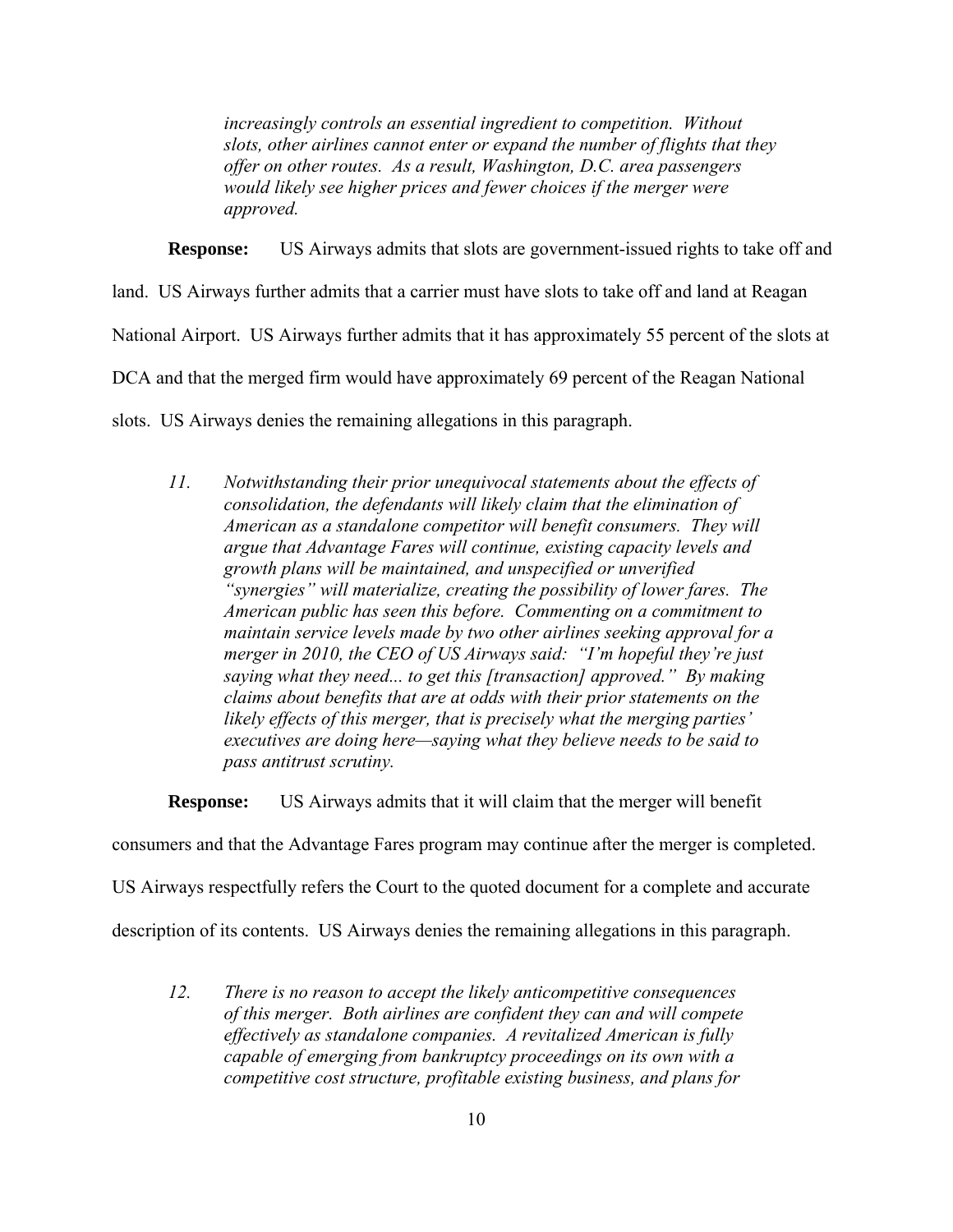*growth. US Airways today is competing vigorously and earning record profits. Executives of both airlines have repeatedly stated that they do not need this merger to succeed.*

**Response:** US Airways admits that it has, at all times, competed vigorously and that its earnings in the latest fiscal quarter were strong. Since the turn of the century, however, US Airways has lost an enormous amount of money, suffered through two bankruptcies and, at subsequent times, struggled for its very survival. US Airways lacks the knowledge and information sufficient to admit or deny paraphrasing of unspecified statements by unidentified individuals, and, on that basis, denies the allegations in this paragraph. US Airways denies the remaining allegations in this paragraph.

*13. The merger between US Airways and American would likely substantially lessen competition, and tend to create a monopoly, in violation of Section 7 of the Clayton Act, 15 U.S.C. § 18. Therefore, this merger should be permanently enjoined.* 

**Response:** US Airways denies the allegations in this paragraph.

#### **II. JURISDICTION, INTERSTATE COMMERCE, AND VENUE**

*14. The United States brings this action, and this Court has subject-matter jurisdiction over this action, under Section 15 of the Clayton Act, as amended, 15 U.S.C. § 25, to prevent and restrain US Airways and American Airlines from violating Section 7 of the Clayton Act, as amended, 15 U.S.C. § 18.* 

**Response:** US Airways admits that the United States purports to bring this action

pursuant to Section 15 of the Clayton Act, and that the United States purports to seek to prevent

and restrain Defendants from violating Section 7 of the Clayton Act. US Airways denies that the

merger violates the Clayton Act in any way and further denies the remaining allegations in this

paragraph.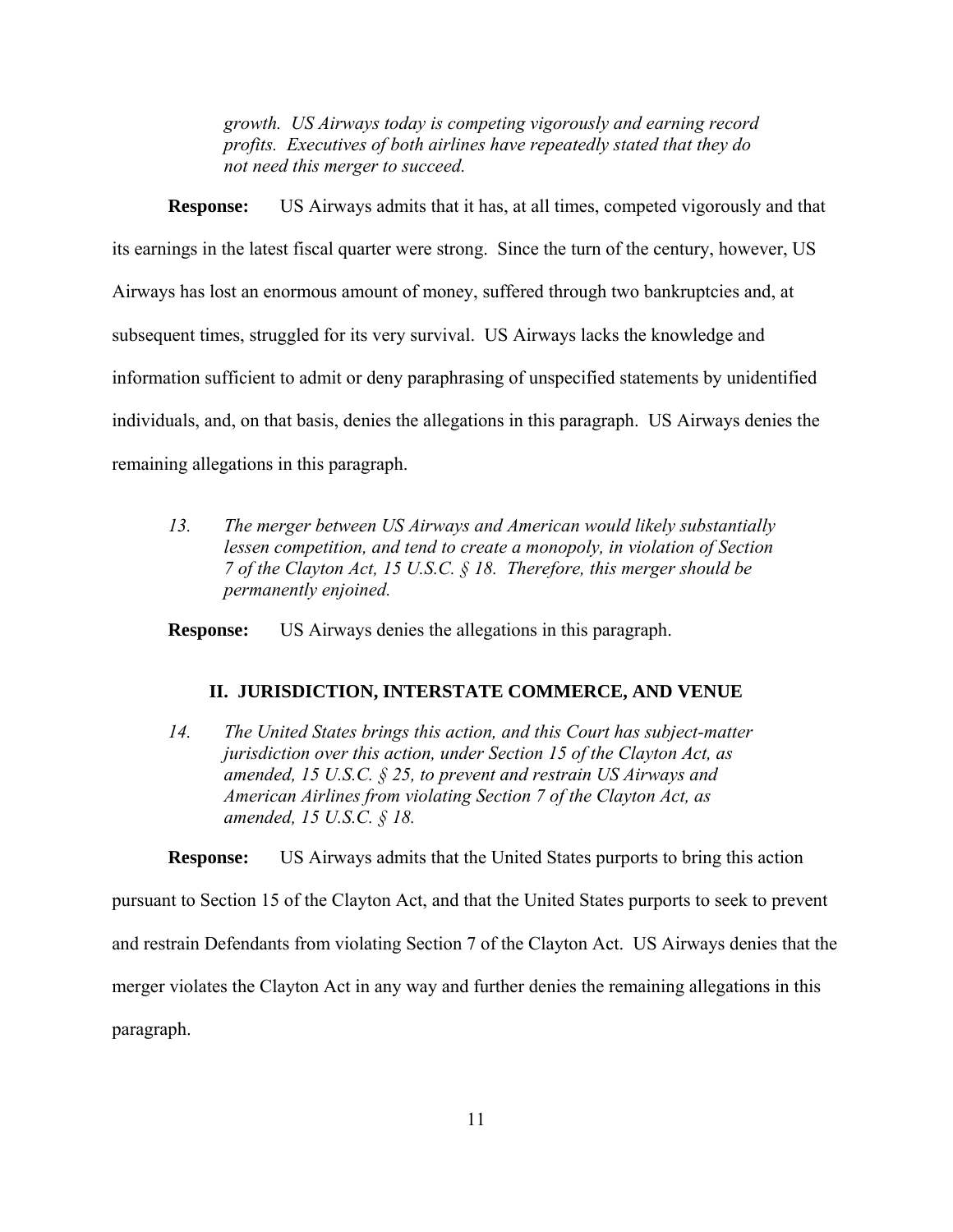*15. The Plaintiff States bring this action under Section 16 of the Clayton Act, 15 U.S.C. § 26, to prevent and restrain US Airways and American Airlines from violating Section 7 of the Clayton Act, as amended, 15 U.S.C. § 18. The Plaintiff States, by and through their respective Attorneys General, bring this action as parens patriae on behalf of the citizens, general welfare, and economy of each of their states.* 

**Response:** US Airways admits that the Plaintiff States purport to bring the action as

*parens patriae* pursuant to Section 15 of the Clayton Act and that the Plaintiff States purport to

seek to prevent and restrain Defendants from violating Section 7 of the Clayton Act. US

Airways denies that the merger violates the Clayton Act in any way and further denies the

remaining allegations in this paragraph.

*16. The defendants are engaged in, and their activities substantially affect, interstate commerce, and commerce in each of the Plaintiff States. US Airways and American Airlines each annually transport millions of passengers across state lines throughout this country, generating billions of dollars in revenue while doing so.* 

#### **Response:** Admitted.

- *17. Venue is proper under Section 12 of the Clayton Act, 15 U.S.C. § 22. This Court also has personal jurisdiction over each defendant. Both defendants are found and transact business in this judicial district.*
- **Response:** Admitted.

### **III. THE DEFENDANTS AND THE TRANSACTION**

- *18. Defendant US Airways Group, Inc., is a Delaware corporation headquartered in Tempe, Arizona. Last year, it flew over fifty million passengers to approximately 200 locations worldwide, taking in more than \$13 billion in revenue. US Airways operates hubs in Phoenix, Charlotte, Philadelphia, and Washington, D.C.*
- **Response:** Admitted.
- *19. US Airways is performing exceptionally well. In 2012, it enjoyed record profits. It is operating at high load factors—the percentage of seats sold*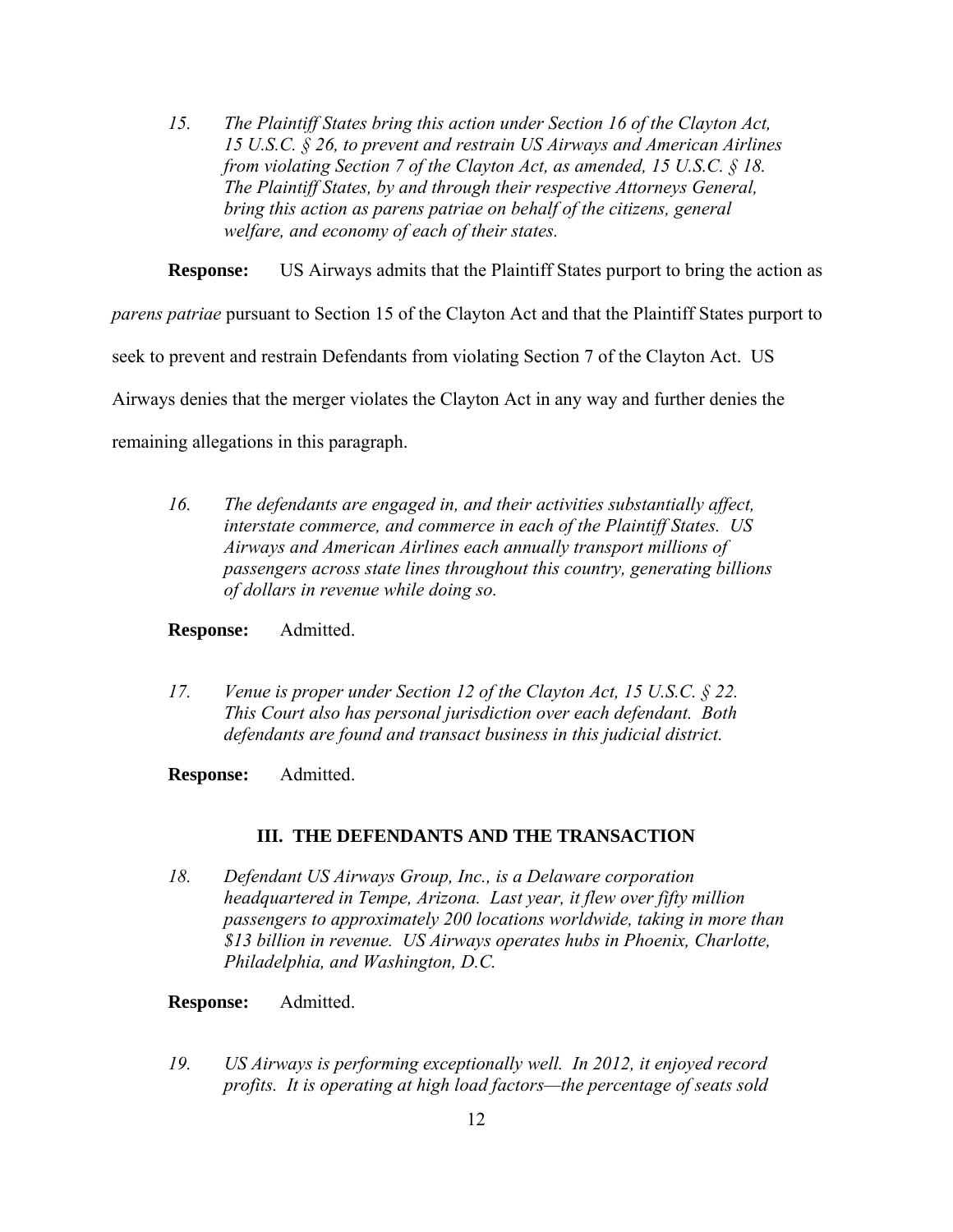*on its flights—and has a national and international route network, alliances with international airlines, a strong brand name, modern equipment, and a competitive cost structure. In mid-2012, US Airways' CEO, touting the airline's "record second quarter results," told Dow Jones that the company "has a great business model that works and we certainly don't need to merge with another airline."* 

**Response:** US Airways admits that it earned a profit in 2012, has a national and international route network, is a member of an alliance network that includes international airlines, has a strong brand name and modern equipment, and competes on cost. Since the turn of the century, however, US Airways has lost an enormous amount of money, suffered through two bankruptcies and, at subsequent times, struggled for its very survival. US Airways denies the remaining allegations in this paragraph, and respectfully refers the Court to the quoted document for a complete and accurate description of its contents.

*20. Defendant AMR Corporation is a Delaware corporation headquartered in Fort Worth, Texas. AMR Corporation is the parent company of American Airlines. Last year, American flew over eighty million passengers to approximately 250 locations worldwide, taking in more than \$24 billion in revenue. American operates hubs in New York, Los Angeles, Chicago, Dallas, and Miami. The American Airlines brand is "one of the most recognized . . . in the world."*

#### **Response:** Admitted.

*21. In November 2011, American filed for bankruptcy reorganization and is currently under the supervision of the Bankruptcy Court for the Southern District of New York. American adopted and implemented a standalone business plan designed "to restore American to industry leadership, profitability and growth." While in bankruptcy, American management "pursued and successfully implemented" key provisions of this plan, including revenue and network enhancements, as well as "restructuring efforts [that] have encompassed labor cost savings, managerial efficiencies, fleet reconfiguration, and other economies . . . ." That work has paid off. American reported that its revenue growth has "outpaced" the industry since entering bankruptcy and in its most recent quarterly results reported a company record-high \$5.6 billion in revenues, with \$357 million in profits. Under experienced and sophisticated senior*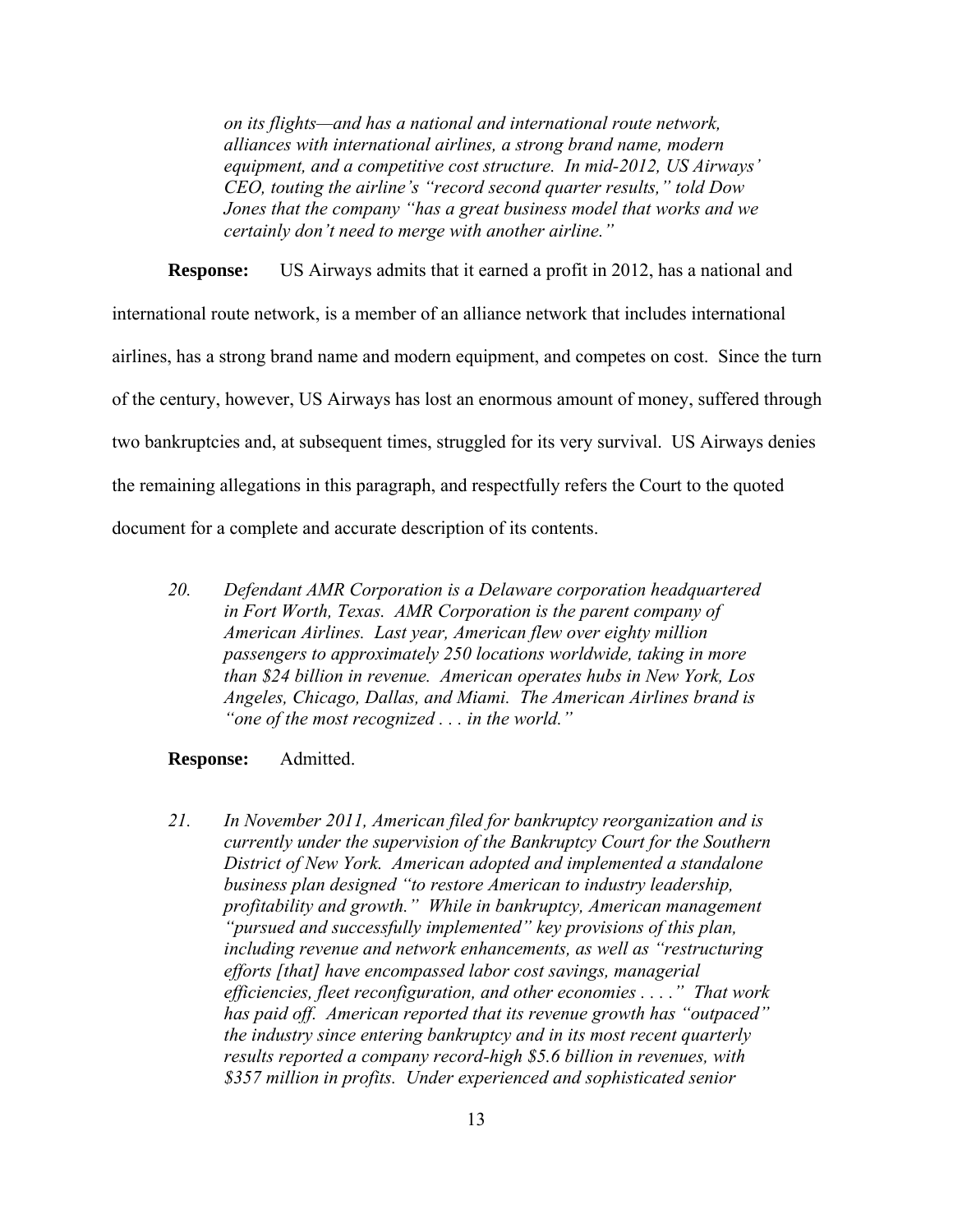*management, American's restructuring process has positioned it to produce "industry leading profitability." As recently as January 8, 2013, American's management presented plans to emerge from bankruptcy that would increase the destinations American serves in the United States and the frequency of its flights, and position American to compete independently as a profitable airline with aggressive plans for growth.* 

**Response:** US Airways admits that American filed for bankruptcy reorganization in November 2011, and is currently under the supervision of the Bankruptcy Court for the Southern District of New York. US Airways respectfully refers the Court to the quoted document for a complete and accurate description of its contents. US Airways lacks the knowledge to admit or deny the remaining allegations in this paragraph, and, on that basis, denies them.

*22. US Airways sees American the same way. Its CEO observed in December 2011 that "A[merican] is not going away, they will be stronger postbankruptcy because they will have less debt and reduced labor costs." A US Airways' executive vice president similarly wrote in July 2012 that "[t]here is NO question about AMR's ability to survive on a standalone basis."*

**Response:** US Airways admits that these quotes were selected from e-mails involving

US Airways' employees, and respectfully refers the Court to the quoted documents for a

complete and accurate description of their contents. US Airways denies the remaining

allegations in this paragraph.

*23. US Airways and American agreed to merge on February 13, 2013. US Airways shareholders would own 28 percent of the combined airline, while American shareholders, creditors, labor unions, and employees would own 72 percent. The merged airline would operate under the American brand name, but the new American would be run by US Airways management.* 

**Response:** US Airways admits that it and American agreed to merge on February 13,

2013. US Airways further admits that US Airways shareholders would own approximately 28 percent of the combined airline, while American shareholders, creditors, labor unions, and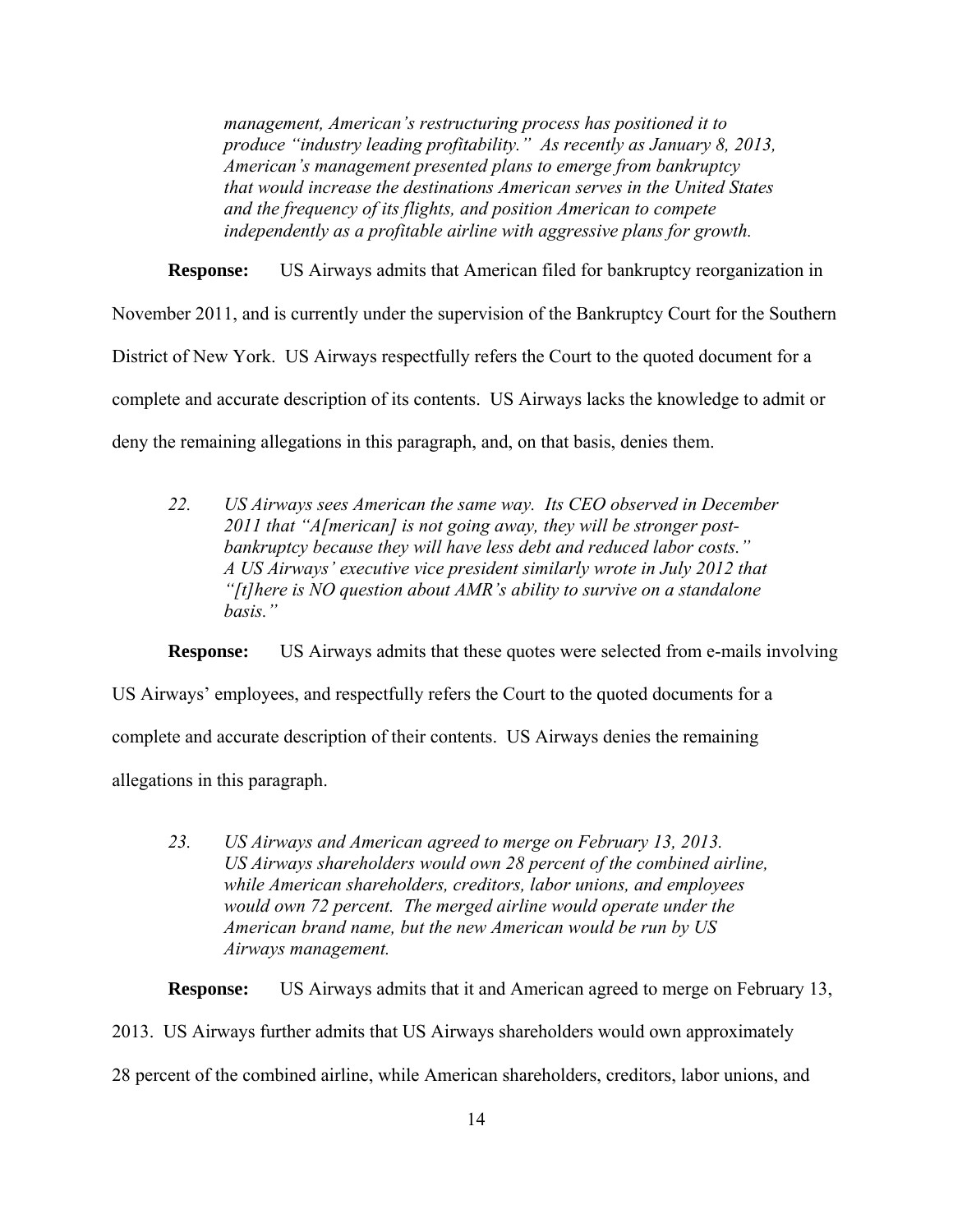employees would own approximately 72 percent*.* US Airways admits that the new airline would operate under the American brand name, and that its management would include US Airways executives. US Airways denies the remaining allegations in this paragraph.

# **IV. THE RELEVANT MARKETS**

### **A. Scheduled Air Passenger Service Between Cities**

*24. Domestic scheduled air passenger service enables consumers to travel quickly and efficiently between various cities in the United States. Air travel offers passengers significant time savings and convenience over other forms of travel. For example, a flight from Washington, D.C. to Detroit takes just over an hour of flight time. Driving between the two cities takes at least eight hours. A train between the two cities takes more than fifteen hours.* 

**Response:** US Airways admits that domestic scheduled air-passenger service often

enables consumers to travel quickly and efficiently between various cities in the United States.

US Airways further admits that travel time from Washington, D.C. to Detroit by plane,

automobile, or train varies. US Airways denies the remaining allegations in this paragraph.

*25. Due to time savings and convenience afforded by scheduled air passenger service, few passengers would substitute other modes of transportation (car, bus, or train) for scheduled air passenger service in response to a small but significant industry-wide fare increase. Another way to say this, as described in the Fed. Trade Comm'n & U.S. Dep't of Justice Horizontal Merger Guidelines (2010), and endorsed by courts in this Circuit, is that a hypothetical monopolist of all domestic scheduled air passenger service likely would increase its prices by at least a small but significant and non-transitory amount. Scheduled air passenger service, therefore, constitutes a line of commerce and a relevant product market within the meaning of Section 7 of the Clayton Act.* 

**Response:** This paragraph contains numerous legal conclusions and other non-factual statements to which no response is required. To the extent a response is required, US Airways denies the allegations in this paragraph.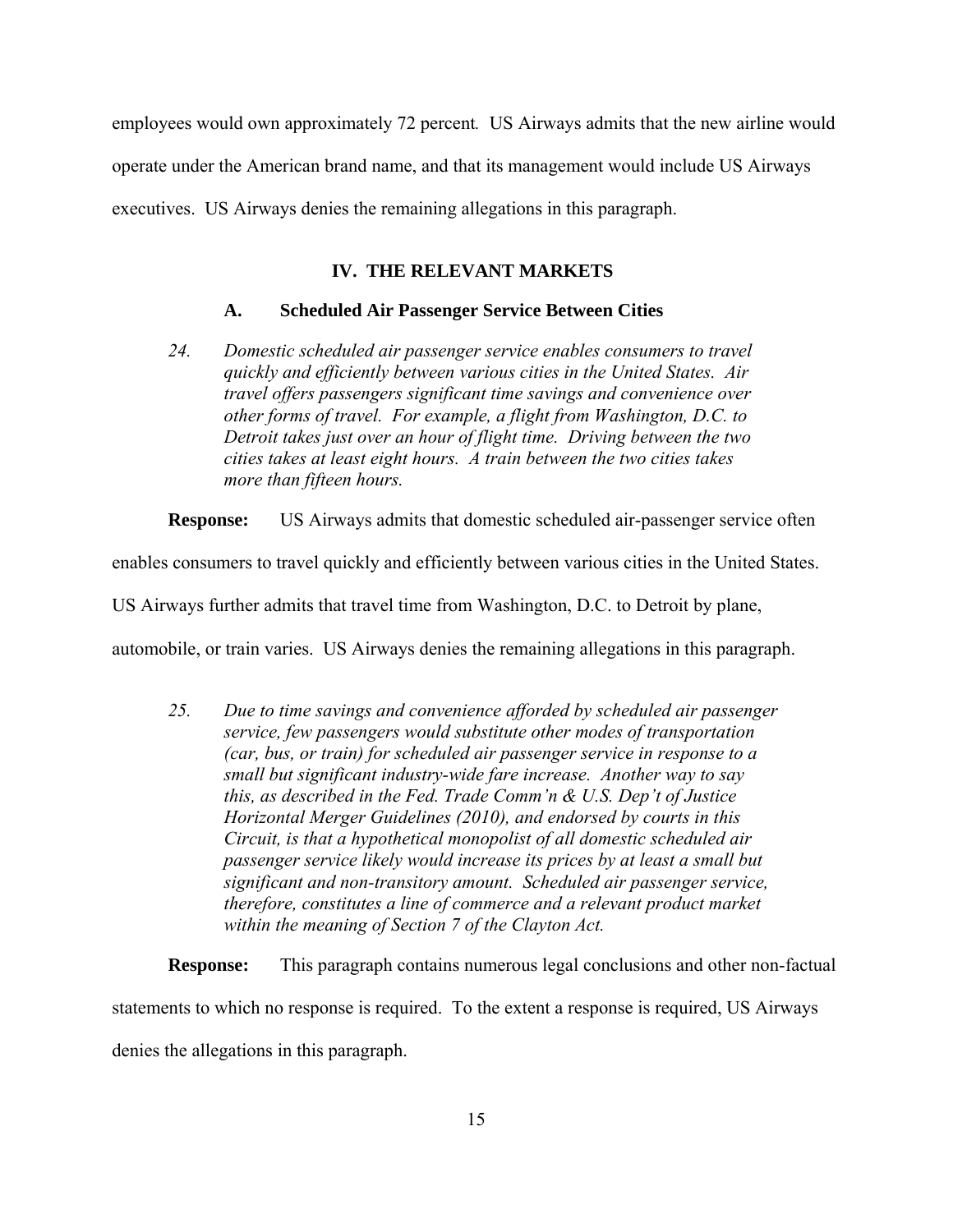*26. A "city pair" is comprised of a flight's departure and arrival cities. For example, a flight departing from Washington and arriving in Chicago makes up the Washington-Chicago city pair. Passengers seek to depart from airports close to where they live and work, and arrive at airports close to their intended destinations. Most airline travel is related to business, family events, and vacations. Thus, most passengers book flights with their origins and destinations predetermined. Few passengers who wish to fly from one city to another would likely switch to flights between other cities in response to a small but significant and non-transitory fare increase.* 

**Response:** US Airways admits that a "city pair," as that term is generally used in the

airline industry, is comprised of a flight's departure and arrival cities. US Airways lacks the

knowledge or information sufficient to form a belief as to the allegations concerning the

preferences of passengers because those preferences can differ widely among a diverse set of

passengers in different areas and near different airports, and, on that basis, denies these

allegations. US Airways denies the remaining allegations in this paragraph.

*27. Airlines customarily set fares on a city pair basis. For each city pair, the degree and nature of the competition from other airlines generally plays a large role in an airline's pricing decision.* 

**Response:** US Airways admits that competition among airlines is robust and plays a

significant role in airline pricing decisions and that airlines will set fares on a city-pair basis. US

Airways denies the remaining allegations in this paragraph.

*28. Therefore, a hypothetical monopolist of scheduled air passenger service between specific cities likely would increase its prices by at least a small but significant and non-transitory amount. Accordingly, each city pair is a relevant geographic market and section of the country under Section 7 of the Clayton Act.* 

**Response:** This paragraph contains numerous legal conclusions and other non-factual statements to which no response is required. To the extent a response is required, US Airways denies the allegations in this paragraph.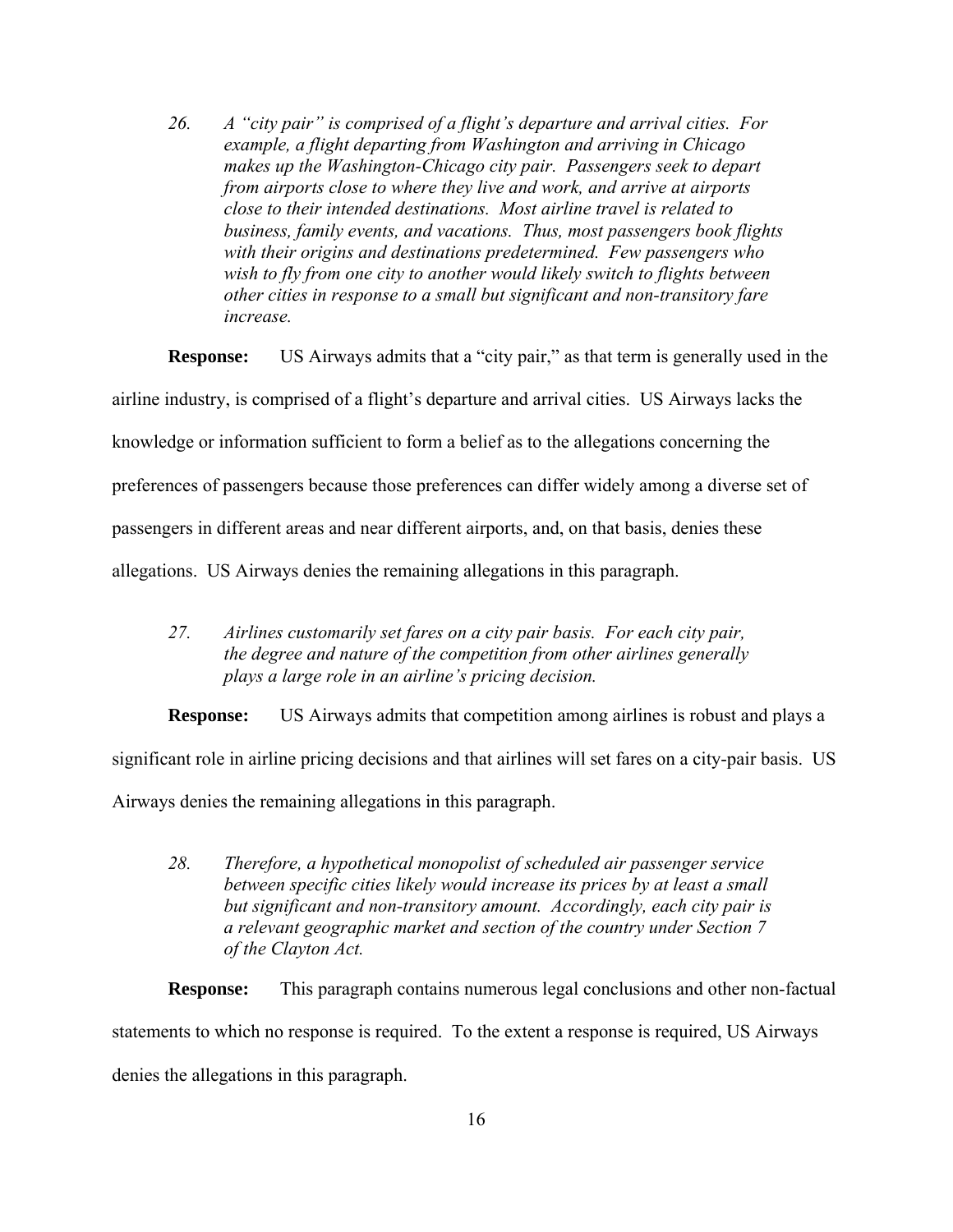*29. Consumer preferences also play a role in airline pricing and are relevant for the purpose of analyzing the likely effects of the proposed merger. Some passengers prefer nonstop service because it saves travel time; some passengers prefer buying tickets at the last minute; others prefer service at a particular airport within a metropolitan area. For example, most business customers traveling to and from downtown Washington prefer service at Reagan National over other airports in the Washington, D.C. metropolitan area. Through a variety of fare restrictions and rules, airlines can profitably raise prices for some of these passengers without raising prices for others. Thus, the competitive effects of the proposed merger may vary among passengers depending on their preferences for particular types of service or particular airports*.

**Response:** US Airways admits that air travel preferences vary among consumers.

US Airways admits that some consumers have preferences for nonstop service or a particular airport, and some consumers have last-minute travel needs. US Airways further admits that demand plays a role in airline pricing and that the number of consumers who prefer a particular type of service or airport affects demand. US Airways further admits that, depending on schedules, destinations, pricing, and other factors, at least some business customers traveling to or from downtown Washington choose to travel through Reagan National Airport. US Airways further admits that this merger will provide tremendous net benefits for customers and that some consumers may benefit more than others, depending on where they are flying from and to, among other things. US Airways denies the remaining allegations in this paragraph.

## **B. Takeoff and Landing Slots at Reagan National Airport**

*30. Reagan National is one of only four airports in the country requiring slots for takeoffs and landings. Slots are expensive (often valued at over \$2 million per slot), difficult to obtain, and only rarely change hands between airlines. There are no alternatives to slots for airlines seeking to enter or expand their service at Reagan National.*

**Response:** US Airways admits that Reagan National and the three New York City area airports require slots for takeoffs and landings. US Airways lacks the knowledge or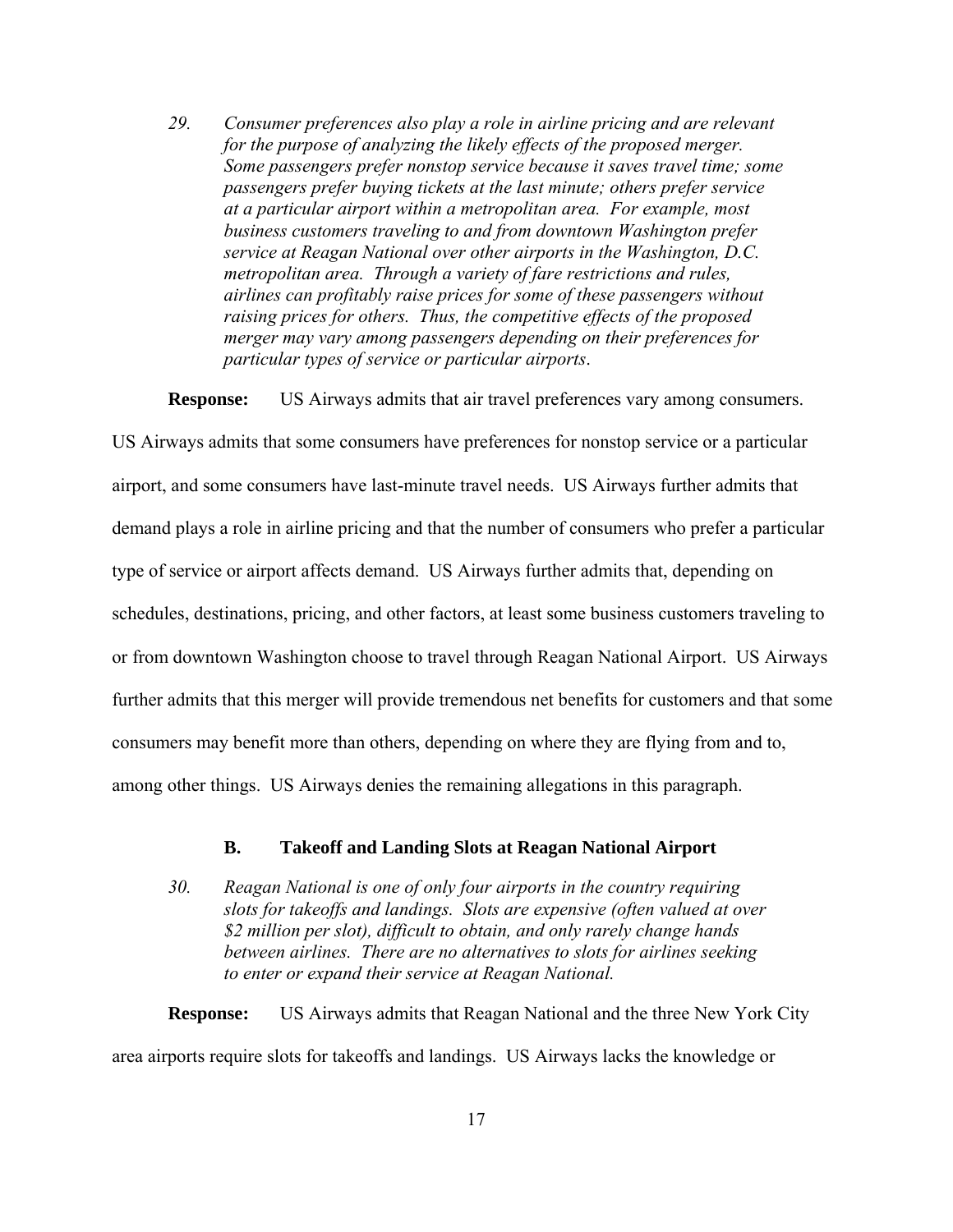information sufficient to form a belief as to the truth of the allegations concerning the price of slots, difficulty of obtaining slots, and frequency at which slots change hands between airlines, and, on that basis, denies the allegations in this paragraph. US Airways denies the remaining allegations in this paragraph.

*31. Reagan National is across the Potomac River from Washington, D.C., and, due to its proximity to the city and direct service via the Metro, airlines actively seek to serve passengers flying into and out of Reagan National. Airlines do not view service at other airports as adequate substitutes for service offered at Reagan National for certain passengers, and thus they are unlikely to switch away from buying or leasing slots at Reagan National in response to a small but significant increase in the price of slots. Airlines pay significant sums for slots at Reagan National, despite having the option of serving passengers through the region's other airports. A hypothetical monopolist of slots at Reagan National likely would increase its prices by at least a small but significant and nontransitory amount. Thus, slots at Reagan National Airport constitute a line of commerce, section of the country, and relevant market within the meaning of Section 7 of the Clayton Act.*

**Response:** US Airways admits that Reagan National is across the Potomac River

from Washington, D.C., that there is a Metro stop at Reagan National, that airlines pay for slots at Reagan National, and have options of serving passengers through the region's other airports, and that passengers have options of flying to and from the region's other airports. This paragraph contains numerous legal conclusions and other non-factual statements to which no response is required. To the extent that a response is required, US Airways denies such statements. US Airways denies the remaining allegations in this paragraph.

### **V. THE MERGER IS LIKELY TO RESULT IN ANTICOMPETITIVE EFFECTS**

## **A. Industry Background**

*32. Today, four network or "legacy" airlines remain in the United States: American, US Airways, United, and Delta. These four have extensive national and international networks, connections to hundreds of destinations, established brand names, and strong frequent flyer reward*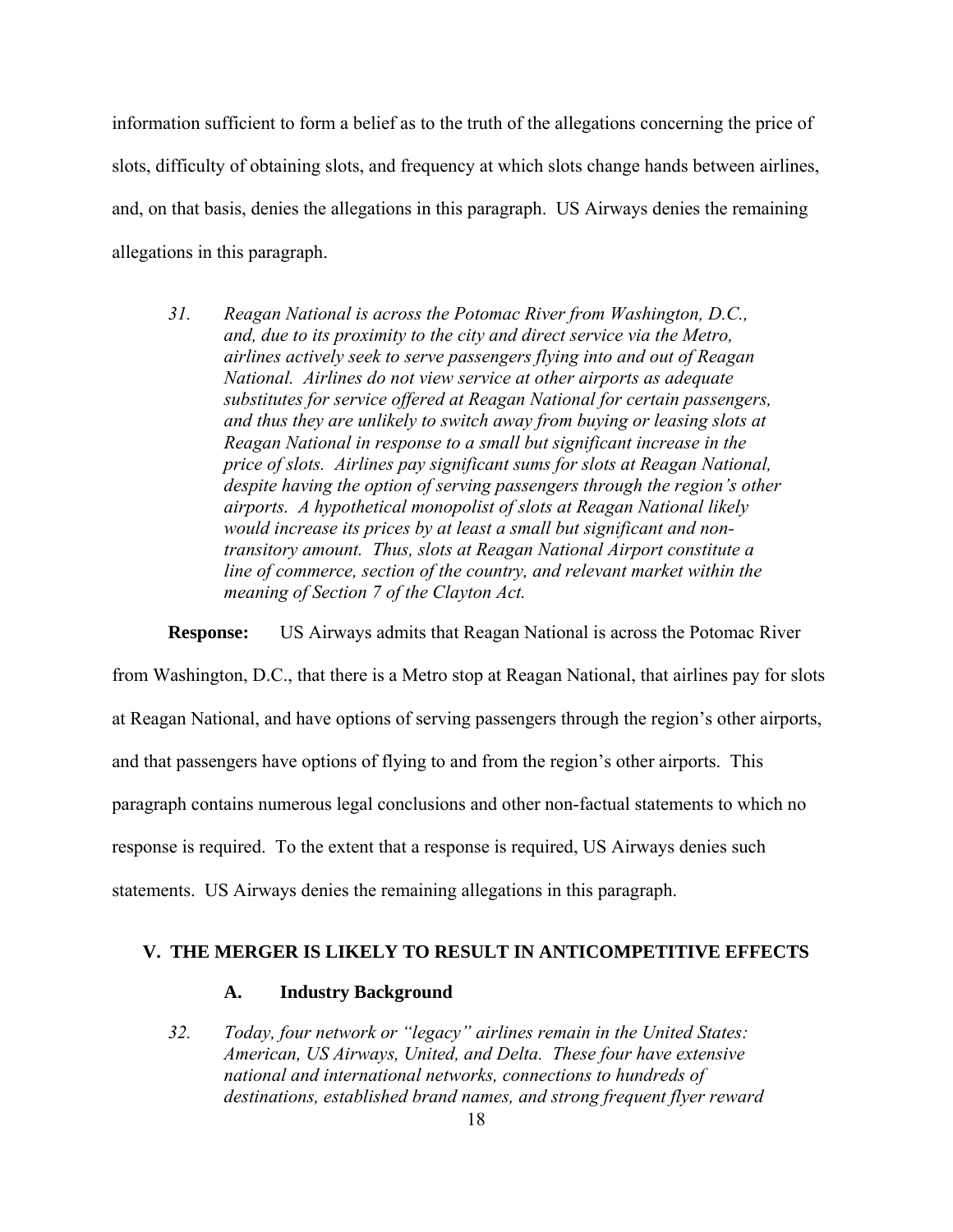*programs. In addition, there are non-network airlines, including Southwest Airlines and a handful of smaller firms, which typically do not offer "hub-and-spoke" service.*

**Response:** US Airways admits that it is often described as a "legacy" airline.

US Airways admits that two other legacy airlines, United and Delta, have extensive national and

international networks, connections to hundreds of destinations, established brand names, and

strong frequent-flyer reward programs. US Airways admits that Southwest Airlines is the largest

of all domestic airlines. US Airways admits that some non-legacy airlines do not offer hub and

spoke service. US Airways denies the remaining allegations in this paragraph.

*33. Airlines compete in many ways. One is the price of a ticket. Airlines also compete based on: nonstop versus connecting flights; number of destinations served; convenient flight schedules; passenger comfort and seating policies; choices for classes of service; carry-on baggage policies; the degree of personal service at ticket counters and boarding areas; onboard meal and drink service; in-flight entertainment; and the quality and generosity of frequent flyer programs.* 

**Response:** US Airways admits that airlines vigorously compete on these and many

other bases.

*34. Since 2005, the U.S. airline industry has undergone significant consolidation. The consolidation "wave" started with the 2005 merger between US Airways and America West, creating today's US Airways. In 2008, Delta and Northwest Airlines merged; in 2010, United and Continental merged; and in 2011, Southwest Airlines and AirTran merged. The chart below, in which one of US Airways' executive vice presidents referred to industry consolidation as the "New Holy Grail," demonstrates that since 2005 the number of major airlines has dropped from nine to five.*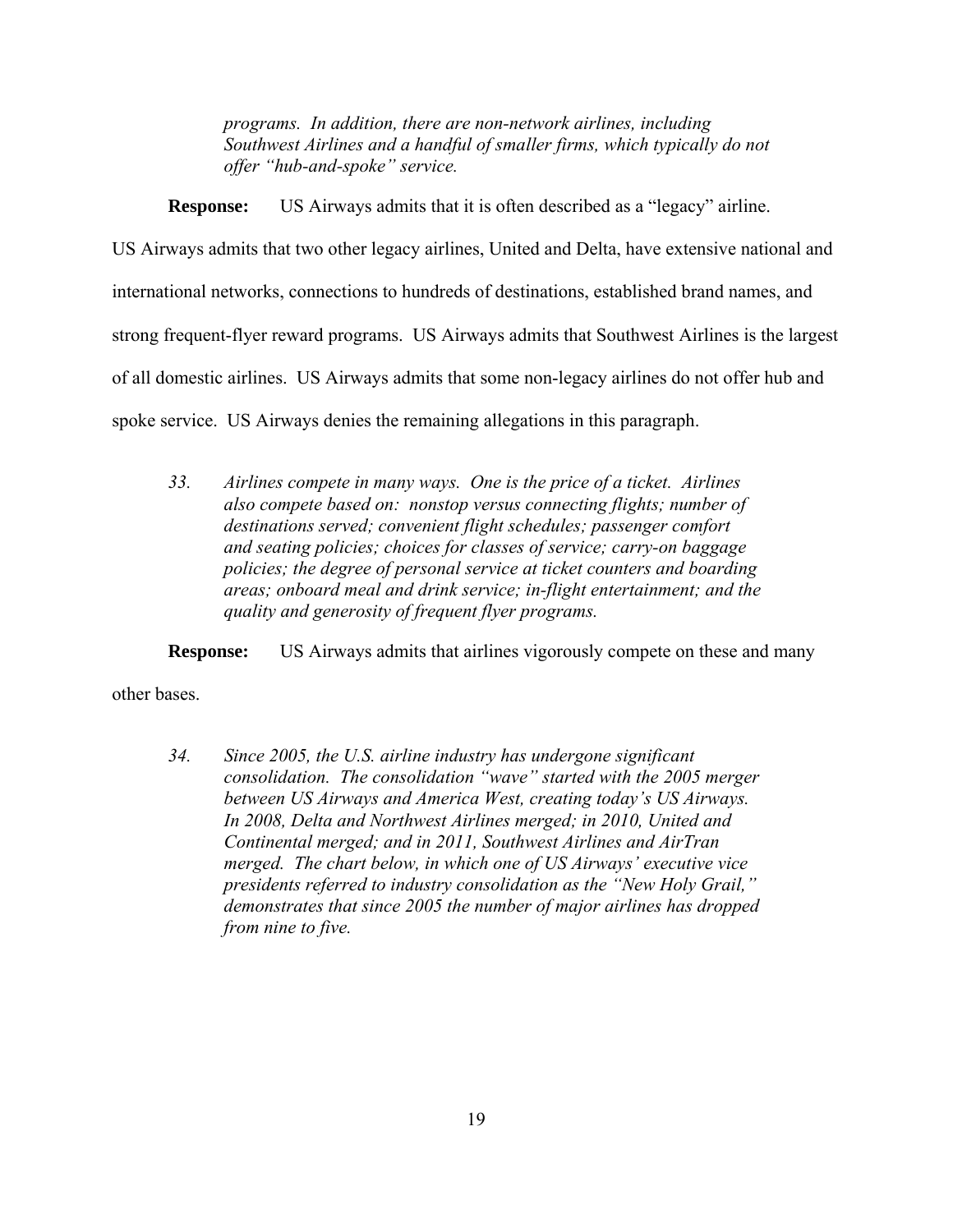

**Response:** US Airways admits that—with the approval of the Department of Justice―US Airways and America West merged in 2005, Delta and Northwest Airlines merged in 2008, United and Continental merged in 2010, and Southwest Airlines and AirTran merged in 2011. US Airways respectfully refers the Court to the excerpted document for a complete and accurate description of its contents. US Airways denies the remaining allegations in this paragraph.

*35. Increasing consolidation among large airlines has hurt passengers. The major airlines have copied each other in raising fares, imposing new fees on travelers, reducing or eliminating service on a number of city pairs, and downgrading amenities. An August 2012 presentation from US Airways observes that consolidation has resulted in "Fewer and Larger Competitors." The structural change to "fewer and larger competitors" has allowed "[t]he industry" to "reap the benefits." Those benefits to the industry are touted by US Airways in the same presentation as including "capacity reductions" and new "ancillary revenues" like bag fees.* 

**Response:** US Airways respectfully refers the Court to the quoted document for a complete and accurate description of its contents. US Airways denies the remaining allegations in this paragraph.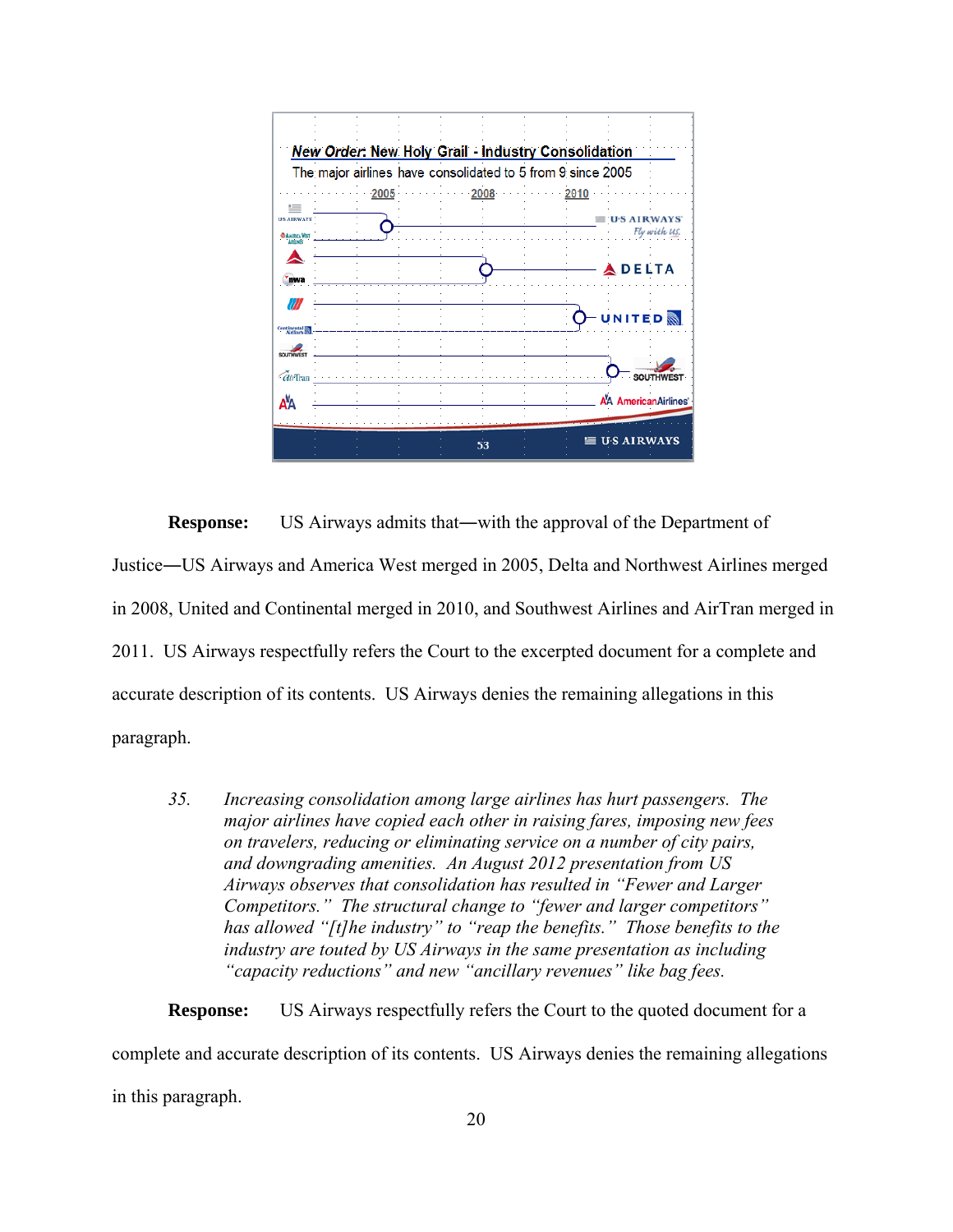## **B. Many Relevant Markets Are Highly Concentrated and the Planned Merger Would Significantly Increase that Concentration**

*36. In 2005, there were nine major airlines. If this merger were approved, there would be only four. The three remaining legacy airlines and Southwest would account for over 80% of the domestic scheduled passenger service market, with the new American becoming the biggest airline in the world.* 

**Response:** US Airways admits that, if the merger were consummated, there would be three comparably sized legacy carriers in the United States and that, by some measures, the new American would be the largest, but Southwest, a non-legacy carrier, would remain the largest domestic carrier. US Airways denies the remaining allegations in this paragraph.

*37. Market concentration is one useful indicator of the level of competitive vigor in a market, and the likely competitive effects of a merger. The more concentrated a market, and the more a transaction would increase concentration in a market, the more likely it is that a transaction would result in a meaningful reduction in competition. Concentration in relevant markets is typically measured by the Herfindahl-Hirschman Index ("HHI"). Markets in which the HHI exceeds 2,500 points are considered highly concentrated. Post-merger increases in HHI of more than 200 points are considered to be significant increases in concentration.*

**Response:** US Airways admits that the Herfindahl-Hirschman Index ("HHI") is used by Plaintiffs as a measure of market concentration. US Airways admits that the Horizontal Merger Guidelines issued by the Antitrust Division of the United States Department of Justice and the Federal Trade Commission on August 19, 2010, reference the HHI, but otherwise states that the Horizontal Merger Guidelines, which the Department of Justice itself refers to as only an outline of enforcement policy, speak for themselves. US Airways denies the remaining allegations in this paragraph.

*38. In more than 1,000 of the city pair markets in which American and US Airways currently compete head-to-head, the post-merger HHI would exceed 2,500 points and the merger would increase the HHI by more than 200 points. For example, on the Charlotte-Dallas city pair, the post-*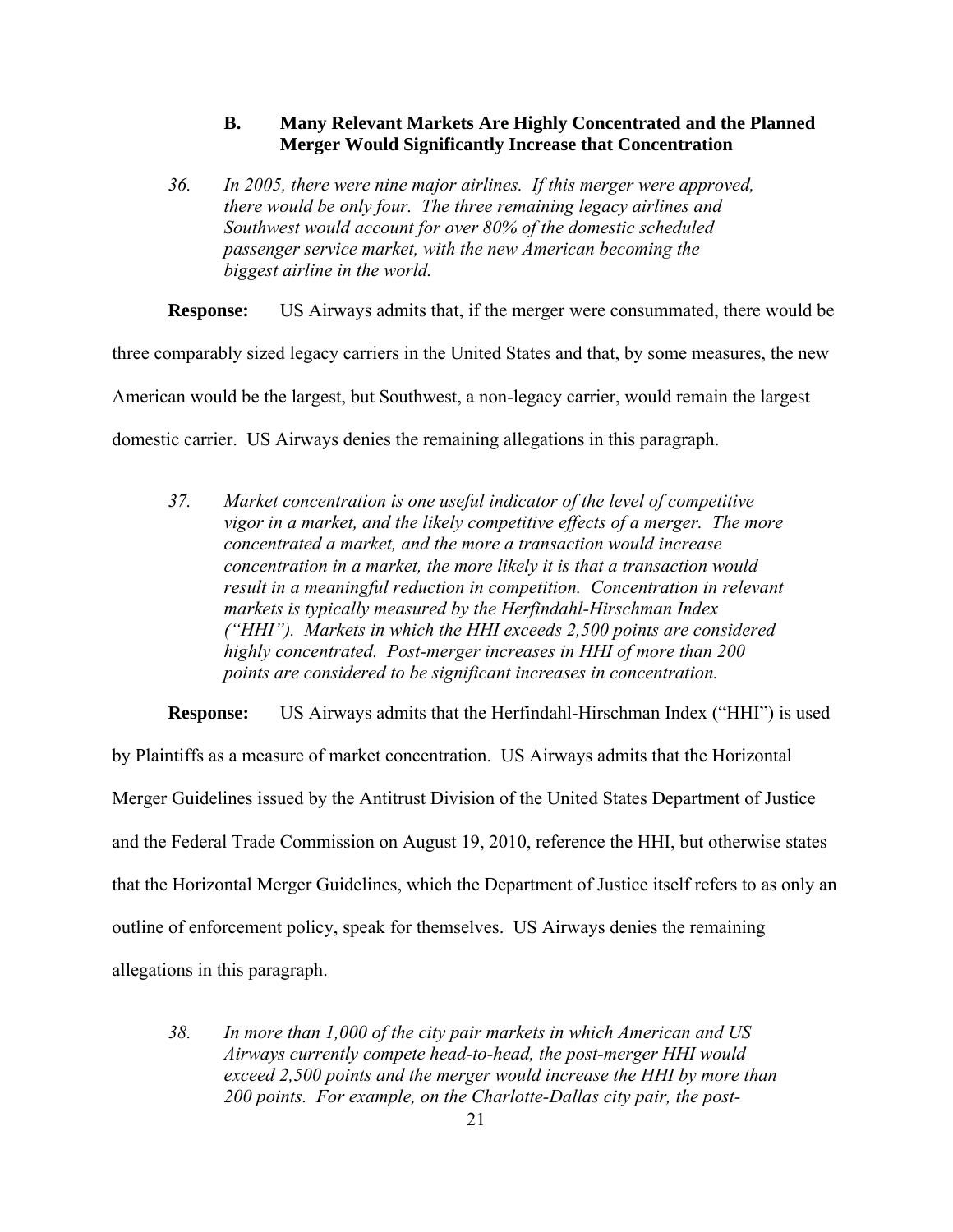*merger HHI will increase by 4,653 to 9,324 (out of 10,000). In these markets, US Airways and American annually serve more than 14 million passengers and collect more than \$6 billion in fares. The substantial increases in concentration in these highly concentrated markets demonstrate that in these relevant markets, the merger is presumed, as a matter of law, to be anticompetitive. The relevant markets described in this paragraph are listed in Appendix A.* 

**Response:** US Airways hereby incorporates its response to paragraph 37 as if fully set forth herein. US Airways admits that there is a limited number of city pairs that are served by both US Airways and American. The allegation that the city pairs in Appendix A are relevant markets and the allegations about concentrations and legal presumptions are conclusory and are legal conclusions to which no response is required. To the extent a response is required, US Airways denies the allegation. US Airways denies the remaining allegations in this paragraph.

*39. Other city pairs across the country would likely be affected by the loss of competition stemming from this planned merger. In some of these markets, US Airways and American compete head-to-head, often offering consumers discounted fares. If approved, this merger will likely end much of that discounting, significantly harming consumers in the process. Moreover, the loss of competition in these markets would increase the likelihood that the remaining airlines can coordinate to raise price, reduce output, and diminish the quality of their services. In these relevant markets, the merger is likely also to substantially lessen competition.* 

**Response:** US Airways denies the allegations in this paragraph.

*40. In the market for slots at Reagan National, the merger would result in a highly concentrated market, with a post-merger HHI of 4,959. The merger would also significantly increase concentration by 1,493 points. As a result, the merger should be presumed, as a matter of law, to be anticompetitive.* 

**Response:** US Airways hereby incorporates its response to paragraph 37 as if fully set forth herein. The allegation that slots at Reagan National are a relevant market is a legal conclusion to which no response is required. To the extent a response is required, US Airways denies the allegation. US Airways denies the remaining allegations in this paragraph.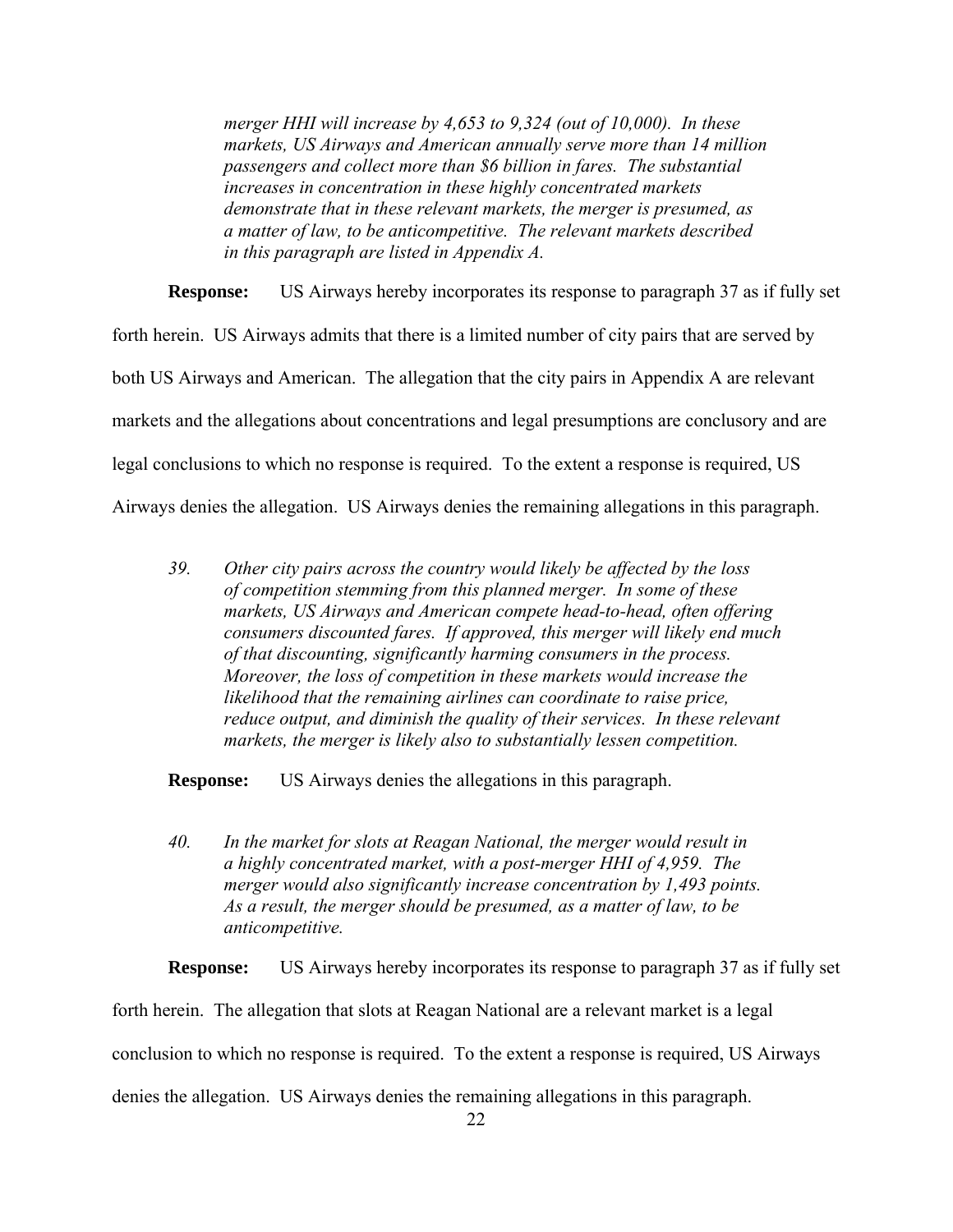- **C. This Merger Would Increase the Likelihood of Coordinated Behavior Among the Remaining Network Airlines Causing Higher Fares, Higher Fees, and More Limited Service**
- *41. The structure of the airline industry is already conducive to coordinated behavior: Few large players dominate the industry; each transaction is small; and most pricing is readily transparent.*

**Response:** US Airways denies the allegations in this paragraph.

*42. For example, the legacy airlines closely watch the pricing moves of their competitors. When one airline "leads" a price increase, other airlines frequently respond by following with price increases of their own. The initiating carrier will lead the price increase and then see if the other carriers will match the increase. If they do not, the initiating carrier will generally withdraw the increase shortly thereafter.*

**Response:** US Airways admits that, as in any competitive industry, the perceived

pricing of competitors is one of the factors that an airline may take into account in setting its

prices. US Airways denies the remaining allegations in this paragraph.

*43. The legacy airlines also use what they call "cross-market initiatives," or "CMIs," to deter aggressive discounting and prevent fare wars. A CMI occurs where two or more airlines compete against each other on multiple routes. If an airline offers discounted fares in one market, an affected competitor often responds with discounts in another market—a CMI where the discounting airline prefers a higher fare. CMIs often cause an airline to withdraw fare discounts. For example, in the fall of 2009, US Airways lowered fares and relaxed restrictions on flights out of Detroit (a Delta stronghold) to Philadelphia. Delta responded by offering lower fares and relaxed restrictions from Boston to Washington (a US Airways stronghold). US Airways' team lead for pricing observed Delta's move and concluded "[w]e have more to lose in BOSWAS . . . I think we need to bail on the [Detroit-Philadelphia] changes."* 

**Response:** US Airways admits that airlines vigorously compete against each other in many ways, including the use of discounts in order to attract more passengers, and that one type of discount is sometimes referred to as a cross-market initiative. US Airways denies the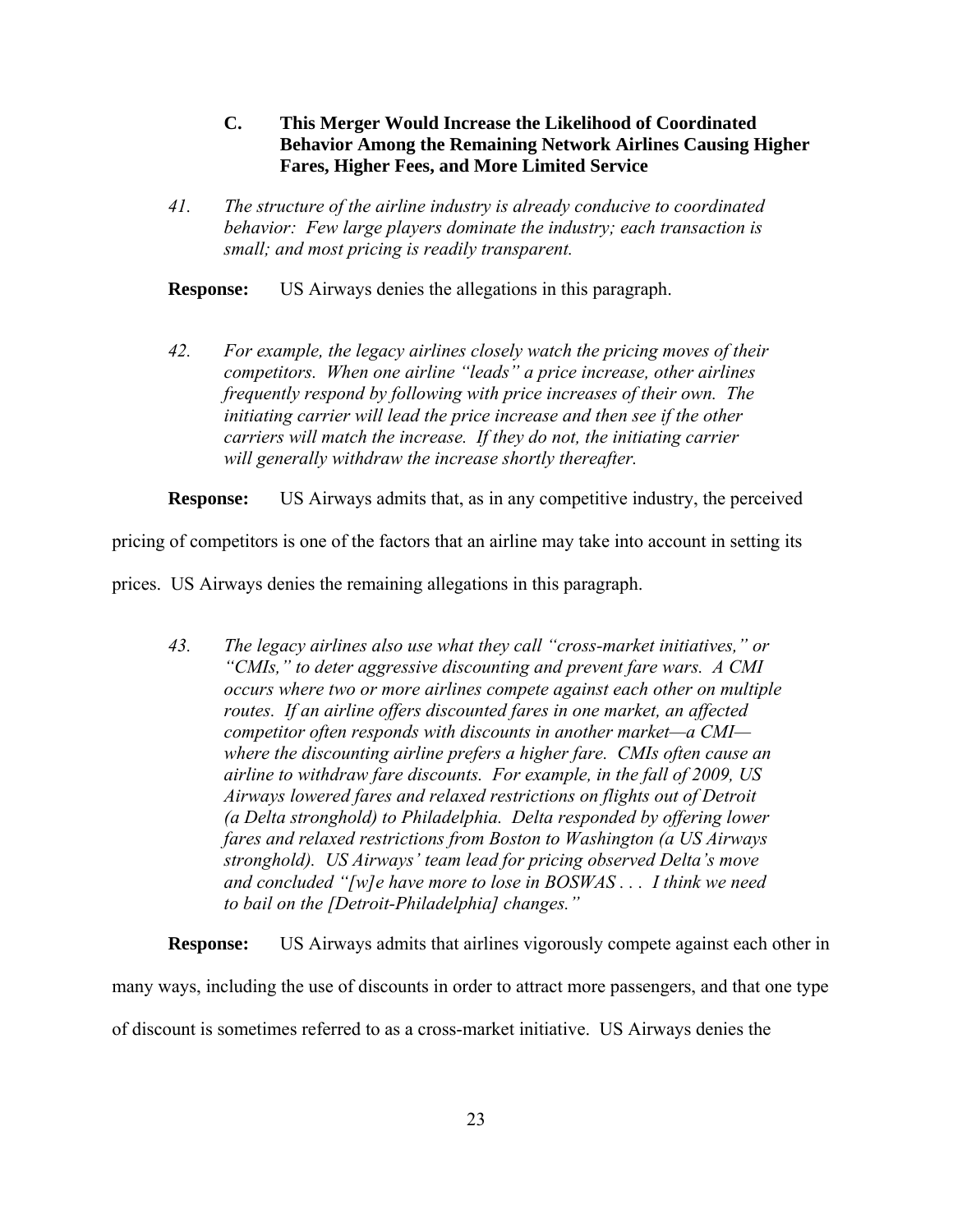remaining allegations in this paragraph, and respectfully refers the Court to the quoted document for a full and accurate description of its contents.

*44. There is also past express coordinated behavior in the industry. For example, all airlines have complete, accurate, and real-time access to every detail of every airline's published fare structure on every route through the airline-owned Airline Tariff Publishing Company ("ATPCO"). US Airways' management has called ATPCO "a dedicated price-telegraph network for the industry." The airlines use ATPCO to monitor and analyze each other's fares and fare changes and implement strategies designed to coordinate pricing. Airlines have previously used ATPCO to engage in coordinated behavior. In 1992, the United States filed a lawsuit to stop several airlines, including both defendants, from using their ATPCO filings as a signaling device to facilitate agreements on fares. That lawsuit resulted in a consent decree, now expired.*

**Response:** US Airways admits that ATPCO publishes some airline fares. US

Airways further admits that the United States filed a Complaint in 1992 against a number of airlines which eventually resulted in a consent decree, which has since expired. US Airways denies the remaining allegations in this paragraph.

*45. US Airways also has communicated directly with a competitor when it was upset by that competitor's efforts to compete more aggressively. In 2010, one of US Airways' larger rivals extended a "triple miles" promotion that set off a market share battle among legacy carriers. The rival airline was also expanding into new markets and was rumored to be returning planes to its fleet that had been mothballed during the recession. US Airways' CEO complained about these aggressive maneuvers, stating to his senior executives that such actions were "hurting [the rival airline's] profitability − and unfortunately everyone else's." US Airways' senior management debated over email about how best to get the rival airline's attention and bring it back in line with the rest of the industry. In that email thread, US Airways' CEO urged the other executives to "portray[] these guys as idiots to Wall Street and anyone else who'll listen." Ultimately, to make sure the message was received, US Airways' CEO forwarded the email chain—and its candid discussion about how aggressive competition would be bad for the industry—directly to the CEO of the rival airline. (The rival's CEO immediately responded that it was an inappropriate communication that he was referring to his general counsel.)*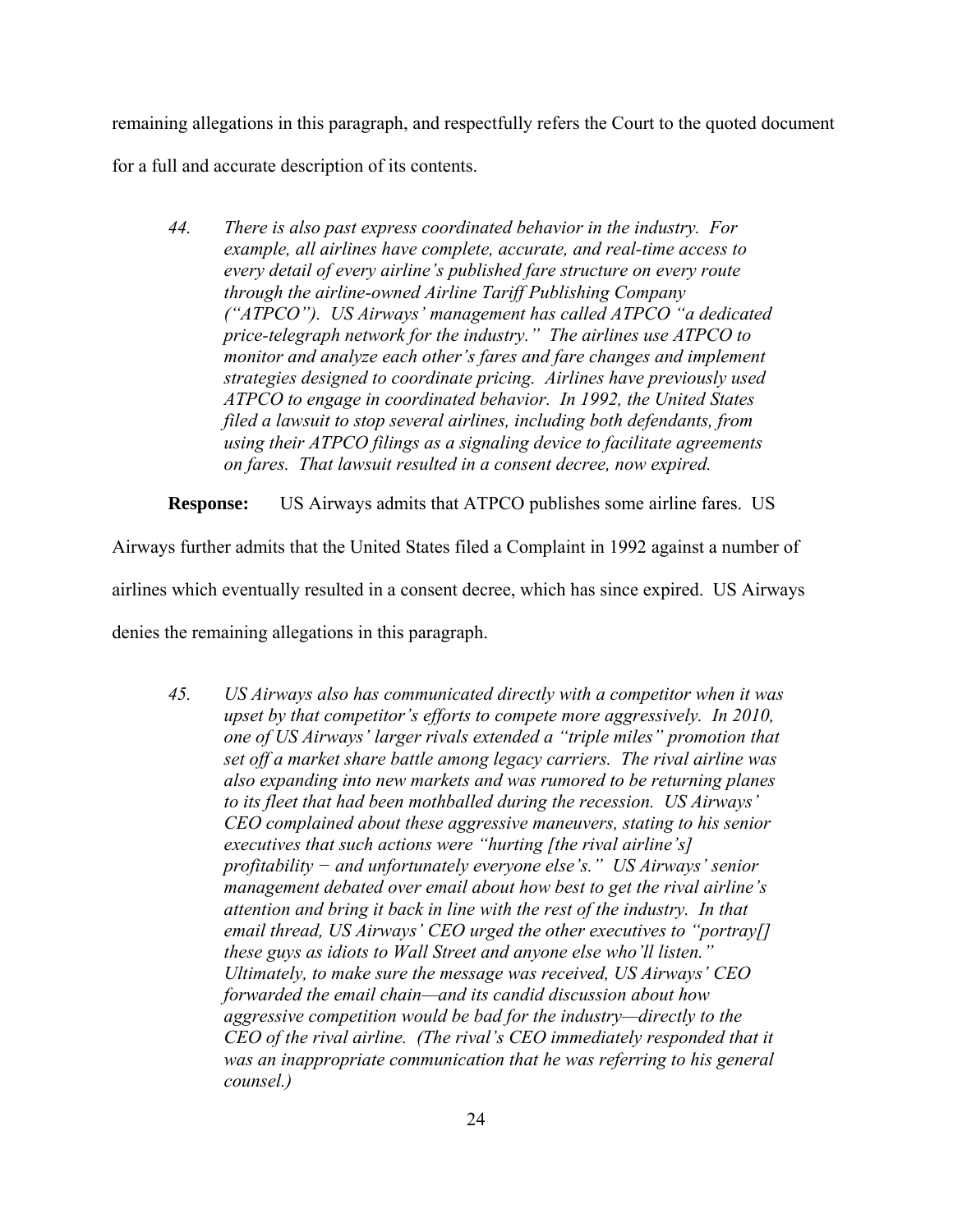**Response:** US Airways denies that it intended to complain to a rival airline about its competitive behavior. US Airways respectfully refers the Court to the quoted documents for a complete and accurate description of their contents. US Airways denies the remaining allegations in this paragraph.

*46. Coordination becomes easier as the number of major airlines dwindles and their business models converge. If not stopped, the merger would likely substantially enhance the ability of the industry to coordinate on fares, ancillary fees, and service reductions by creating, in the words of US Airways executives, a "Level Big 3"of network carriers, each with similar sizes, costs, and structures.*

**Response:** US Airways respectfully refers the Court to the quoted document for a

complete and accurate description of its contents. US Airways denies the remaining allegations

in this paragraph.

*47. Southwest, the only major, non-network airline, and other smaller carriers have networks and business models that differ significantly from the legacy airlines. Traditionally, Southwest and other smaller carriers have been less likely to participate in coordinated pricing or service reductions. For example, Southwest does not charge customers for a first checked bag or ticket change fees. Yet that has not deterred the legacy carriers from continuing, and even increasing, those fees. In November 2011, a senior US Airways executive explained to her boss the reason: "Our employees know full well that the real competition for us is [American], [Delta], and [United]. Yes we compete with Southwest and JetBlue, but the product is different and the customer base is also different."* 

**Response:** US Airways admits that Southwest is the largest domestic airline and that each airline has a different business model. US Airways further admits that each airline has many different policies regarding checked-bag fees, ticket-change fees, and other passenger charges. US Airways respectfully refers the Court to the quoted document for a complete and accurate description of its contents. US Airways denies the remaining allegations in this paragraph.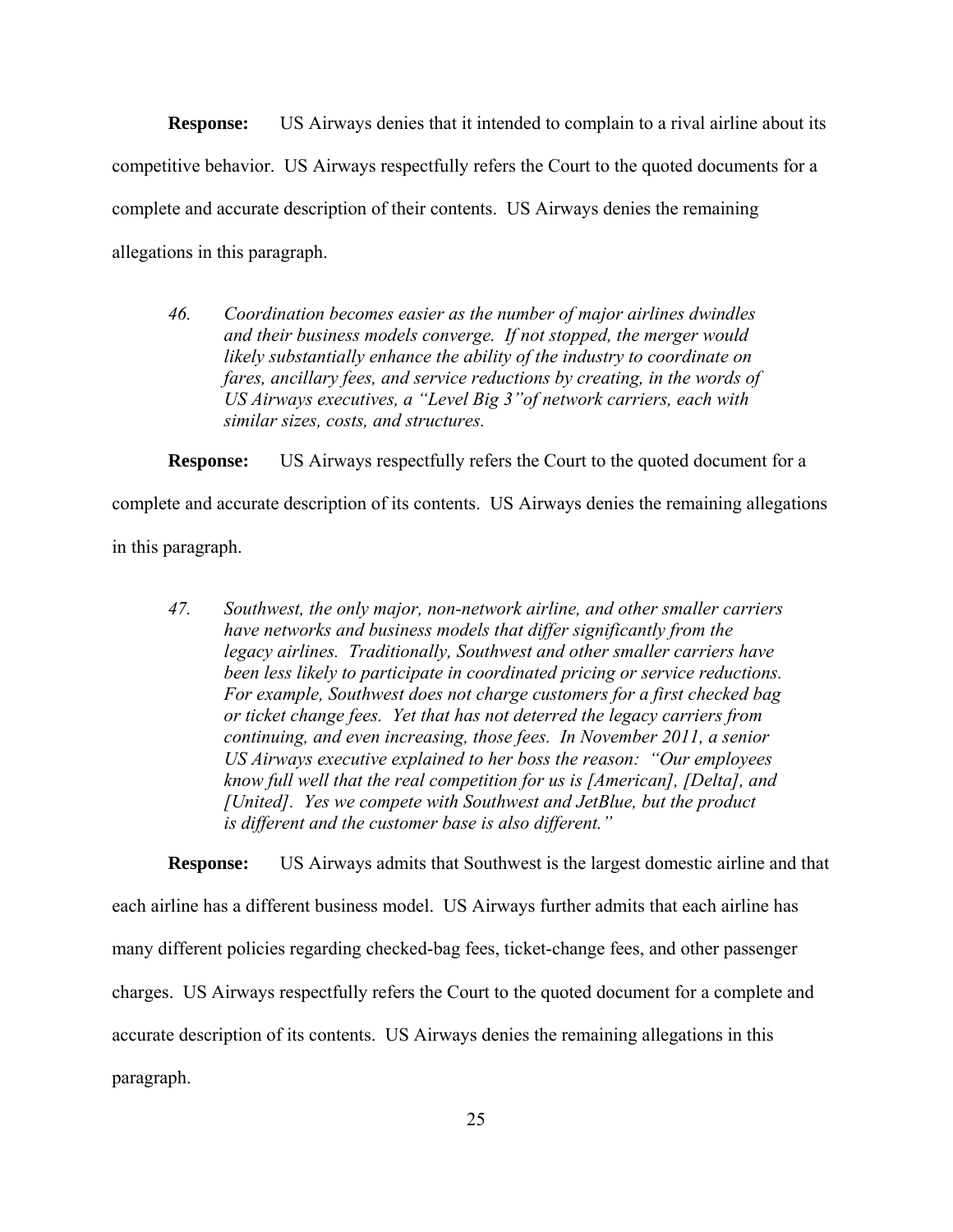# **1. The Merger Would Likely Result in the Elimination of US Airways' Advantage Fares**

*48. On routes where one legacy airline offers nonstop service, the other legacies "generally respect the pricing of the non-stop carrier," as American has put it. Thus, if American offers nonstop service from Washington to Dallas at \$800 round-trip, United and Delta will, "[d]espite having a service disadvantage," price their connecting fares at the level of American's nonstop fares. The legacy carriers do this because if one airline, say Delta, were to undercut fares in markets where American offers nonstop service, American would likely do the same in Delta's nonstop markets. To Delta, the cost of being undercut in its nonstop markets exceeds the benefit it would receive from winning additional passengers in American nonstop markets.* 

**Response:** US Airways lacks knowledge and information on the motivations that

drive other airlines' pricing decisions, and, on that basis, denies the allegations in this paragraph.

*49. US Airways, alone among the legacy carriers, has a different costbenefit analysis for pricing connecting routes. Although it too is a national network carrier, US Airways has hubs in cities that generate less revenue from passengers flying nonstop than the other legacy airlines' hubs. Because US Airways' hubs generate less revenue from passengers flying nonstop, US Airways must gain more revenue from connecting passengers. It gets that revenue by offering connecting service that is up to 40% cheaper than other airlines' nonstop service. US Airways calls this program "Advantage Fares."*

**Response:** US Airways admits that one of its many competitive practices is a

program known as "Advantage Fares." US Airways admits that the Advantage Fares program is

used on routes where US Airways offers connecting service and a competitor offers nonstop

service. US Airways denies the remaining allegations in this paragraph.

*50. Millions of consumers have benefitted. Advantage Fares offer consumers, especially those who purchase tickets at the last minute, meaningfully lower fares. The screenshot below from ITA Software, Airfare Matrix ("ITA"), taken on August 12, 2013, for travel departing on August 13 and*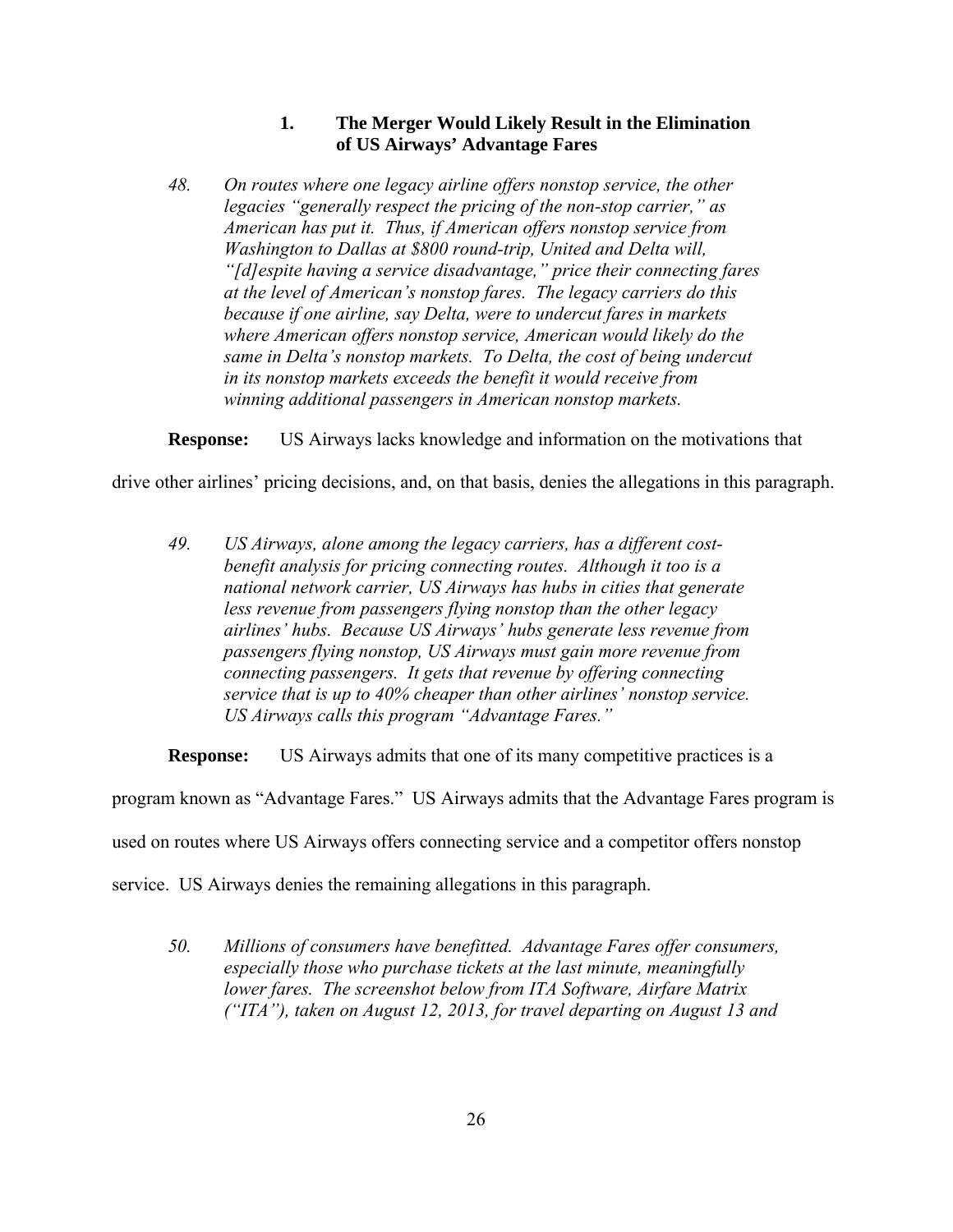*returning August 14 from Miami to Cincinnati, shows the benefits of US Airways' Advantage Fare program to passengers.1*



*American is the only airline on this route to offer nonstop service, charging \$740. Delta and United do not meaningfully compete. Both charge more for their connecting service than American charges for nonstop service. Thus, on this particular route, a passenger who chose Delta or United would pay more for an inferior product. In contrast, US Airways' fares today are significantly lower than American's fares, and offer consumers a real choice. Those consumers who are more price conscious receive the benefit of a substantially lower-fare option. In this case, a customer who purchased a US Airways one-stop ticket would save \$269 compared to American's nonstop service.* 

**Response:** US Airways admits that one of its many competitive practices is a

program known as "Advantage Fares." US Airways cannot verify the ITA screenshot

purportedly taken on August 12, 2013. US Airways denies the remaining allegations in this

paragraph.

 $\overline{a}$ 

*51. The benefits from Advantage Fares extend to hundreds of other routes, including those where more than one carrier offers nonstop service. The screenshot below from ITA, taken on August 12, 2013, for travel departing on August 13 and returning August 14 from New York to Houston, demonstrates just how dramatic the savings can be:* 

<sup>&</sup>lt;sup>1</sup> "Multiple Airlines" refers to an itinerary where a passenger uses different airlines for their departing and returning flights.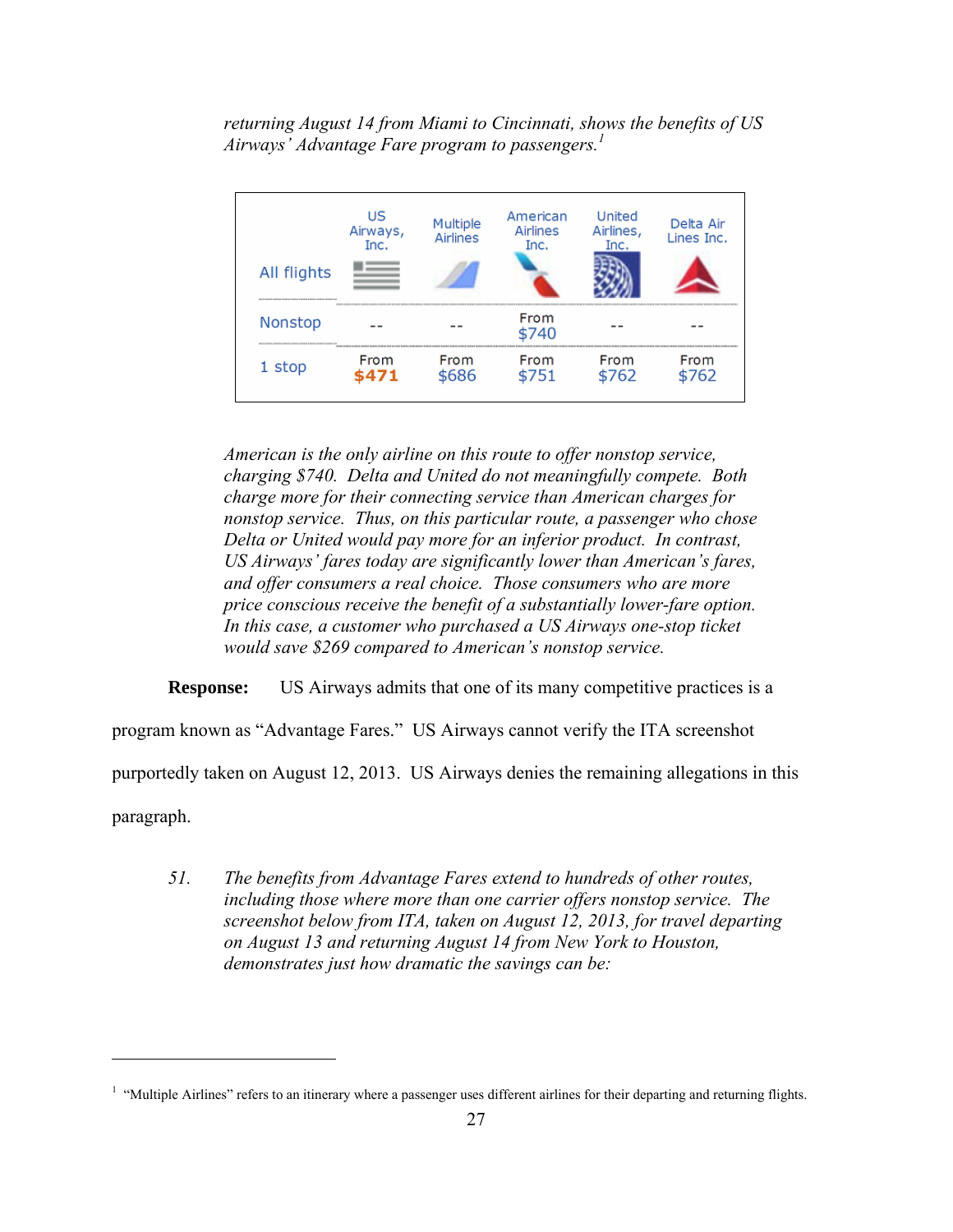

*US Airways' connecting fare is \$870 cheaper than the other legacy carriers' nonstop flights, and beats JetBlue and AirTran's fares by more than \$300. Although Southwest does not participate in the standard online travel sites, a cross-check against the Southwest website demonstrates that US Airways also beats Southwest's \$887 nonstop fare by more than \$300.* 

**Response:** US Airways admits that one of its many competitive practices is a

program known as "Advantage Fares." US Airways cannot verify the ITA screenshot

purportedly taken on August 12, 2013. US Airways denies the remaining allegations in this

paragraph.

*52. Other airlines have chosen to respond to Advantage Fares with their own low connecting fares in markets where US Airways has nonstop service. That is, the other legacy airlines undercut US Airways' nonstop fares the same way that US Airways undercuts their nonstop fares. The screenshot below from ITA, taken on August 12, 2013, for travel on August 13 and returning August 14 from Charlotte to Syracuse, shows how the other legacy carriers respond to Advantage Fares to the benefit of consumers:* 

| All flights    | Delta Air<br>Lines Inc. | United<br>Airlines,<br>Inc. | Multiple<br><b>Airlines</b> | US<br>Airways,<br>Inc. | Jetblue<br>Airways<br>Corporation | American<br>Airlines<br>Inc. |
|----------------|-------------------------|-----------------------------|-----------------------------|------------------------|-----------------------------------|------------------------------|
| <b>Nonstop</b> |                         |                             |                             | From<br>\$685          |                                   |                              |
| 1 stop         | From<br>375             | From<br>\$395               | From<br>\$458               | From<br>\$696          | From<br>¢691                      | <b>From</b><br>\$1,258       |

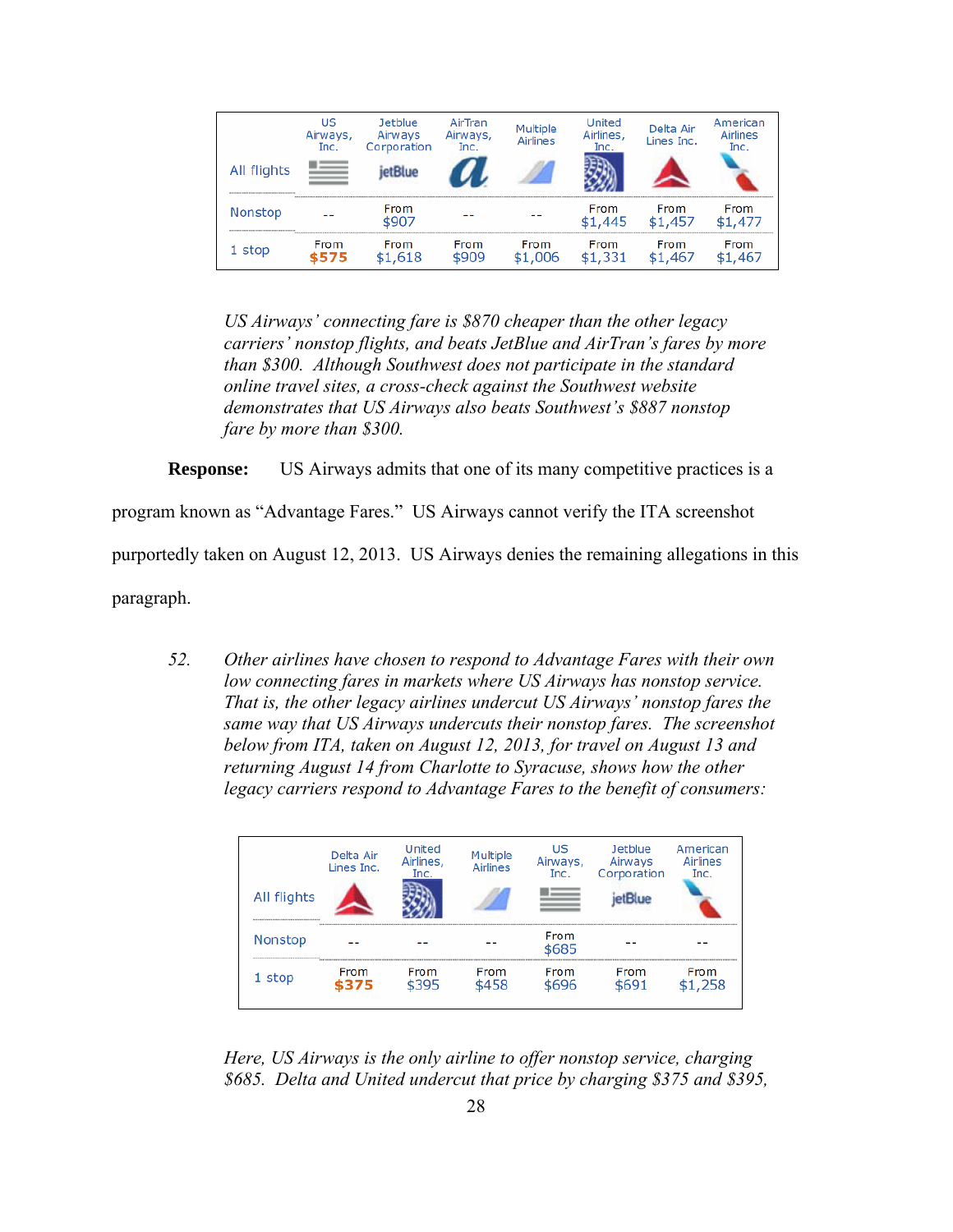*respectively, for connecting service. Once again, consumers benefit by having the option of far less expensive connecting service. A customer who buys a Delta one-stop flight saves \$310 over US Airways' nonstop service.* 

**Response:** US Airways cannot verify the ITA screenshot purportedly taken on

August 12, 2013. US Airways lacks knowledge and information on the motivations that drive

other airlines' pricing decisions, and, on that basis, denies the allegations in this paragraph.

*53. There are over 100 routes where other carriers offer nonstop service on which US Airways does not offer Advantage Fares. Consumers in these markets are not given the option of a low-cost connecting alternative and are forced to pay significantly more for service. For example, US Airways does not currently offer Advantage Fares on flights from Cincinnati to Pittsburgh. Without the option of a low connecting fare, consumers see significantly higher prices, as illustrated by a screenshot from ITA, taken on August 12, 2013, for travel on August 13 and returning August 14:*



**Response:** US Airways admits that there are routes on which the Advantage Fares program is not offered. US Airways cannot verify the ITA screenshot purportedly taken on August 12, 2013. US Airways lacks knowledge and information on the motivations that drive other airlines' pricing decisions, and, on that basis, denies the remaining allegations in this paragraph.

*54. Advantage Fares have proven highly disruptive to the industry's overall coordinated pricing dynamic. An American executive expressed her*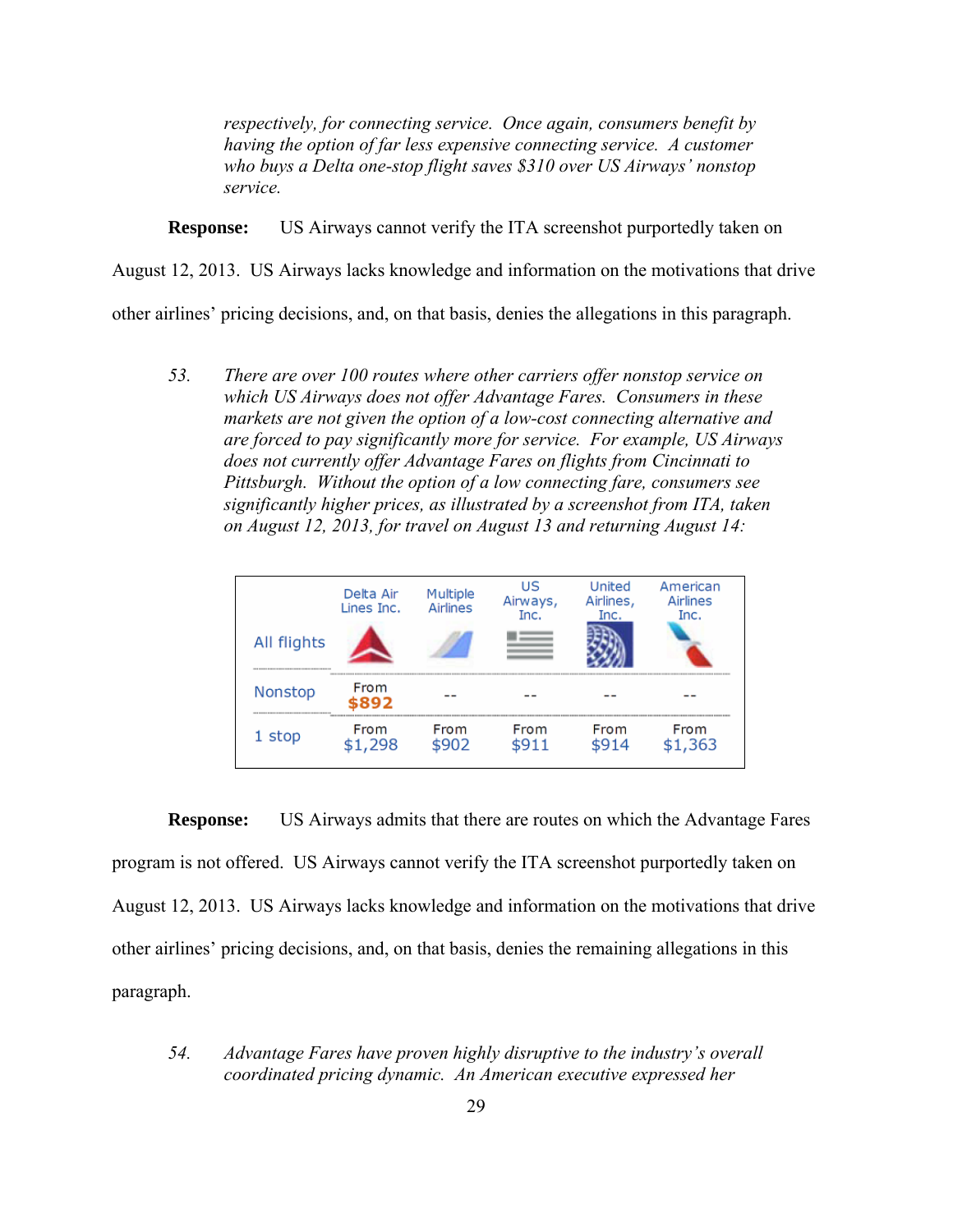*frustration in September 2011 with US Airways' Advantage Fares, noting that US Airways was "still way undercutting us [on flights from Boston and New York to Dallas] and getting significant share." One response American considered was to lower its fares on the same route. Another option was "to take up this battle w/them again," in an attempt to force US Airways to limit or abandon its strategy.* 

**Response:** US Airways lacks knowledge or information sufficient to form a belief as

to the truth of the allegations in this paragraph, and on that basis denies them.

*55. US Airways' President acknowledged in September 2010 that its Advantage Fare strategy "would be different if we had a different route network . . . ." Currently, US Airways' network structure precludes Delta and United from preventing US Airways' aggressive "one-stop pricing." Because US Airways' hubs have relatively less nonstop traffic, the other legacy airlines cannot respond sufficiently to make Advantage Fares unprofitable. But by increasing the size and scope of US Airways' network, the merger makes it likely that US Airways will have to discontinue its Advantage Fares.* 

**Response:** US Airways admits that the merger would increase the size and scope of

the merged airline's network and enable the merged carrier to compete vigorously and effectively with its larger rivals. US Airways respectfully refers the Court to the quoted document for a complete and accurate description of its contents. US Airways lacks knowledge or information sufficient to form a belief as to the truth of the allegations concerning Delta's and United's current internal strategic decisions regarding pricing or how, if it all, those two larger airlines would change their respective pricing decisions post-merger, and, on that basis, denies the remaining allegations in this paragraph.

*56. American's executives agree. American believes that Advantage Fares will be eliminated because of the merger. Internal analysis at American in October 2012 concluded that "[t]he [Advantage Fares] program would have to be eliminated in a merger with American, as American's large non-stop markets would now be susceptible to reactionary pricing from Delta and United." Another American executive observed that same month: "The industry will force alignment to a single approach—one that*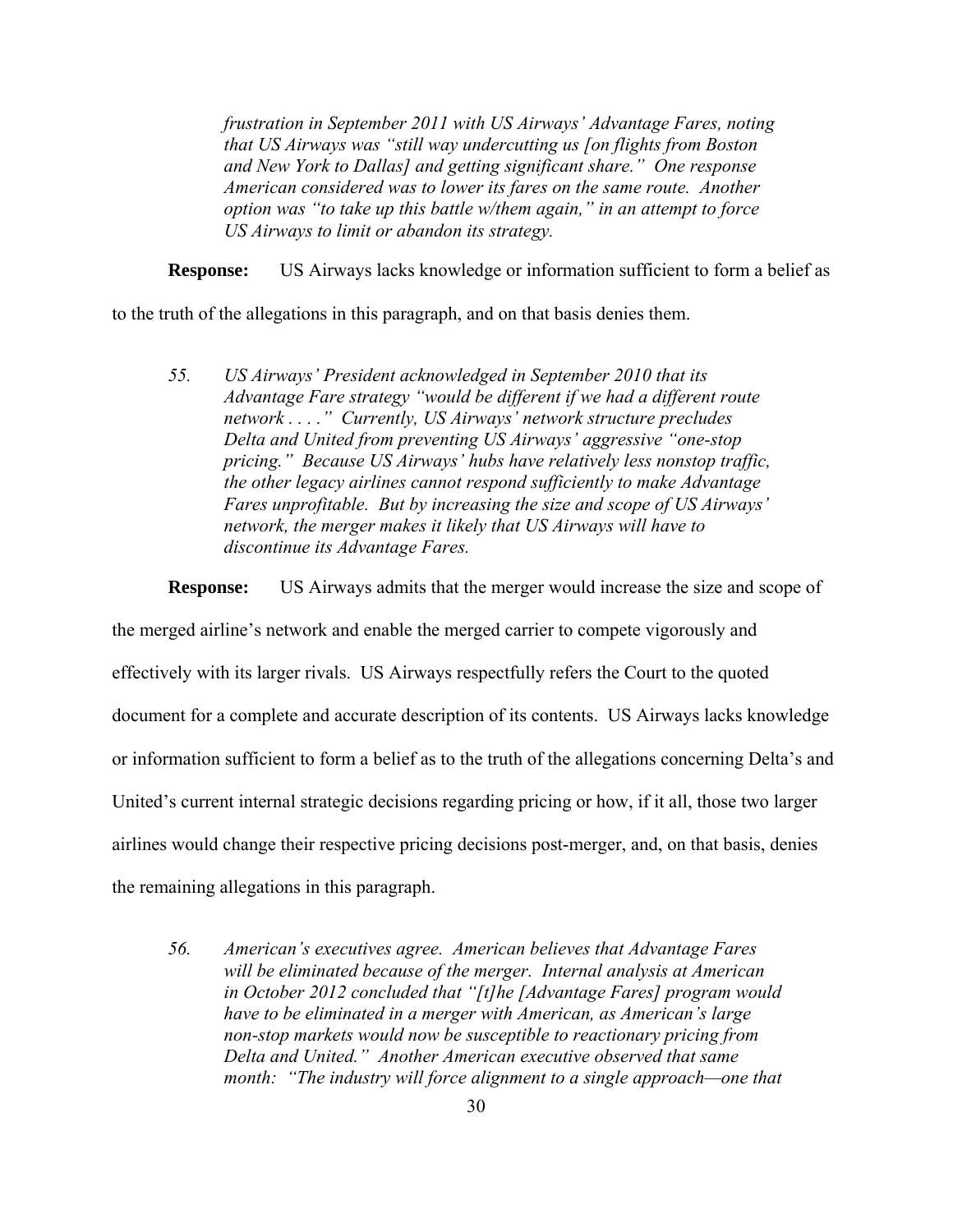*aligns with the large legacy carriers as it is revenue maximizing."* 

**Response:** US Airways lacks knowledge or information sufficient to form a belief as to the truth of the allegations concerning the beliefs of certain, unspecified American executives, and, on that basis, denies the allegations in this paragraph.

*57. US Airways believes that it currently gains "most of its advantage fare value from AA," meaning that Advantage Fares provide a substantial value for US Airways on routes where American is the legacy airline offering nonstop service. Post-merger, continuing Advantage Fares would mean that US Airways was taking that value away from itself by undercutting its own nonstop prices. Plainly, this would make no sense. Thus, for US Airways post-merger, the benefits of Advantage Fares would go down, and its costs would go up.* 

**Response:** US Airways admits that it uses the Advantage Fares program as well as

many other competitive practices to compete with other airlines. US Airways respectfully refers

the Court to the quoted document for a complete and accurate description of its contents. US

Airways otherwise denies the allegations in this paragraph.

*58. By ending Advantage Fares, the merger would eliminate lower fares for millions of consumers. Last year, more than 2.5 million round-trip passengers—including more than 250,000 passengers from the greater Washington, D.C. area; another 250,000 passengers in the Dallas-Fort Worth area; half a million passengers in the greater New York City area; and 175,000 passengers from Detroit—bought an Advantage Fare ticket. Hundreds of thousands of other passengers flying nonstop on US Airways, particularly from their hubs in Phoenix, Charlotte, and Philadelphia, benefited from responsive fares offered by the legacy airlines.* 

**Response:** US Airways admits that a number of passengers have purchased

Advantage Fare tickets. US Airways denies the remaining allegations in this paragraph.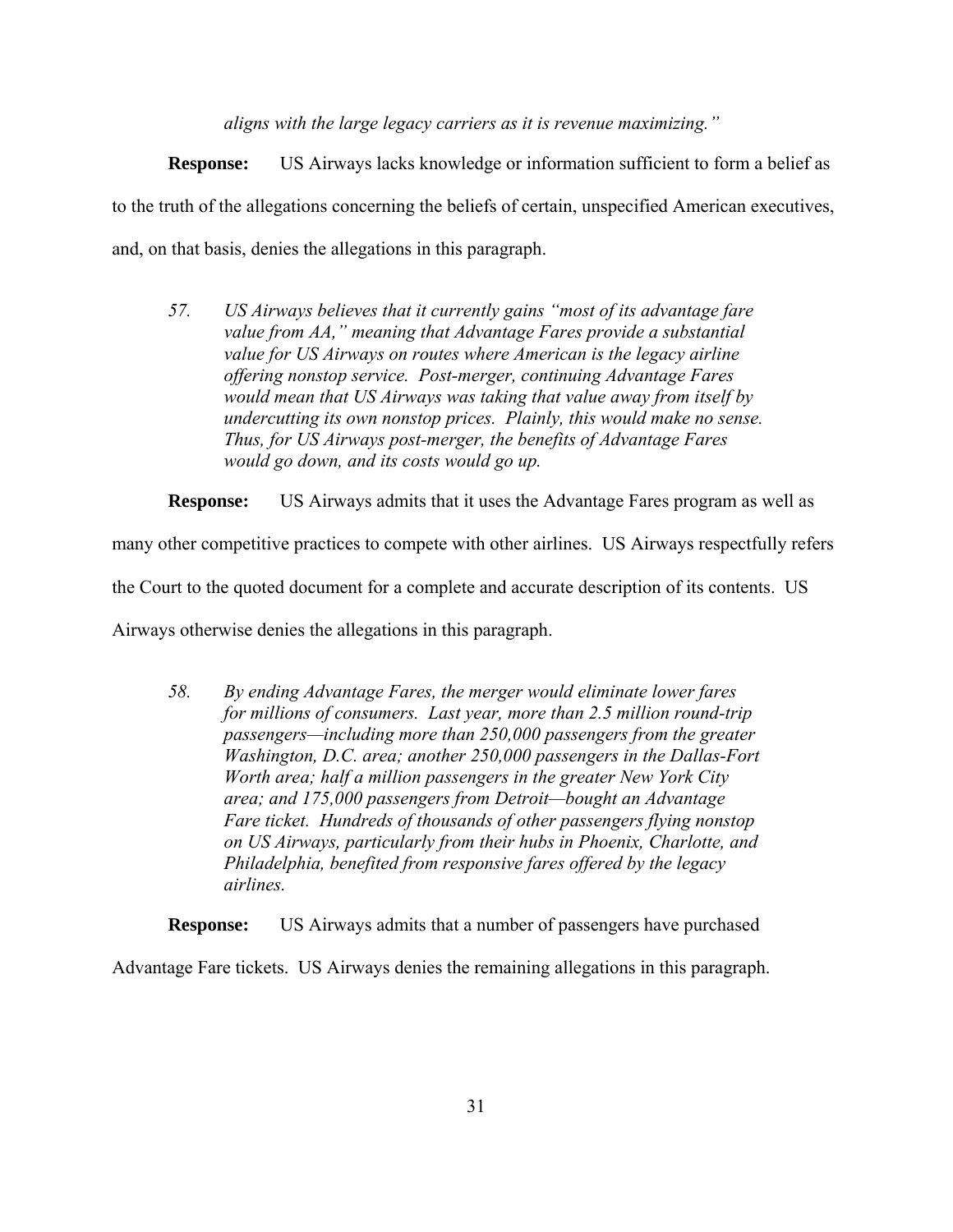**2. The Merger Would Likely Lead to Increased Industry-Wide "Capacity Discipline," Resulting in Higher Fares and Less Service** 

*59. Legacy airlines have taken advantage of increasing consolidation to exercise "capacity discipline." "Capacity discipline" has meant restraining growth or reducing established service. The planned merger would be a further step in that industry-wide effort. In theory, reducing unused capacity can be an efficient decision that allows a firm to reduce its costs, ultimately leading to lower consumer prices. In the airline industry, however, recent experience has shown that capacity discipline has resulted in fewer flights and higher fares.*

**Response:** US Airways admits that reducing unused capacity can be an efficient

decision that allows airlines to reduce costs and to lower consumer prices. US Airways denies

the remaining allegations in this paragraph.

*60. Each significant legacy airline merger in recent years has been followed by substantial reductions in service and capacity. These capacity reductions have not consisted simply of cancellation of empty planes or empty seats; rather, when airlines have cut capacity after a merger, the number of passengers they carry on the affected routes has also decreased.* 

**Response:** US Airways lacks knowledge or information sufficient to form a belief as

to the truth of the allegations concerning other airlines' decisions to cut capacity, and, on that

basis, denies the allegations in this paragraph.

*61. US Airways has recognized that it benefitted from this industry consolidation and the resulting capacity discipline. US Airways has long taken the position that the capacity cuts achieved through capacity discipline "enable" fare increases and that "pricing power" results from "reduced industry capacity." US Airways' CEO explained to investors in 2006 that there is an "inextricable link" between removing seats and raising fares.* 

**Response:** US Airways responds that Plaintiffs' selective quotation of unidentified

written material or communications, offered without context, is misleading as framed, and refers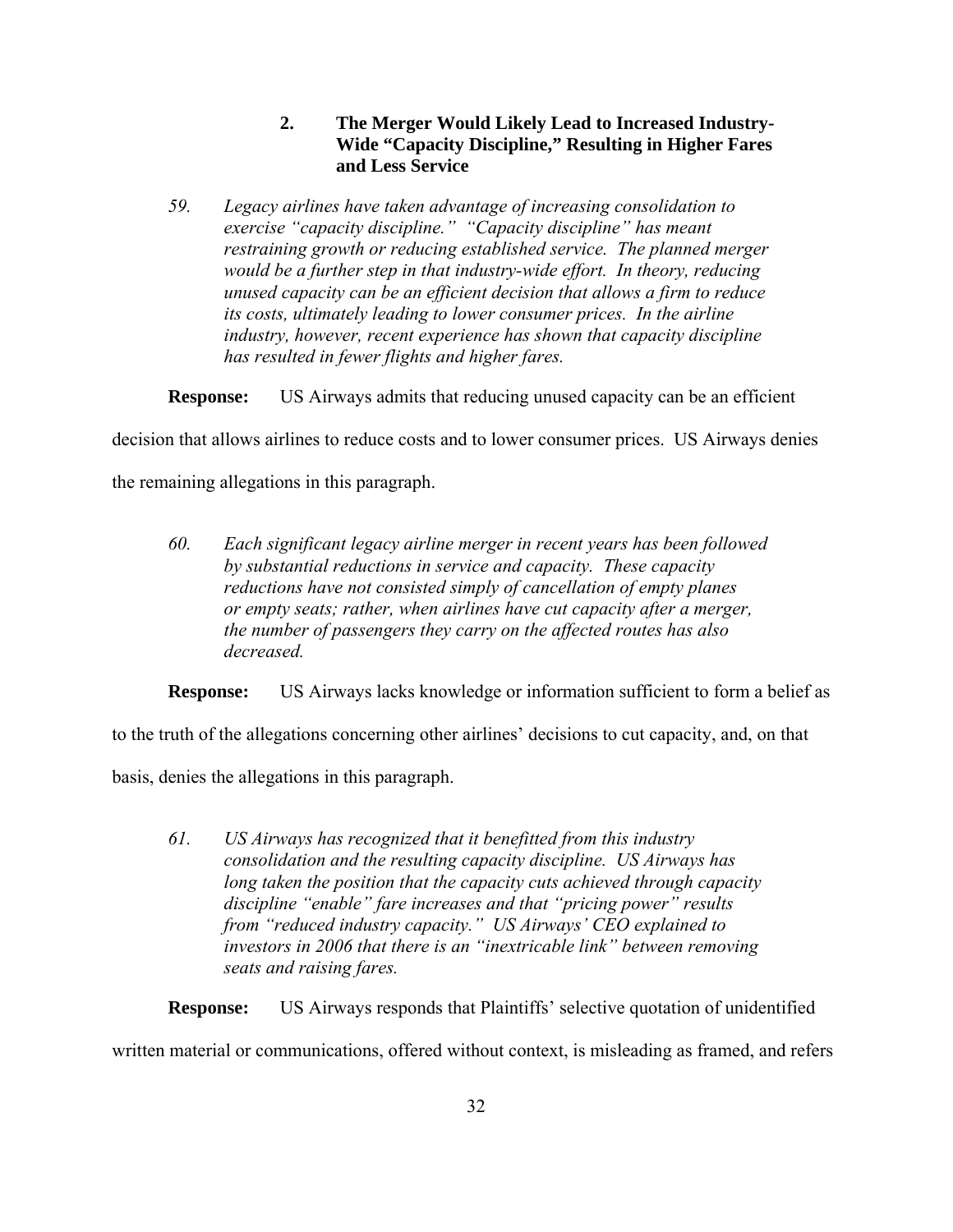the Court to the quoted documents, once identified, for a complete and accurate description of

their contents. US Airways otherwise denies the allegations in this paragraph.

*62. In 2005, America West—managed then by many of the same executives who currently manage US Airways—merged with US Airways. American West had hubs in Phoenix and Las Vegas while the former US Airways had hubs in Pittsburgh, Charlotte, and Philadelphia. Following the merger, the combined firm reduced capacity, including significant cuts in Pittsburgh and Las Vegas. In 2010, the Chief Financial Officer for US Airways explained:* 

> *We believe in the hub system. I just think there's too many hubs. If you look across the country, you can probably pick a few that are smaller hubs and maybe duplicative to other hubs that airlines have that they could probably get out of. In our example, we merged with US Airways [and] . . . what we have done over time, which is unfortunate for the cities, but we couldn't hold a hub in Pittsburgh and we couldn't hold a hub in Las Vegas. So over time we have consolidated and condensed our operation back, which is really important, condensed it back to our major hubs.*

*A post-merger US Airways analysis confirmed that it succeeded in obtaining a "3% to 4% capacity reduction."* 

**Response:** US Airways admits that it merged with America West in 2005.

US Airways further admits that American West had hubs or large operations in Phoenix and Las

Vegas and that US Airways had hubs in Pittsburgh, Charlotte, and Philadelphia. US Airways

respectfully refers the Court to the quoted documents for a complete and accurate description of

their contents. US Airways denies the remaining allegations in this paragraph.

*63. In 2006, on the heels of the America West/US Airways merger, the combined firm submitted an ultimately unsuccessful hostile bid for Delta Air Lines. US Airways' management had concluded that a merged US Airways/Delta could reduce the combined carrier's capacity by 10 percent, which would lead to higher revenues for the combined firm and for the industry. In 2007, following the rejection of the hostile bid, US Airways' CEO explained to investors how the deal would have increased industry profits:*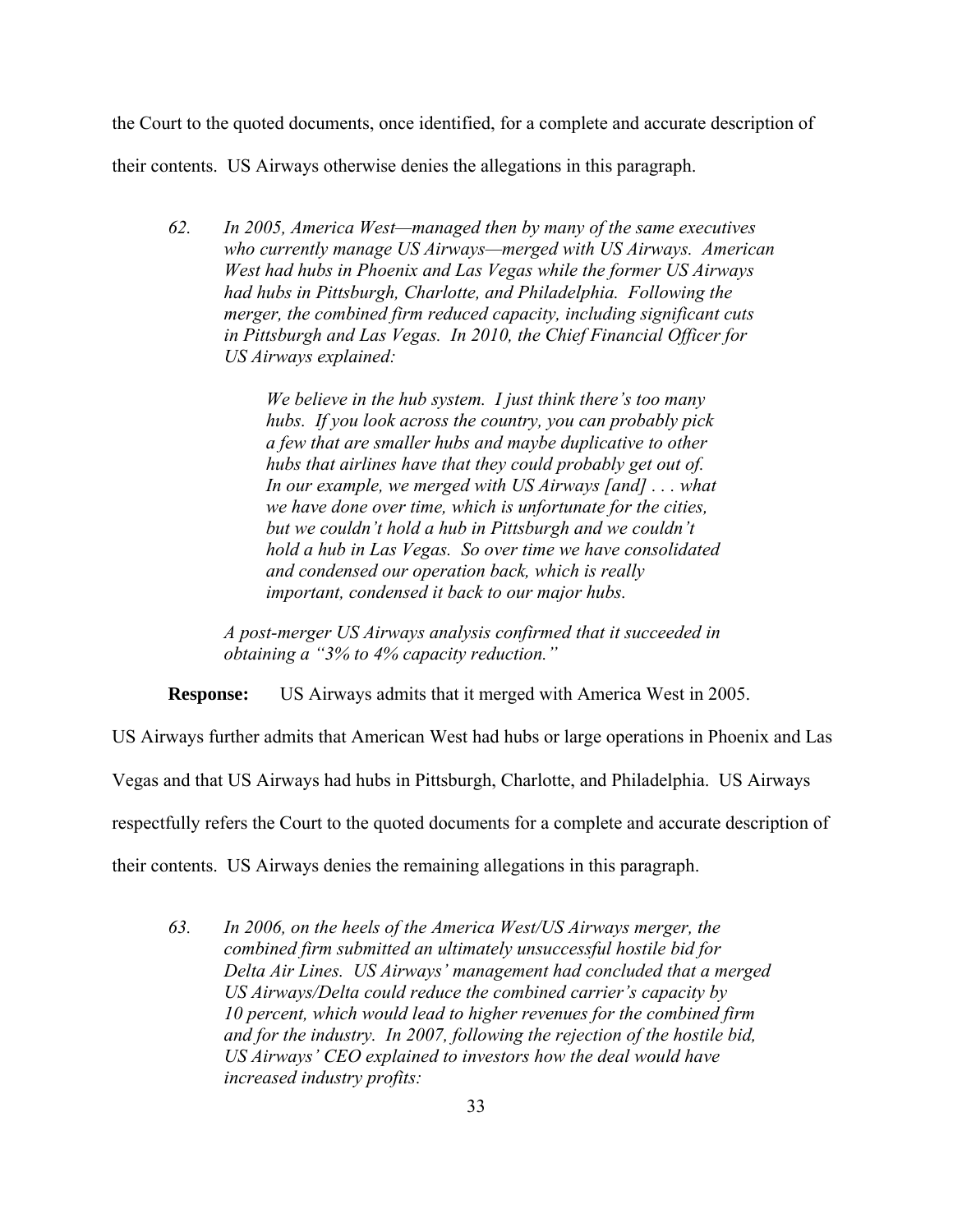*It's part of what we tried to impress upon people as we were going through our run at Delta, was that . . . it was good for US Airways [and] good for the entire industry. We're going to take out 4% of the industry capacity as we did that. Everyone's 2008 numbers would look a (expletive) of a lot better had that transaction happened . . .* 

**Response:** US Airways admits that it made an unsuccessful bid to acquire Delta in

2006. US Airways respectfully refers the Court to the entire conference call transcript from which Plaintiffs have selected only excerpts for a complete and accurate description of its

contents. US Airways denies the remaining allegations in this paragraph.

*64. In 2008, Delta merged with Northwest Airlines. Despite promises to the contrary, the combined airline reduced capacity, including significant cuts at its former hubs in Cincinnati and Memphis. US Airways' CEO was "quite happy" to see the merger and advocated for further consolidation. He explained that an industry structure of "five different hub and spoke airlines with who knows how many hubs across the United States . . . results in all of us fighting for the same connecting passengers over numerous hubs." Left unsaid was that fewer airlines meant less competition and higher fares.* 

**Response:** US Airways admits that Delta and Northwest Airlines merged in 2008,

but lacks knowledge or information sufficient to form a belief as to the truth of the allegations

concerning Delta's intentions with respect to its 2008 merger or its capacity reductions. US

Airways respectfully refers the Court to the entire conference call transcript from which

Plaintiffs have selected only excerpts for a complete and accurate description of its contents.

US Airways denies the remaining allegations in this paragraph.

*65. In May 2010, United Airlines and Continental Airlines announced their planned merger. The announcement caused speculation about the future of each airline's hubs, including Continental's Cleveland hub. In Congressional testimony, an industry analyst stated that he did not believe the merger would cause reductions in Cleveland. On June 18, 2010, upon seeing the testimony, US Airways' CEO wrote an email to other US Airways executives stating, "[s]urely these guys [United/Continental]*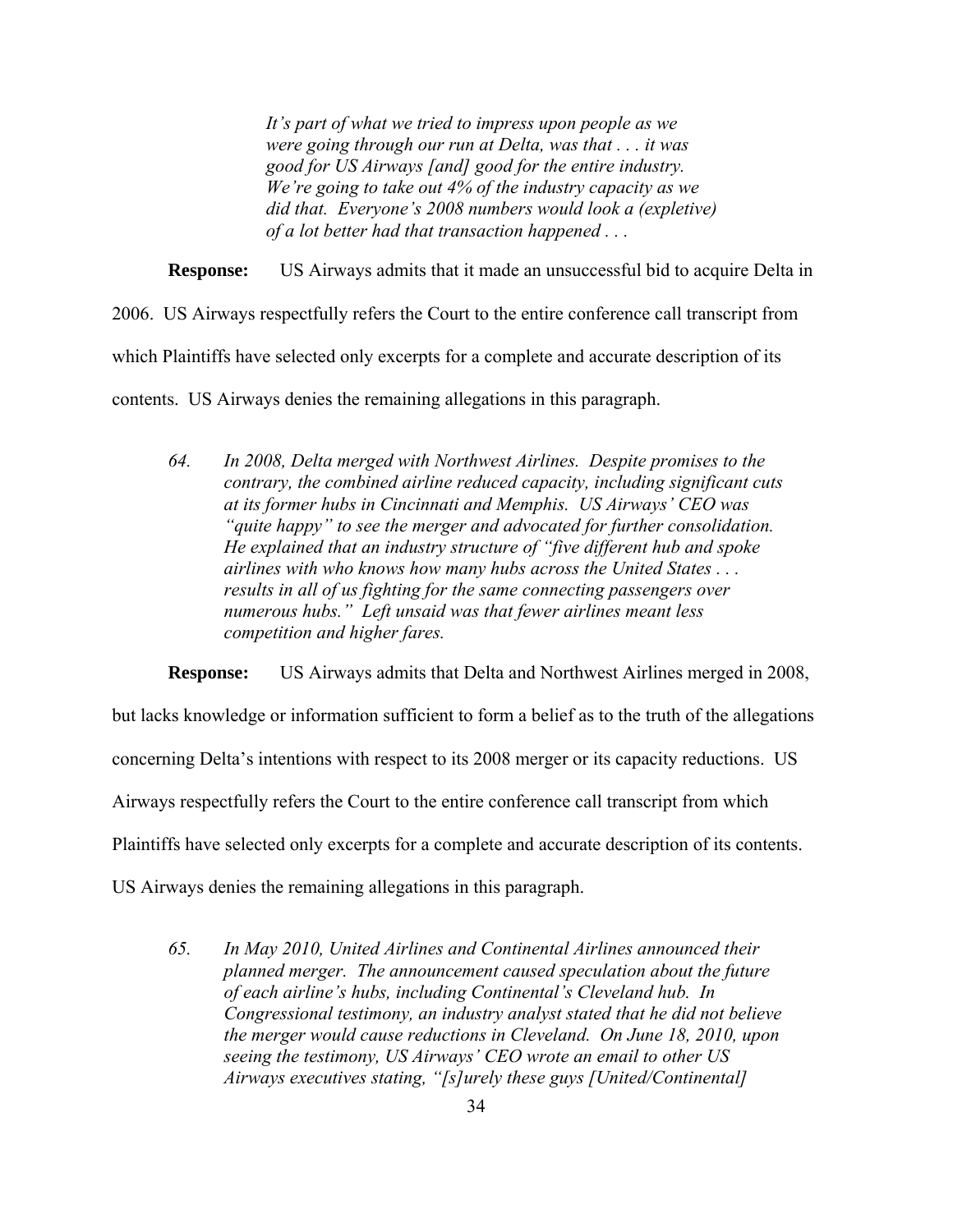*aren't really planning to keep Cleveland open. I'm hopeful they're just saying what they need to (including to [the analyst]] to get this approved." United and Continental closed their deal on October 1, 2010. The combined firm has reduced capacity at nearly all of its major hubs (including Cleveland) and at many other airports where the two airlines previously competed. Similarly, Southwest/AirTran has reduced service in a number of its focus cities and on many of AirTran's former routes following its 2011 merger.* 

**Response:** US Airways admits that United Airlines merged with Continental Airlines in 2010, and that Southwest merged with AirTran in 2011, with Department of Justice approval. US Airways lacks knowledge or information sufficient to form a belief as to the truth of the allegations concerning unspecified "speculation," the beliefs of an industry analyst, or the reasons that the combined United/ Continental or Southwest/Air Tran reduced capacity or service at certain of its hubs if such reductions occurred, and, on that basis, denies the allegations. US Airways respectfully refers the Court to the entire e-mail from which Plaintiffs have selected only excerpts for a complete and accurate description of its contents. US Airways denies the remaining allegations in this paragraph.

*66. The defendants are fully aware of these earlier mergers' effects. A 2012 American Airlines analysis concluded that "following a merger, carriers tend to remove capacity or grow more slowly than the rest of the industry." US Airways' management concluded that although industry consolidation has been a success, as its CEO stated publicly in 2010, the industry had yet to hit its "sweet spot," and additional consolidation was needed because the industry remained "overly fragmented."* 

**Response:** US Airways denies knowledge or information sufficient to form a belief as

to the truth of the allegations concerning American Airlines' analyses of earlier mergers and, on

that basis, denies them. US Airways denies the remaining allegations in this paragraph.

*67. A merger with American would allow US Airways to hit the "sweet spot." For consumers, however, it would be anything but sweet. US Airways believes that merging with American "finishes industry evolution" by*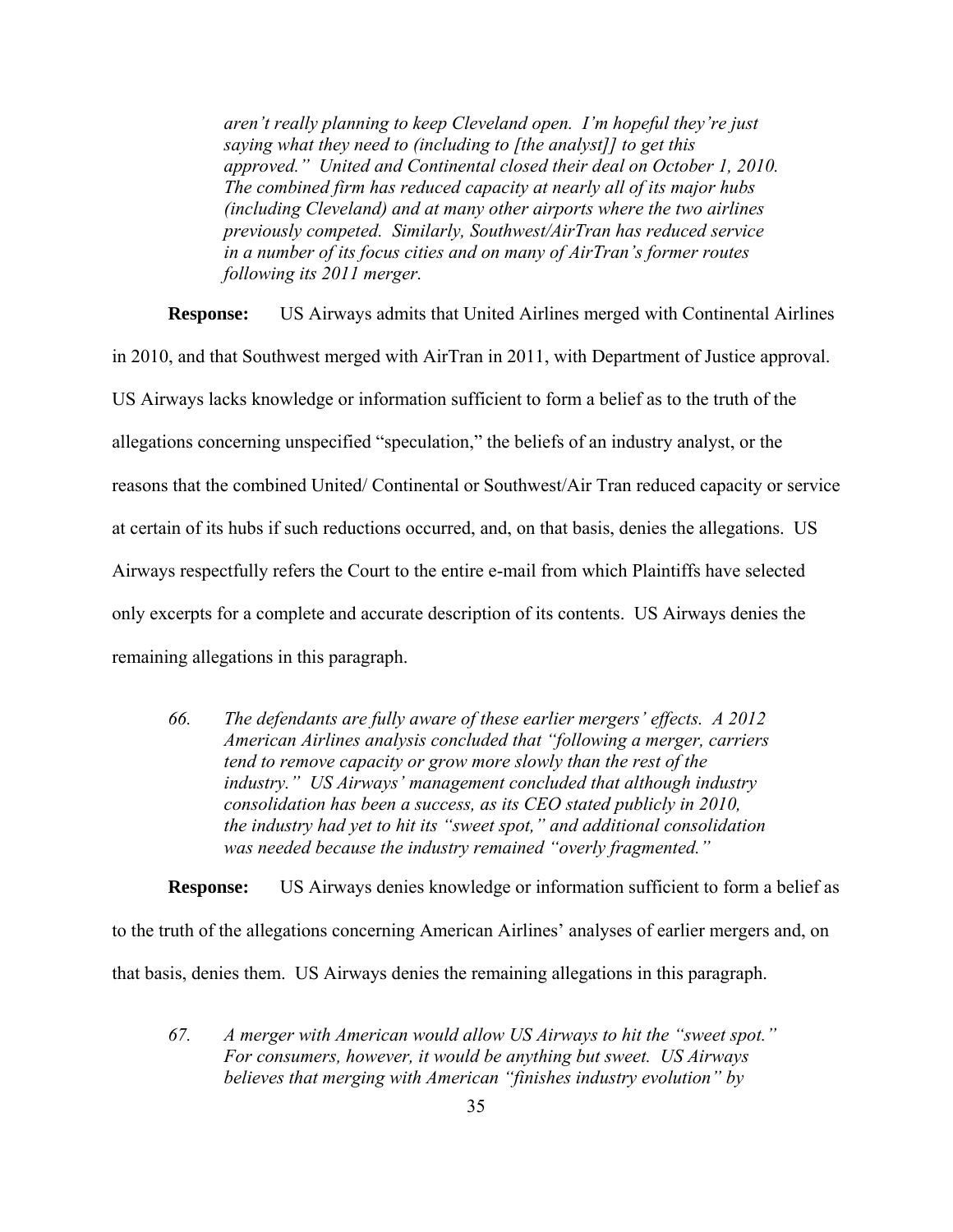*accomplishing US Airways' goal of "reduc[ing] capacity more efficiently." When first considering a combination with American, US Airways projected that the merged firm could reduce capacity by as much as 10 percent. Similarly, American expects that the merger will lead to capacity reductions that would negatively impact "communities," "people," "customers," and "suppliers." Higher fares would be right around the corner.* 

**Response:** US Airways responds that Plaintiffs' selective quotation of unidentified written material or communications, offered without context, is misleading as framed, and respectfully refers the Court to the quoted documents, once identified, for a complete and accurate description of their contents. US Airways denies the remaining allegations in this paragraph.

# **3. The Planned Merger Would Likely Block American's Standalone Expansion Plans, Thwarting Likely Capacity Increases**

*68. American does not need this merger to thrive, let alone survive. Before the announcement of this merger, a key component of American's standalone plan for exiting bankruptcy revolved around substantial expansion, including increases in both domestic and international flights. Thus, in 2011, American placed the largest order for new aircraft in the industry's history.* 

**Response:** US Airways admits that American's management at one time was considering a preliminary plan. US Airways admits that American made an aircraft order, but denies knowledge or information sufficient to form a belief as to the truth of the allegations concerning the reasons for the aircraft purchase. US Airways denies the remaining allegations in this paragraph.

*69. US Airways executives feared that American's standalone growth plan would disrupt the industry's capacity discipline "momentum." In a 2012 internal presentation, US Airways executives recognized that while "[i]ndustry mergers and capacity discipline expand margins," American's standalone "growth plan has potential to disrupt the new dynamic" and would "Reverse Industry Capacity Trends." Moreover, US Airways*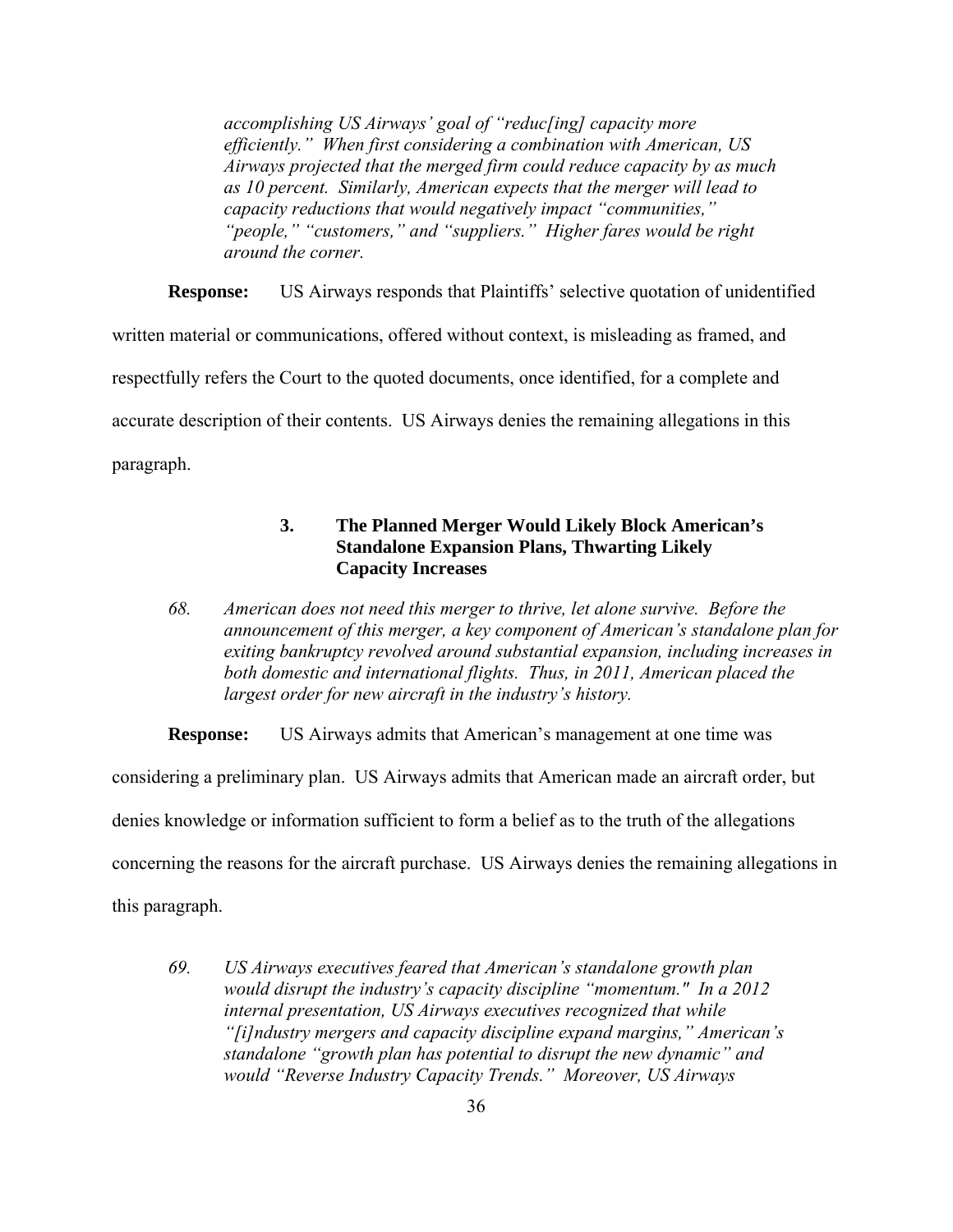*believed that if American implemented its growth plans, other airlines would "react to AMRs plans with their own enhanced growth plans destabilizing industry." US Airways believed that American's standalone capacity growth would "negatively impact" industry revenues and threaten industry pricing.* 

**Response:** US Airways responds that Plaintiffs' selective quotation of unidentified written material or communications, offered without context, is misleading as framed, and respectfully refers the Court to the quoted documents, once identified, for a complete and accurate description of their contents. US Airways otherwise denies the allegations in this paragraph.

*70. US Airways thought that a merger with American was a "lower risk alternative" than letting American's standalone plan come to fruition because US Airways management could maintain capacity discipline. American's executives have observed that "the combined network would likely need to be rationalized," especially given the merged carrier's numerous hubs, and that it is "unlikely that [a combined US Airways/American] would pursue growth . . . ."* 

**Response:** US Airways responds that Plaintiffs' selective quotation of unidentified written material or communications, offered without context, is misleading as framed, and respectfully refers the Court to the quoted documents, once identified, for a complete and accurate description of their contents. US Airways otherwise denies the allegations in this paragraph.

# **4. The Merger Would Likely Result in Higher Fees**

*71. Since 2008, the airline industry has increasingly charged consumers fees for services that were previously included in the price of a ticket. These so-called ancillary fees, including those for checked bags and flight changes, have become very profitable. In 2012 alone, airlines generated over \$6 billion in fees for checked bags and flight changes. Even a small increase in these fees would cost consumers millions.* 

**Response:** US Airways admits that some airlines charge certain fees to defray the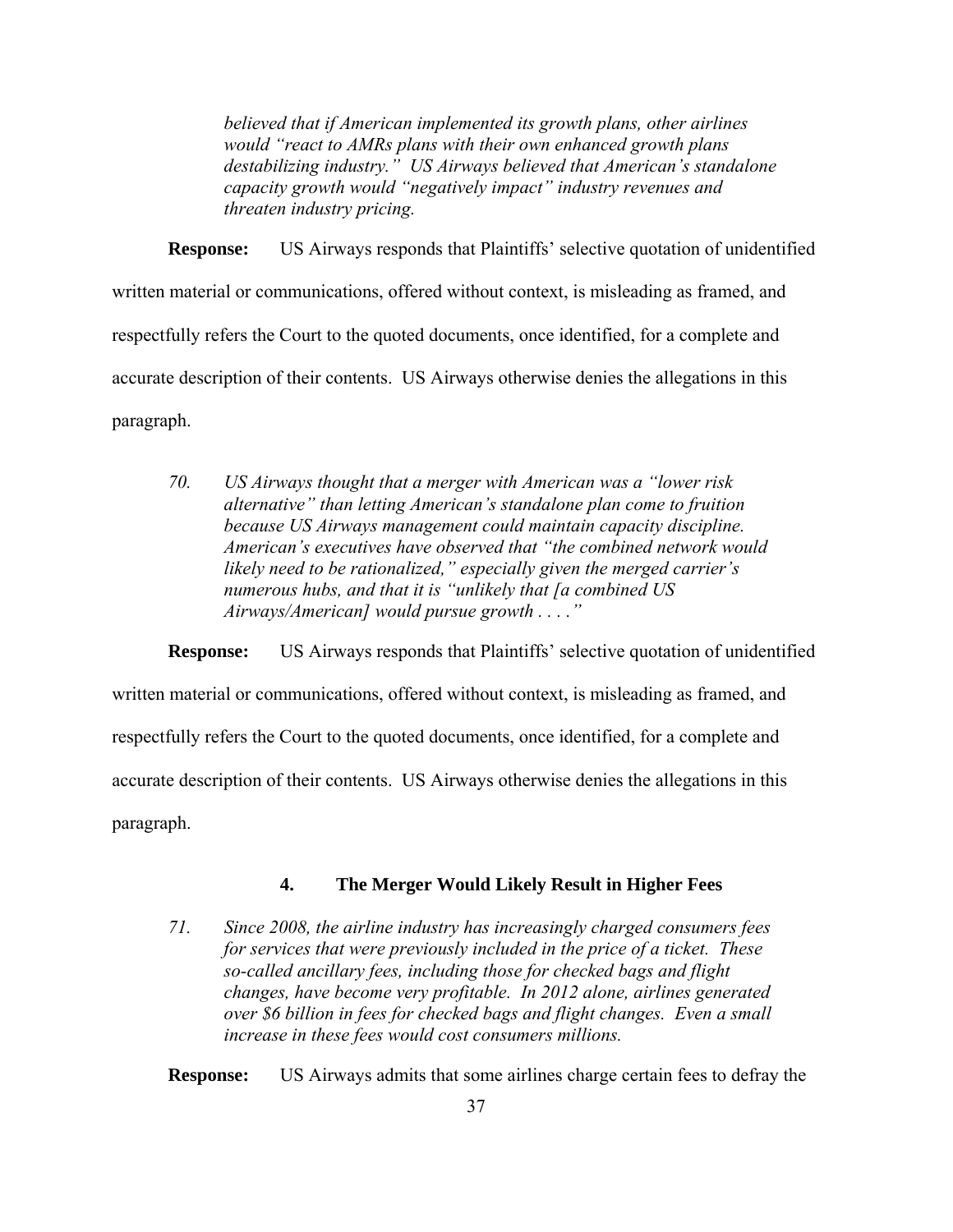costs associated with some of the ancillary services provided to those passengers who actually use these services instead of incorporating the cost of these services into the general-fare prices. US Airways lacks the knowledge and information sufficient to form a belief as to the truth of the other allegations as related to the industry as a whole, and, on that basis, denies the remaining allegations in this paragraph.

*72. Increased consolidation has likely aided the implementation of these fees. The levels of the ancillary fees charged by the legacy carriers have been largely set in lockstep. One airline acts as the "price leader," with others following soon after. Using this process, as a US Airways strategic plan observed, the airlines can raise their fees without suffering "market share impacts." For example, American announced that it would charge for a first checked bag on May 21, 2008. On June 12, 2008, both United and US Airways followed American's lead. Similarly, over a period of just two weeks this spring, all four legacy airlines increased their ticket change fee for domestic travel from \$150 to \$200.* 

**Response:** US Airways admits that checked bags is a service for which some airlines charge ancillary fees. US Airways denies knowledge or information sufficient to form a belief as to the truth of the allegations concerning the motivations that drive other airlines' pricing decisions. US Airways responds that Plaintiffs' selective quotation of unidentified written material or communications, offered without context, is misleading as framed, and respectfully refers the Court to the quoted document, once identified, for a complete and accurate description of its contents. US Airways otherwise denies the allegations in this paragraph.

*73. The legacy airlines recognize that the success of any individual attempt to impose a new fee or fee increase depends on whether the other legacies follow suit. When, in July 2009, American matched the other legacy carriers by raising its checked bag fee to \$20, but did not join the others in offering a \$5 web discount, US Airways was faced with the decision of whether to "match" American by either eliminating its own web discount, or raising its price to \$25, with a \$5 discount. US Airways' CEO gave his view:*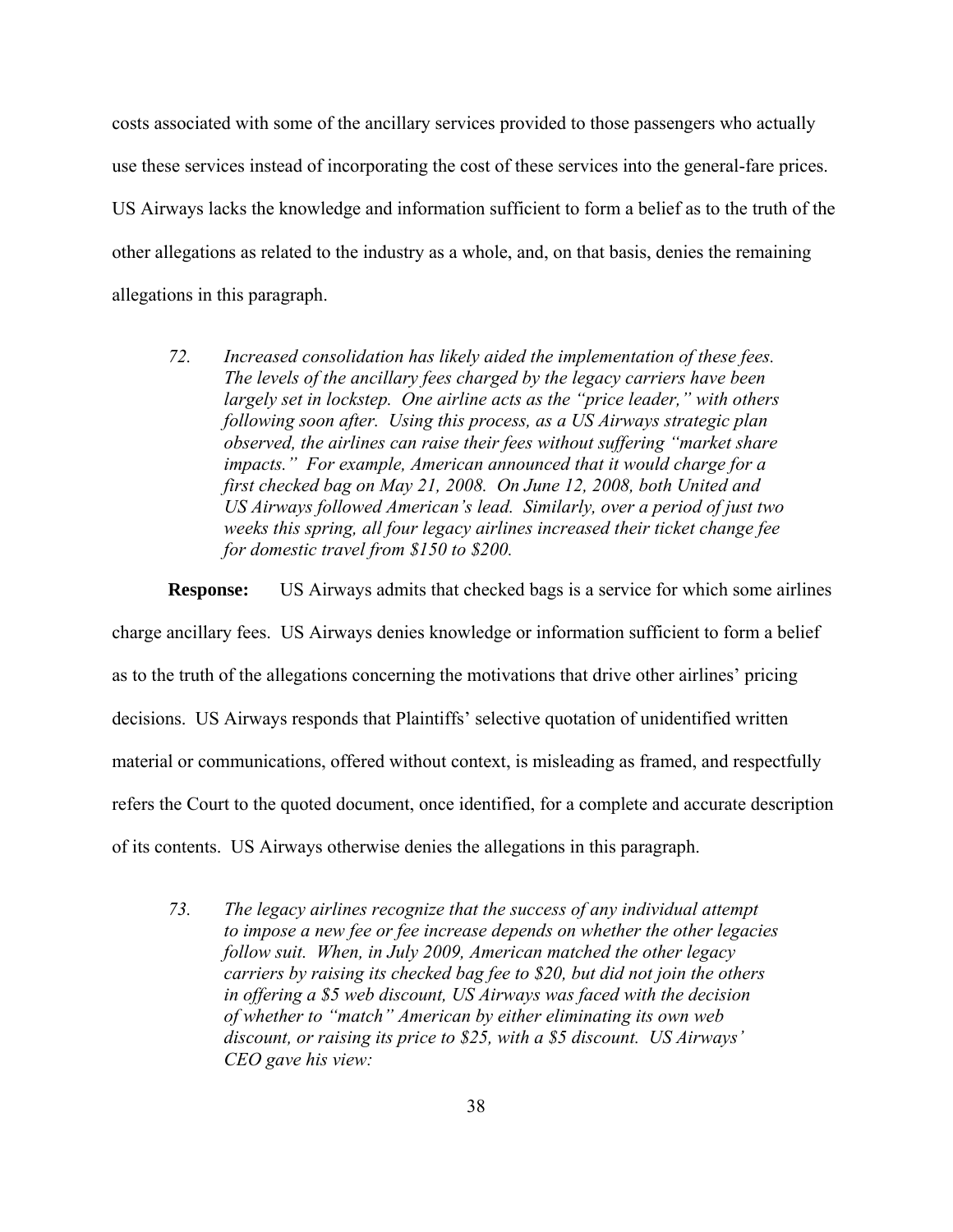*I can't believe I'm saying this, but I think we should stand still on this for now. I recognize that increases the chances of everyone standing still . . . the [dollars] aren't compelling enough for us to stick our necks out first. I do think D[elta] or U[nited] won't let them have an advantage, so it'll get matched - I'm just not sure we should go first. If a couple weeks go by and no one's moved, we can always jump in.* 

**Response:** US Airways denies knowledge or information sufficient to form a belief as to the truth of the allegations concerning how other airlines determine how or when to impose or increase their fees. US Airways denies the remaining allegations in this paragraph, and respectfully refers the Court to the quoted document for a full and accurate description of its contents.

*74. Similarly, when US Airways was considering whether to raise its second checked bag fee to \$100 to match Delta's fee, a US Airways executive observed: "Wow - \$100 is a lot for a second bag. I would think there's big passenger gag reflex associated with that, but if we can get it, we should charge it. Do you think we should wait for [United] or [American] to move first, though?"* 

**Response:** US Airways responds that Plaintiffs' selective quotation of unidentified

written material or communications, offered without context, is misleading as framed, and

respectfully refers the Court to the quoted document, once identified, for a complete and accurate

description of its contents. US Airways otherwise denies the allegations in this paragraph.

*75. Conversely, in 2008, when US Airways began charging passengers for soft drinks, the other legacy airlines did not follow its lead, and US Airways backed off. US Airways' CEO explained: "With US Airways being the only network carrier to charge for drinks, we are at a disadvantage." Had US Airways not rescinded this fee, it would have lost passengers to the other legacy airlines.* 

**Response:** US Airways admits that it briefly had a policy of charging passengers for soft drinks. US Airways respectfully refers the Court to the quoted document, once identified,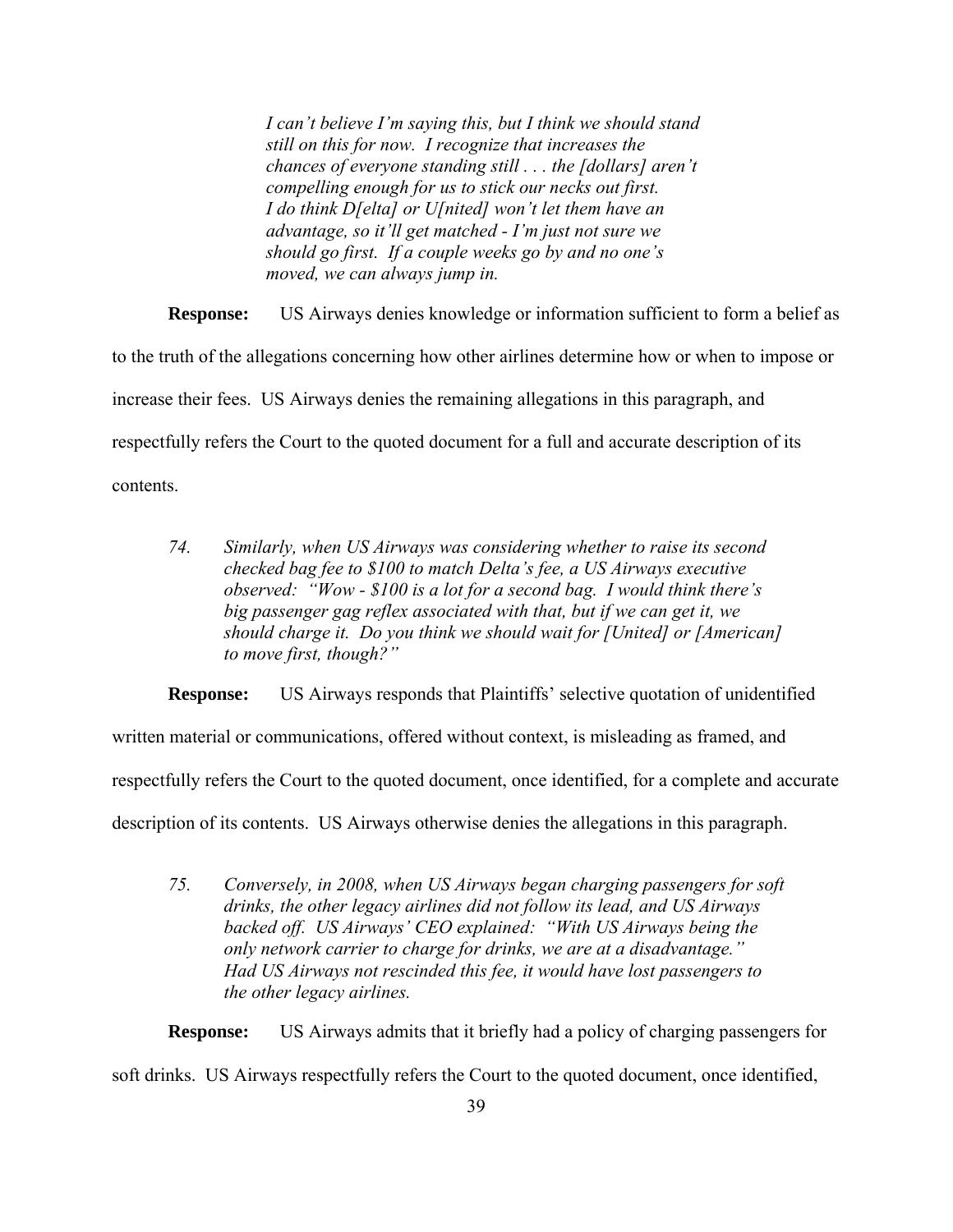for a complete and accurate description of its contents. US Airways otherwise denies the allegations in this paragraph.

*76. At times, the airlines consider new fees or fee increases, but hold off on implementing them while they wait to see if other airlines will move first. For example, on April 18, United announced that it was increasing its ticket change fee from \$150 to \$200. American decided that "waiting for [Delta] and then moving to match if [Delta] comes along" would be its best strategy. Over the next two weeks, US Airways, Delta, and American each fell in line, leading a US Airways executive to observe on May 1: "A[merican] increased their change fees this morning. The network carriers now have the same \$200 domestic . . . change fees."* 

**Response:** US Airways admits that checked bags is a service for which some airlines charge fees. US Airways lacks sufficient information to admit or deny whether the allegations concerning American's purported decision and the actions of other airlines are accurate, and, on that basis, denies them. US Airways further responds that Plaintiffs' selective quotation of unidentified written material or communications, offered without context, is misleading as framed, and respectfully refers the Court to the quoted documents, once identified, for a complete and accurate description of their contents. US Airways otherwise denies the allegations in this paragraph.

*77. Post-merger, the new American would likely lead new fee increases. A December 2012 discussion between US Airways executives included the observation that after the merger, "even as the world's largest airline we'd want to consider raising some of the baggage fees a few dollars in some of the leisure markets."* 

**Response:** US Airways responds that Plaintiffs' selective quotation of an unidentified "discussion," offered without context, is misleading as framed, and respectfully refers the Court to the quoted document, once identified, for a complete and accurate description of its contents. US Airways otherwise denies the allegations in this paragraph.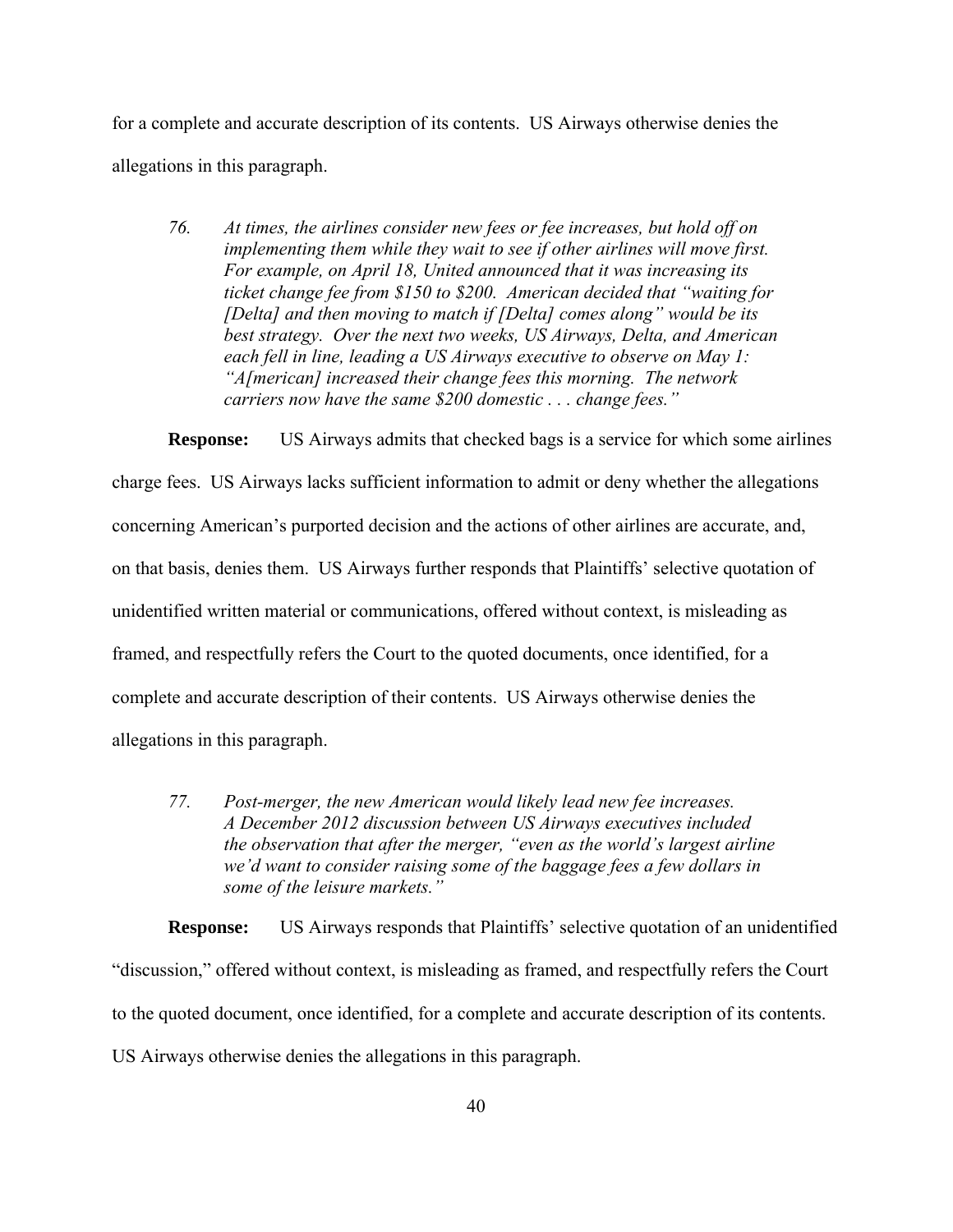*78. New checked bag fees on flights from the United States to Europe are a likely target. Both US Airways and American have considered imposing a first checked bag fee on flights to Europe but have refrained from doing so. US Airways seriously considered leading such a price move but was concerned that other airlines would not match: "We would hope that [other airlines] would follow us right away . . . but there is no guarantee . . . ." Ultimately, US Airways concluded it was "too small" to lead additional checked bag fees for flights to Europe. Post-merger, that would no longer be true. The merged firm would be the world's largest airline, giving it sufficient size to lead industry fee and price increases across the board.* 

**Response:** US Airways admits that it does, at times, change its pricing and/or fee structure to compete more efficiently and effectively and that it has, at times, considered certain international bag fees and other charges for ancillary services. US Airways lacks knowledge or information sufficient to form a belief as to the truth of allegations concerning American's internal deliberations regarding fees, and, on that basis, denies the allegations. US Airways further responds that Plaintiffs' selective quotation of unidentified written material or communications, offered without context, is misleading as framed, and respectfully refers the Court to the quoted documents, once identified, for a complete and accurate description of their contents. US Airways otherwise denies the allegations in this paragraph.

*79. Some fee increases are likely to result from US Airways raising American's existing fees. Today, "US Airways generally charges higher bag fees than AA" for travel from the United States to international destinations. Post-merger, US Airways would likely raise American's ancillary fees to US Airways' higher fee levels as part of a "fee harmonization" process. US Airways' own documents estimate that "fee harmonization" would generate an additional \$280 million in revenue annually—directly harming consumers by the same amount. A US Airways presentation from earlier this year analyzing the merger identified American's lower bag fees as a "value lever" that US Airways "will likely manage differently with tangible financial upside." The analysis concludes that "[i]ncreasing AA baggage fees to match US creates significant revenue impact." US Airways also plans to institute its fees (\$40 on average) for the redemption of frequent flyer tickets on American's existing frequent fliers, who currently are not charged for*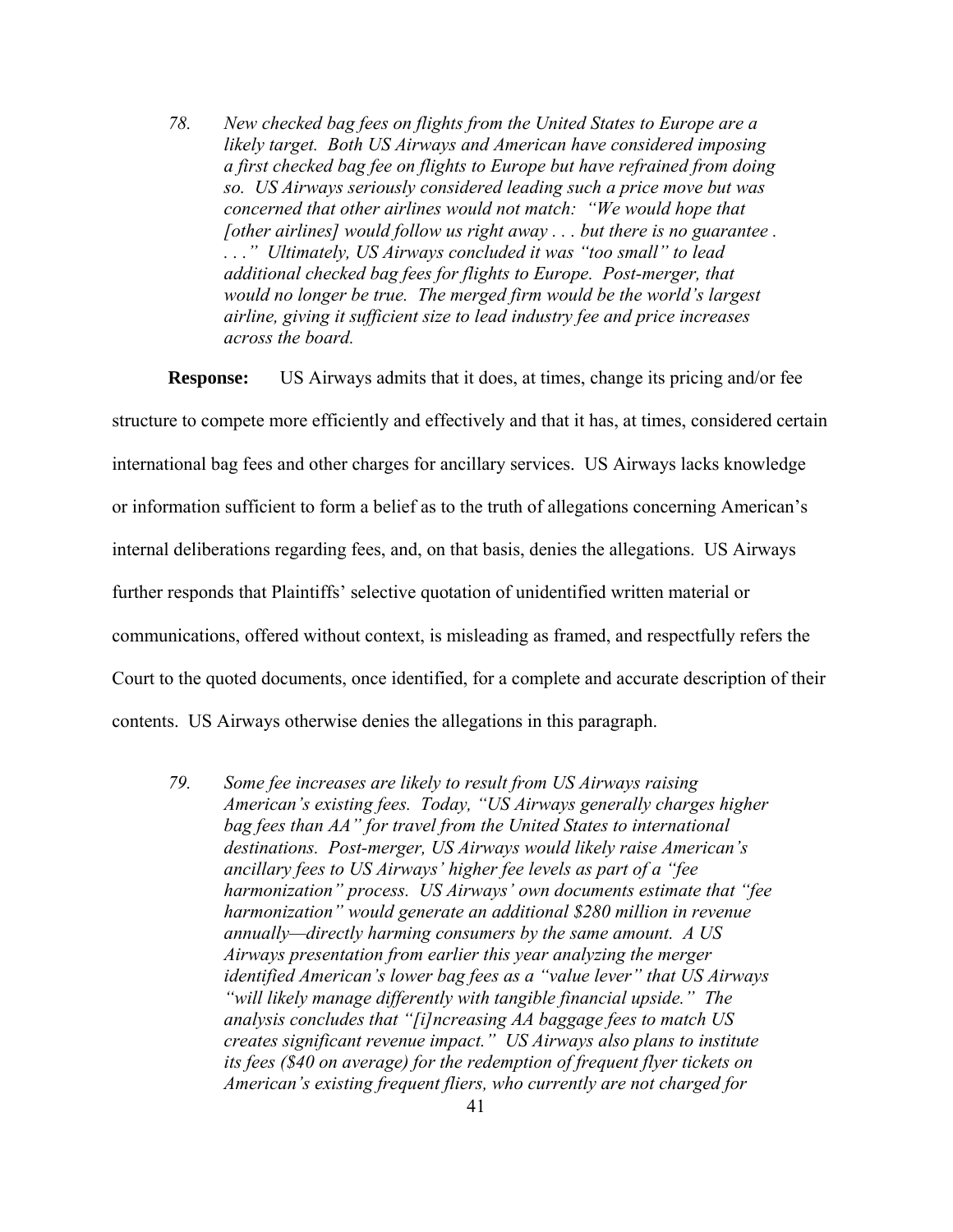### *mileage redemption.*

**Response:** US Airways responds that Plaintiffs' selective quotation of unidentified written material or communications, offered without context, is misleading as framed, and respectfully refers the Court to the quoted documents, once identified, for a complete and accurate description of their contents. US Airways otherwise denies the allegations in this paragraph.

*80. The merger would also likely reduce the quality and variety of ancillary services offered by the legacy airlines—a side effect of consolidation anticipated and embraced by US Airways' CEO. In a 2011 email exchange lamenting the need for US Airways to deploy wireless internet on all of its airplanes, a senior US Airways executive groused:* 

> *[N]ext it will be more legroom. Then industry standard labor contracts. Then better wines. Then the ability to book on Facebook. Penultimately, television commercials. Then, finally, we will pay the NYSE an exorbitant fee to change our ticket symbol [from LCC].*

*US Airways' CEO responded: "Easy now. Consolidation will help stop much of the stupid stuff but inflight internet is not one of them."* 

**Response:** US Airways responds that Plaintiffs' selective quotation of unidentified

written material, offered without context, is misleading as framed, and respectfully refers to the

Court to the quoted documents, once identified, for a complete and accurate description of their

contents. US Airways otherwise denies the allegations in this paragraph.

*81. If the planned merger is enjoined, both American and US Airways will have to compete against two larger legacy rivals, and against each other. The four legacy airlines will not look exactly the same. As the smallest of the legacy airlines, American and US Airways will have greater incentives to grow and compete aggressively through lower ancillary fees, new services, and lower fares.* 

**Response:** US Airways admits that it and American currently compete and will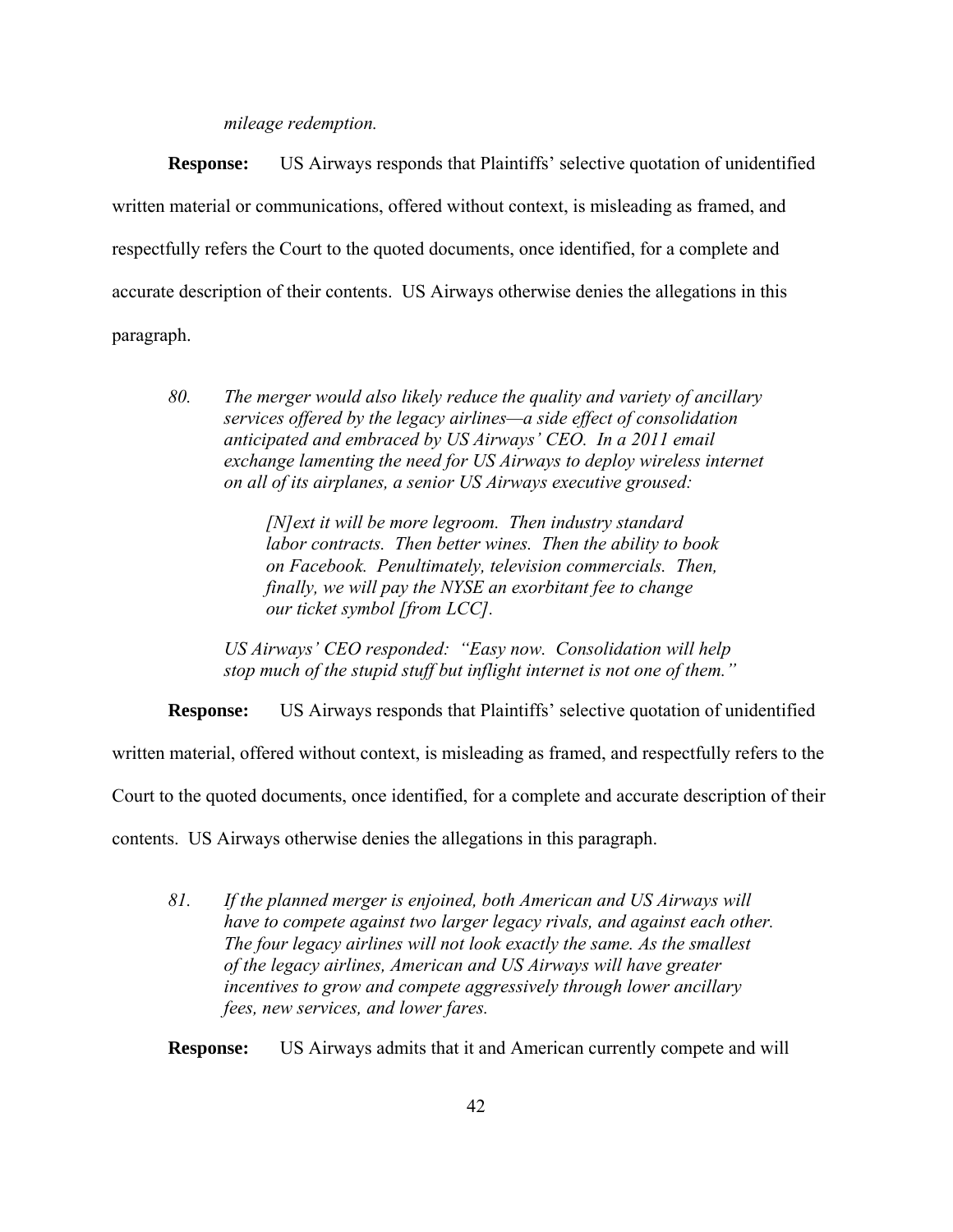continue to compete post-merger against the two larger legacy airlines, Delta and United, as well as Southwest, the largest domestic carrier, and the other fast-growing low cost carriers, including Virgin America, JetBlue, Spirit, and Allegiant. US Airways admits that it and American will not compete against each other after they are merged into a single company, but responds that the merged company would be a more robust and effective competitor to other airlines, including United, Delta, Southwest, and JetBlue. US Airways denies the remaining allegations in this paragraph.

# **D. The Merger Would Eliminate Head-to-Head Competition in Hundreds of Relevant Markets and Entrench US Airways' Dominance at Reagan National Airport**

*82. American and US Airways engage in head-to-head competition with nonstop service on 17 domestic routes representing about \$2 billion in annual industry-wide revenues. American and US Airways also compete directly on more than a thousand routes where one or both offer connecting service, representing billions of dollars in annual revenues. The merger's elimination of this head-to-head competition would create strong incentives for the merged airline to reduce capacity and raise fares where they previously competed.* 

**Response:** US Airways admits that it and American overlap on a limited number of

routes, nearly all connecting. US Airways denies the remaining allegations in this paragraph,

including but not limited to the allegation that the merger would lead to reduced capacity or

higher fares on overlap routes.

*83. The combined firm would control 69% of the slots at Reagan National Airport, almost six times more than its closest competitor. This would eliminate head-to-head competition at the airport between American and US Airways. It would also effectively foreclose entry or expansion by other airlines that might increase competition at Reagan National.* 

**Response:** US Airways admits that the merged firm would have approximately 69 percent of the Reagan National slots. US Airways admits that it and American will not compete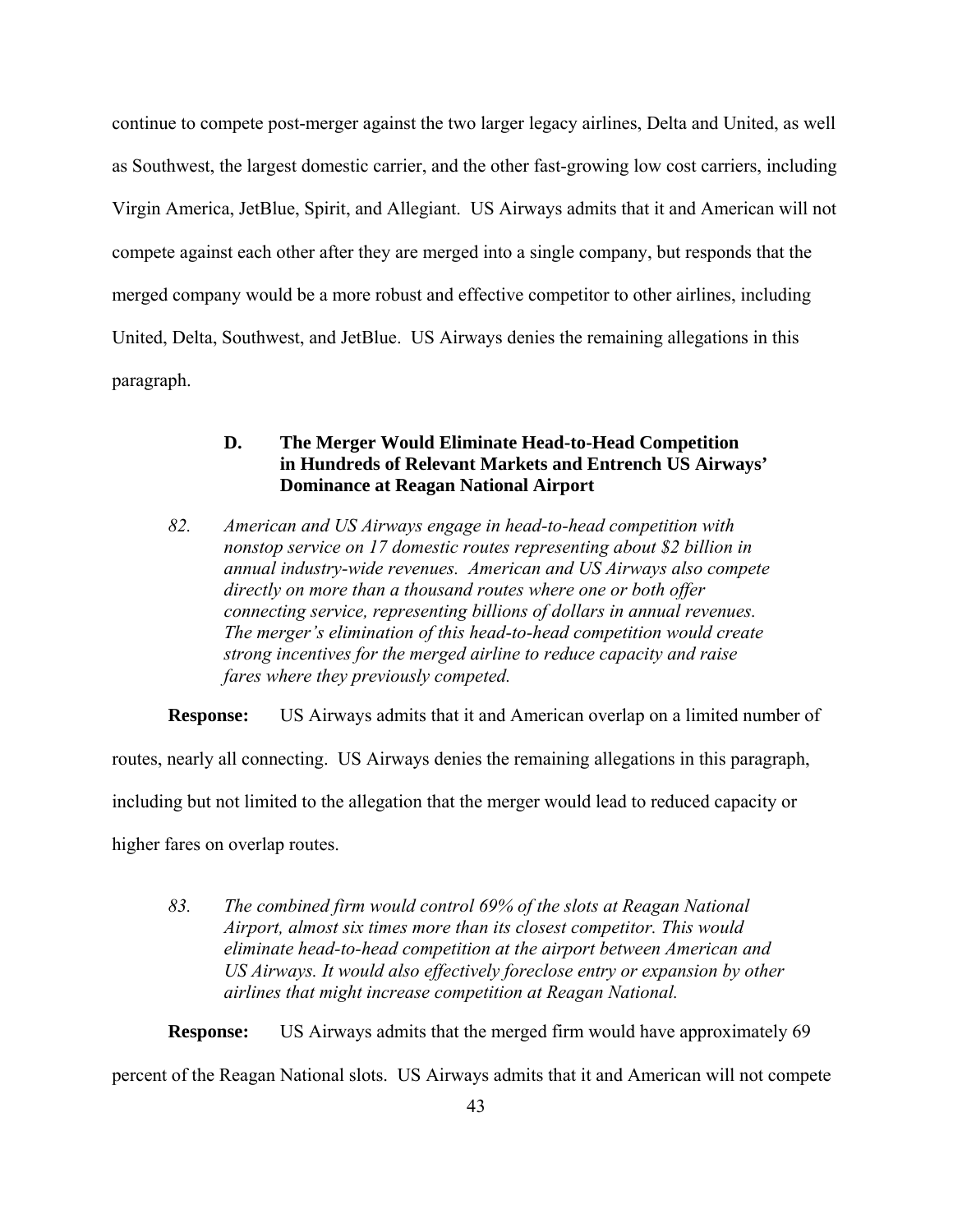against each other after they are combined into a single company, and responds that the merged company would be a more robust and effective competitor to other airlines, including United, Delta, Southwest, and JetBlue. US Airways denies the remaining allegations in this paragraph.

*84. The need for slots is a substantial barrier to entry at Reagan National. The FAA has occasionally provided a limited number of slots for new service. In almost all cases, however, a carrier wishing to begin or expand service at Reagan National must buy or lease slots from an airline that already owns them.* 

**Response:** US Airways admits that slots are required to take off and land at Reagan National, and that airlines may acquire slots either through transactions with existing slot holders or by being assigned slots by the Federal Aviation Administration. US Airways denies the

remaining allegations in this paragraph.

*85. This merger would thwart any prospect for future entry or expansion at Reagan National. US Airways, which already has 55% of the airport's slots, does not sell or lease them because any slot that goes to another airline will almost certainly be used to compete with US Airways. The merger would only increase US Airways' incentives to hoard its slots. Today, US Airways provides nonstop service to 71 airports from Reagan National, and it faces no nonstop competitors on 55 of those routes. After this merger, the number of US Airways routes with no nonstop competition would increase to 59, leaving, at best, only 21 routes at the entire airport with more than one nonstop competitor. Unsurprisingly, Reagan National is US Airways' second most-profitable airport.* 

**Response:** US Airways admits that it holds a number of slots at Reagan National and

that it provides nonstop service out of Reagan National to a number of cities. US Airways denies

the remaining allegations in this paragraph.

*86. Potential entrants would likely not be able to turn to other airlines to obtain slots. When allocating their slots, airlines prioritize their most profitable routes, typically those where they have a frequent, significant pattern of service. If a carrier has a small portfolio of slots, it is likely to allocate almost all of its slots to its most profitable routes. If it has*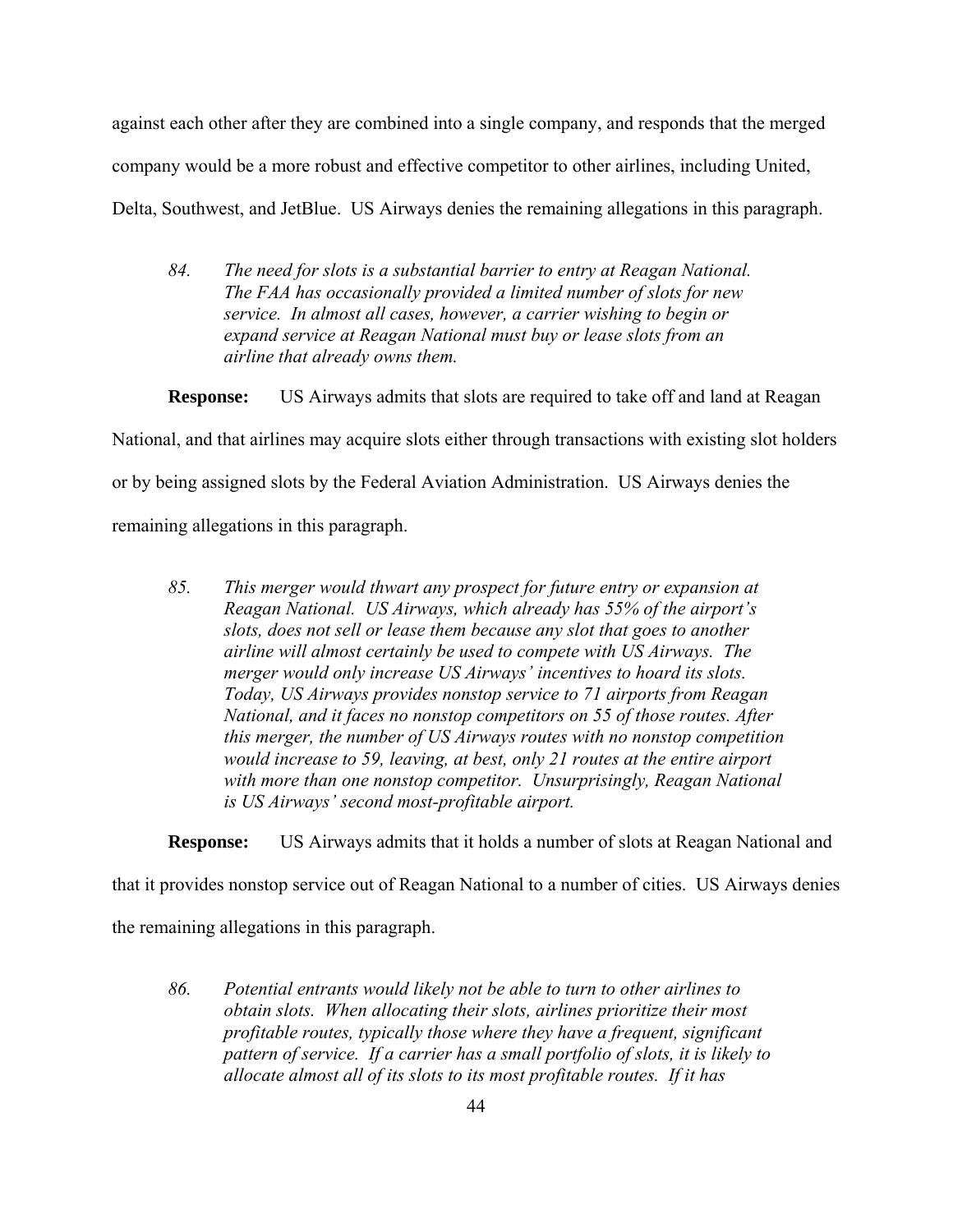*additional slots beyond what is needed to serve those routes, a carrier will then work its way down to other routes or sell or lease those slots to other airlines. Over the last several years, US Airways has purchased nearly all of the slots that might otherwise be available to interested buyers. Thus, before this planned merger, American was the only airline at Reagan National with the practical ability to sell or lease additional slots.* 

**Response:** US Airways lacks knowledge or information sufficient to form a belief as

to the truth of the allegations concerning other airlines' strategies and motivations, and, on that

basis, denies them. US Airways denies the remaining allegations in this paragraph.

*87. In March 2010, American and JetBlue entered into an arrangement in which JetBlue traded slots at New York's JFK International Airport to American in exchange for American trading slots at Reagan National to JetBlue. And until American reached agreement with US Airways to merge, it had been negotiating to sell those slots and ten other Reagan National slots to JetBlue.* 

**Response:** US Airways admits that American and JetBlue exchanged a limited

number of slots in 2010. US Airways further admits that it is aware that American and JetBlue discussed a possible transaction involving slots at Reagan National airport. US Airways denies the remaining allegations in this paragraph.

*88. JetBlue's entry on four routes, particularly Reagan National to Boston, has generated stiff price competition. Fares on the route have dropped dramatically. US Airways estimated that after JetBlue's entry, the lastminute fare for travel between Reagan National and Boston dropped by over \$700. The combined firm will have the right to terminate the JetBlue leases and thereby eliminate, or at least diminish, JetBlue as a competitor on some or all of these routes.* 

**Response:** US Airways admits that JetBlue, like other airlines, provides robust price competition. US Airways further responds that Plaintiffs' reference to an unspecified estimate by US Airways, offered without context, is misleading as framed, and respectfully refers the Court to the quoted documents, once identified, for a complete and accurate description of their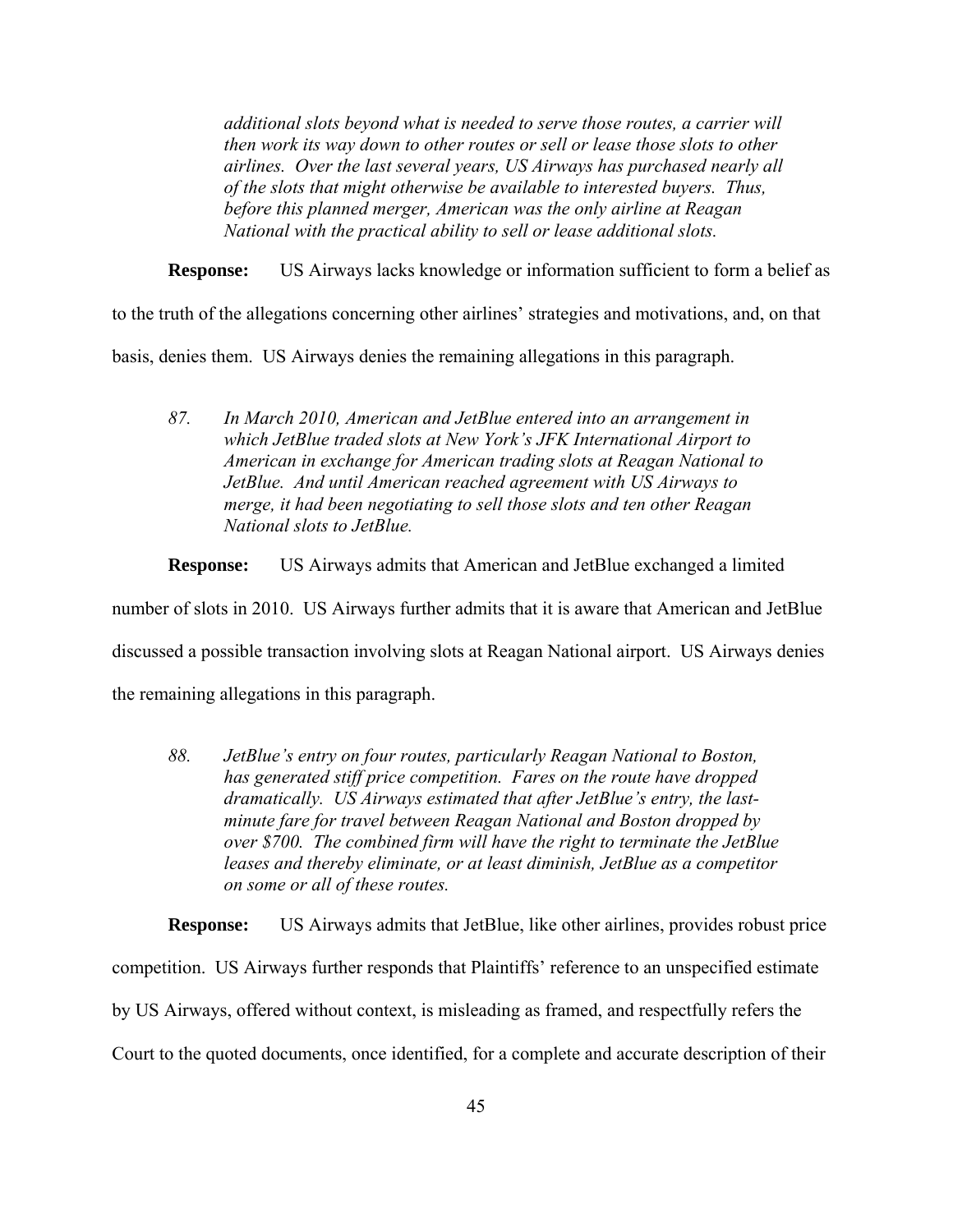contents. US Airways denies the remaining allegations in this paragraph.

*89. The merger would also eliminate the potential for future head-to-head competition between US Airways and American on flights at Reagan National. In 2011, US Airways planned to start service from Reagan National to Miami and St. Louis, which would directly compete with American's existing service. US Airways argued to the Department of Transportation that this new competition would "substantial[ly] benefit[]" consumers, and so asked DOT to approve the purchase of slots from Delta that would make the service possible. DOT ultimately approved that purchase. When it developed its plan to merge with American, however, US Airways abandoned its plans to enter those markets and deprived consumers of the "substantial benefits" it had promised.* 

**Response:** US Airways admits that American offers service to Miami and St. Louis

out of Reagan National. US Airways further admits that the quoted statement was made on

behalf of US Airways in comments to the Federal Aviation Administration, and respectfully

refers the Court to the quoted document for a complete and accurate description of its contents.

US Airways admits that the Department of Transportation allowed US Airways and Delta to

exchange certain slots in 2011. US Airways denies the remaining allegations in this paragraph.

*90. By acquiring American's slot portfolio, US Airways would eliminate existing and future head-to-head competition, and effectively block other airlines' competitive entry or expansion.* 

**Response:** US Airways denies the allegations in this paragraph.

## **VI. ABSENCE OF COUNTERVAILING FACTORS**

*91. New entry, or expansion by existing competitors, is unlikely to prevent or remedy the merger's likely anticompetitive effects. New entrants into a particular market face significant barriers to success, including difficulty in obtaining access to slots and gate facilities; the effects of corporate discount programs offered by dominant incumbents; loyalty to existing frequent flyer programs; an unknown brand; and the risk of aggressive responses to new entry by the dominant incumbent carrier. In addition, entry is highly unlikely on routes where the origin or destination airport is*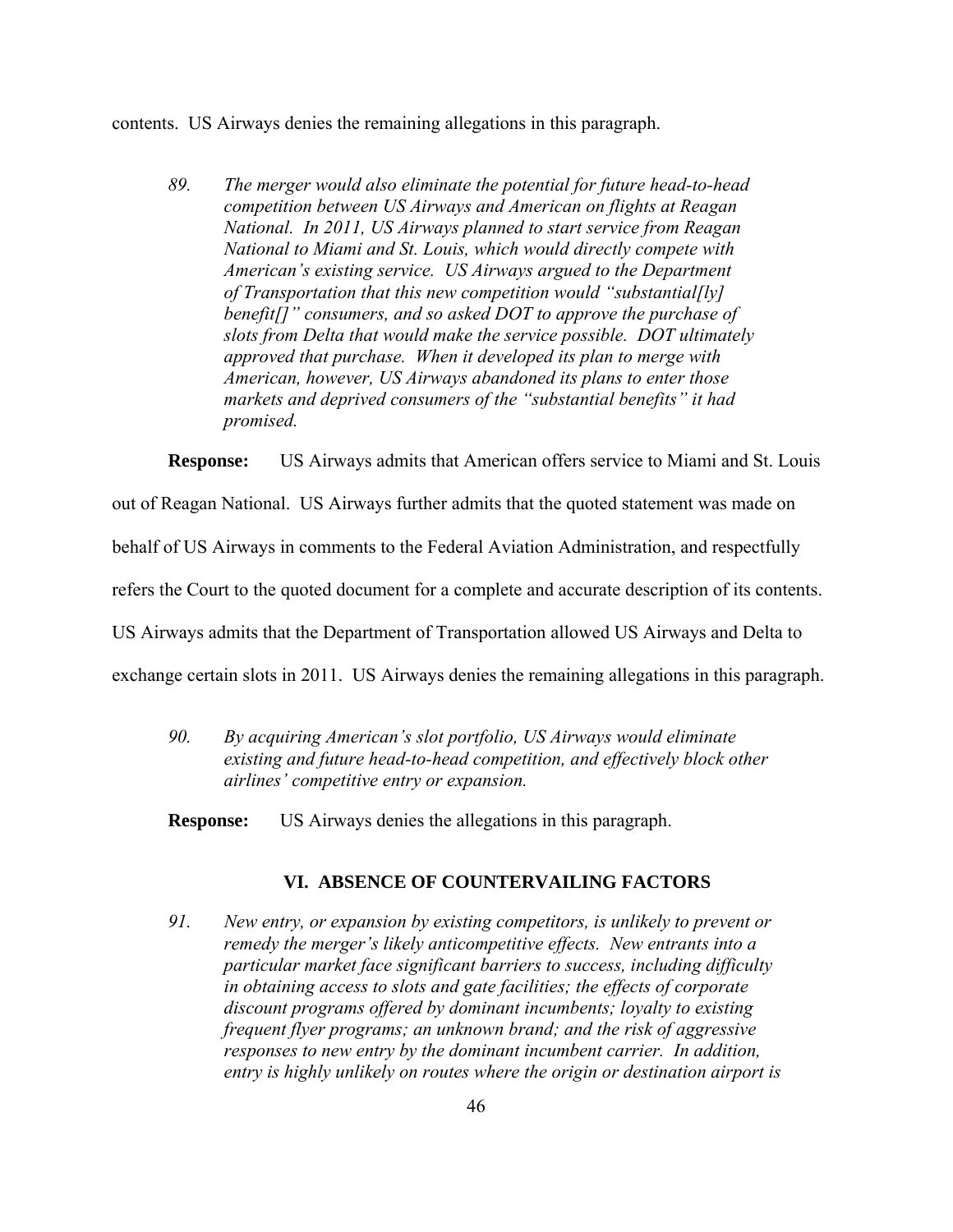*another airline's hub, because the new entrant would face substantial challenges attracting sufficient local passengers to support service.* 

**Response:** US Airways denies the allegations in this paragraph.

*92. United and Delta are unlikely to expand in the event of anticompetitive price increases or capacity reductions by the merged airline. Indeed, those carriers are likely to benefit from and participate in such conduct by coordinating with the merged firm.* 

**Response:** US Airways denies the allegations in this paragraph.

*93. The remaining airlines in the United States, including Southwest and JetBlue, have networks and business models that are significantly different from the legacy airlines. In particular, most do not have huband-spoke networks. In many relevant markets, these airlines do not offer any service at all, and in other markets, many passengers view them as a less preferred alternative to the legacy carriers. Therefore, competition from Southwest, JetBlue, or other airlines would not be sufficient to prevent the anticompetitive consequences of the merger.* 

**Response:** US Airways admits that each different airline uses a different business

model. US Airways denies the remaining allegations in this paragraph.

- *94. There are not sufficient acquisition-specific and cognizable efficiencies that would be passed through to U.S. consumers to rebut the presumption that competition and consumers would likely be harmed by this merger.*
- **Response:** US Airways denies the allegations in this paragraph.

### **VII. VIOLATION ALLEGED**

- *95. The effect of the proposed merger, if approved, likely will be to lessen competition substantially, or tend to create a monopoly, in interstate trade and commerce in the relevant markets, in violation of Section 7 of the Clayton Act, 15 U.S.C. § 18.*
- **Response:** US Airways denies the allegations in this paragraph.
- *96. Unless enjoined, the proposed merger likely would have the following effects in the relevant markets, among others:*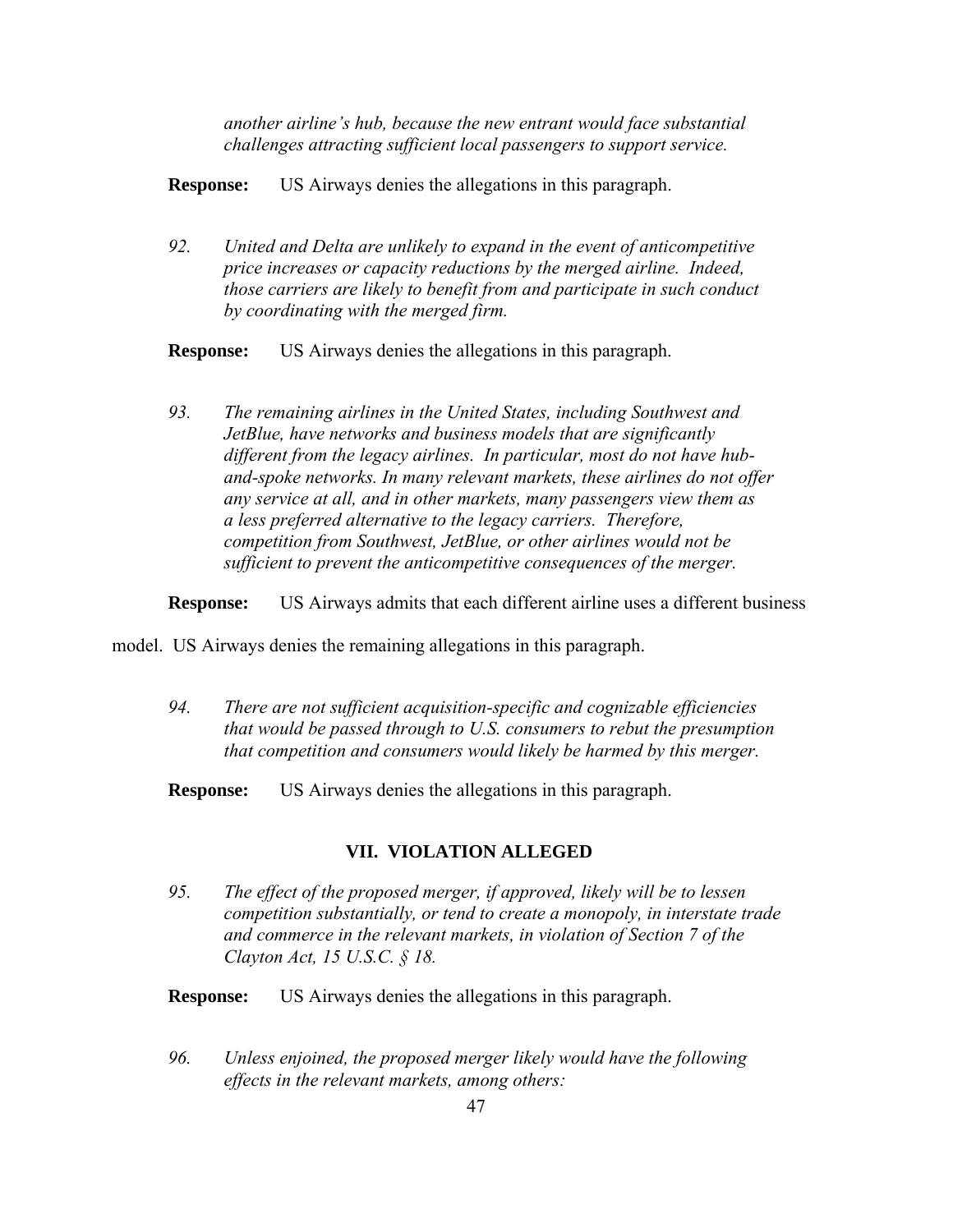*(a) actual and potential competition between US Airways and American Airlines would be eliminated;* 

*(b) competition in general among network airlines would be lessened substantially;* 

*(c) ticket prices and ancillary fees would be higher than they otherwise would;* 

*(d) industry capacity would be lower than it otherwise would;* 

*(e) service would be lessened; and* 

*(f) the availability of slots at Reagan National would be significantly impaired.* 

**Response:** US Airways admits that it and American would no longer compete against

each other post-merger. US Airways denies the remaining allegations in this paragraph.

#### **VIII. REQUEST FOR RELIEF**

*97. Plaintiffs request:* 

*(a) that US Airways' proposed merger with American Airlines be adjudged to violate Section 7 of the Clayton Act, 15 U.S.C. § 18;* 

*(b) that Defendants be permanently enjoined from and restrained from carrying out the planned merger of US Airways and American or any other transaction that would combine the two companies;* 

*(c) that Plaintiffs be awarded their costs of this action, including attorneys' fees to Plaintiff States; and* 

*(d) that Plaintiffs be awarded such other relief as the Court may deem just and proper.* 

**Response:** US Airways denies that Plaintiffs are entitled to any of the relief

requested, and requests that US Airways be awarded the costs incurred in defending this action,

and any and all other relief as the Court may deem just and proper.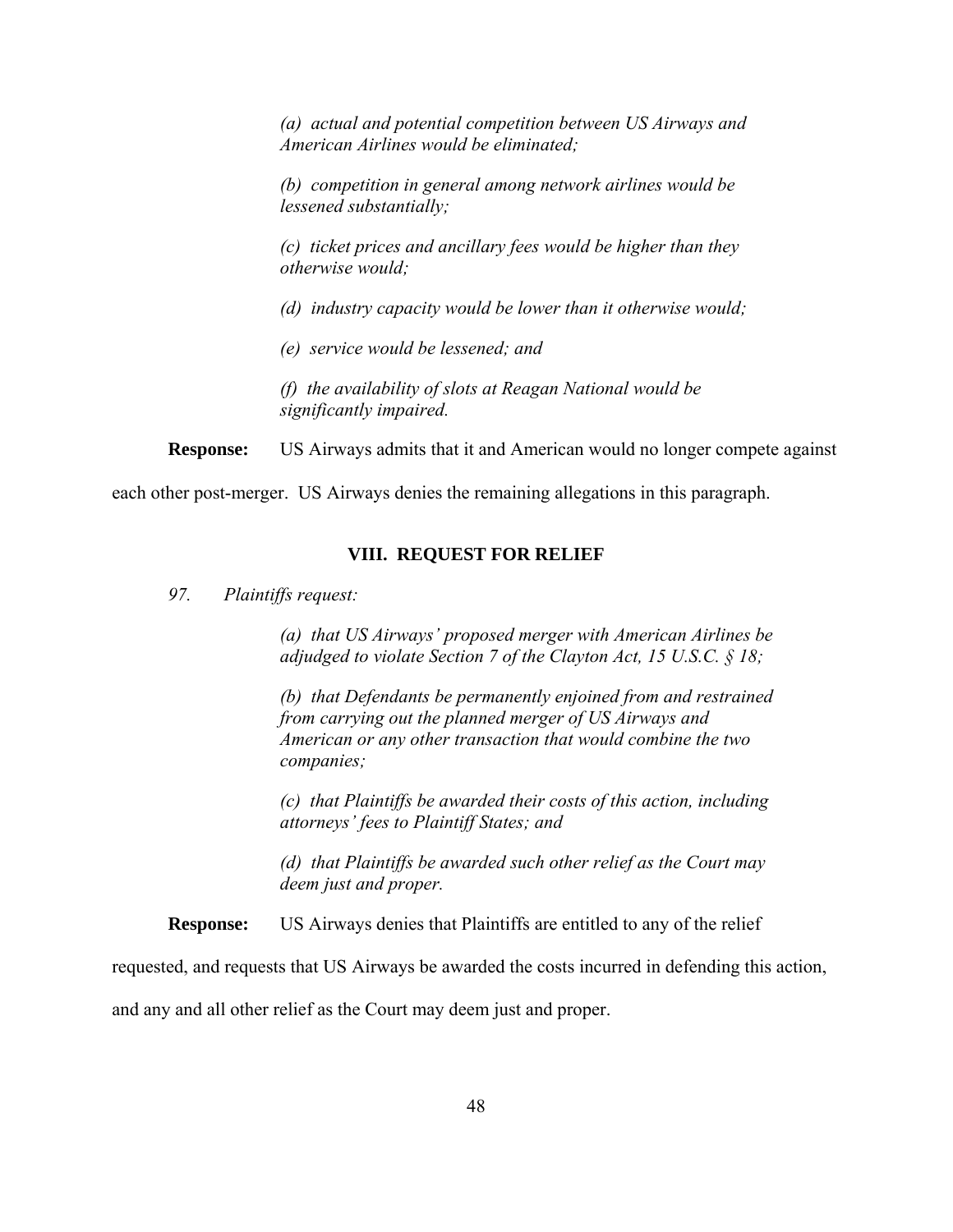# **DEFENDANTS' AFFIRMATIVE DEFENSES**

Defendants assert the following defenses, without assuming the burden of proof on such defenses that would otherwise rest with Plaintiffs:

- 1. The Amended Complaint fails to state a claim on which relief can be granted.
- 2. Granting the relief sought is contrary to the public interest.
- 3. The combination of the Defendants' complementary networks will bring new routes online, increase number and convenience of flights on existing routes, grow capacity, and benefit consumers. These consumer benefits, as well as the cost synergies and other efficiencies that will result from the merger, greatly outweigh any and all proffered anticompetitive effects.
- 4. US Airways reserves the right to assert any other defenses as they become known to US Airways.